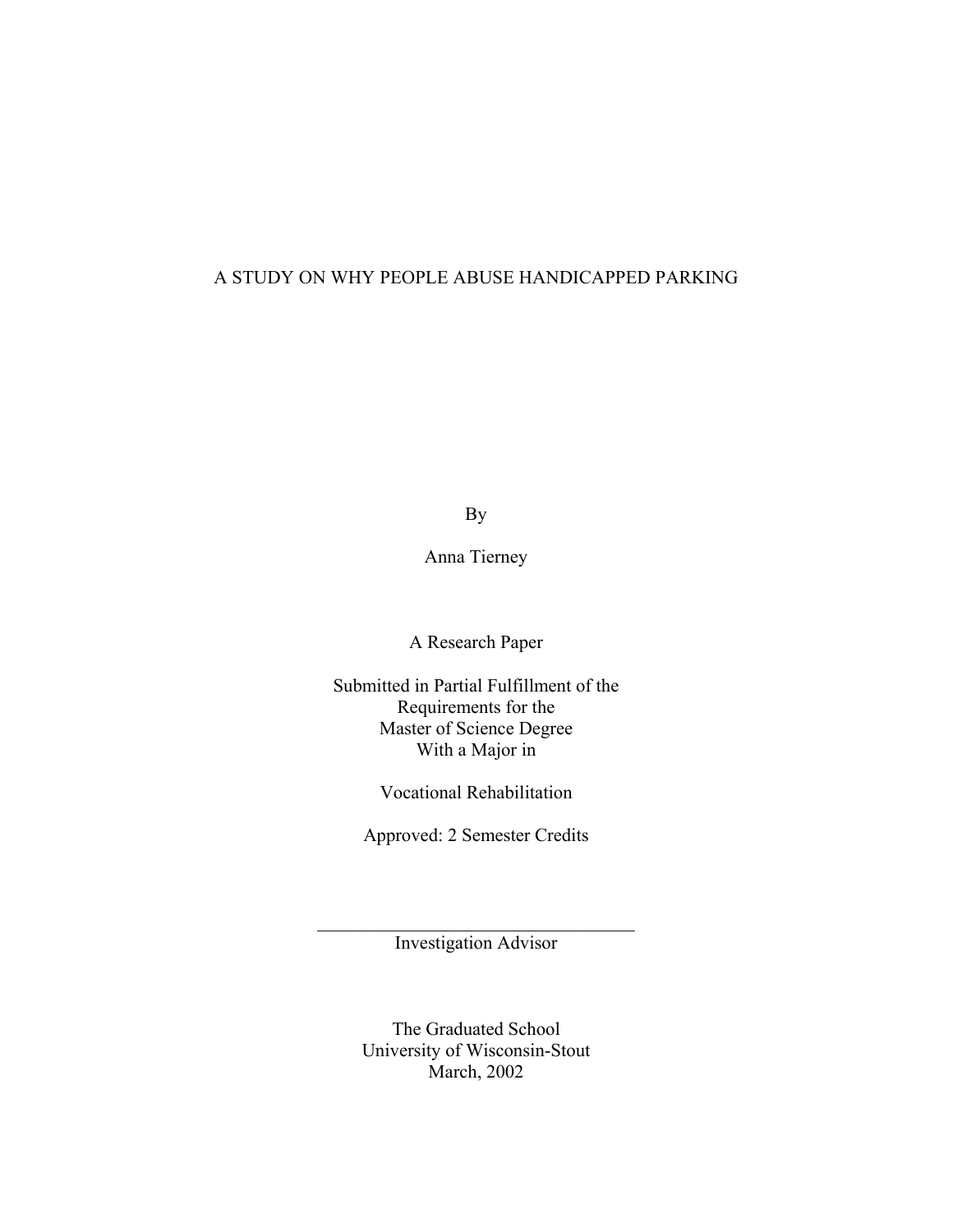## The Graduate School University of Wisconsin-Stout Menomonie, WI 54751

## ABSTRACT

| Tierney                                                     | Anna               |              | M.             |
|-------------------------------------------------------------|--------------------|--------------|----------------|
| (Last Name)                                                 | (First)            |              | (Initial)      |
| A Study on Why People Abuse Handicapped Parking             |                    |              |                |
| (Title)                                                     |                    |              |                |
|                                                             |                    |              |                |
| Vocational Rehabilitation Susie Eberhard                    |                    | March, 2002  | 79             |
| (Graduate Major)                                            | (Research Advisor) | (Month/Year) | (No. of Pages) |
|                                                             |                    |              |                |
| American Psychological Association (APA) Publication Manual |                    |              |                |
| (Name of Style Manual Used in this Study)                   |                    |              |                |

Illegal use of handicapped parking is a major problem affecting the lives of approximately 72% of the estimated 43 million Americans whom rely on private automobiles for their transportation (Fletcher, 1997). Past research shows that inappropriate use of handicapped parking spaces occurs frequently, with consistent reports indicating the majority of cars parked in these reserved spaces are parked there illegally (Cope & Allred , 1990; Fletcher, 1997). Most studies have focused on determining violation rates using observational methods (Cope & Allred, 1990; Taylor, 1998). Some studies have shown that legal and social sanctions are only moderately effective in changing people's parking habits (Cope & Allred, 1990; Cope, Lanier, & Allred, 1995; Fletcher, 1997). Very few studies have looked at the reasons people give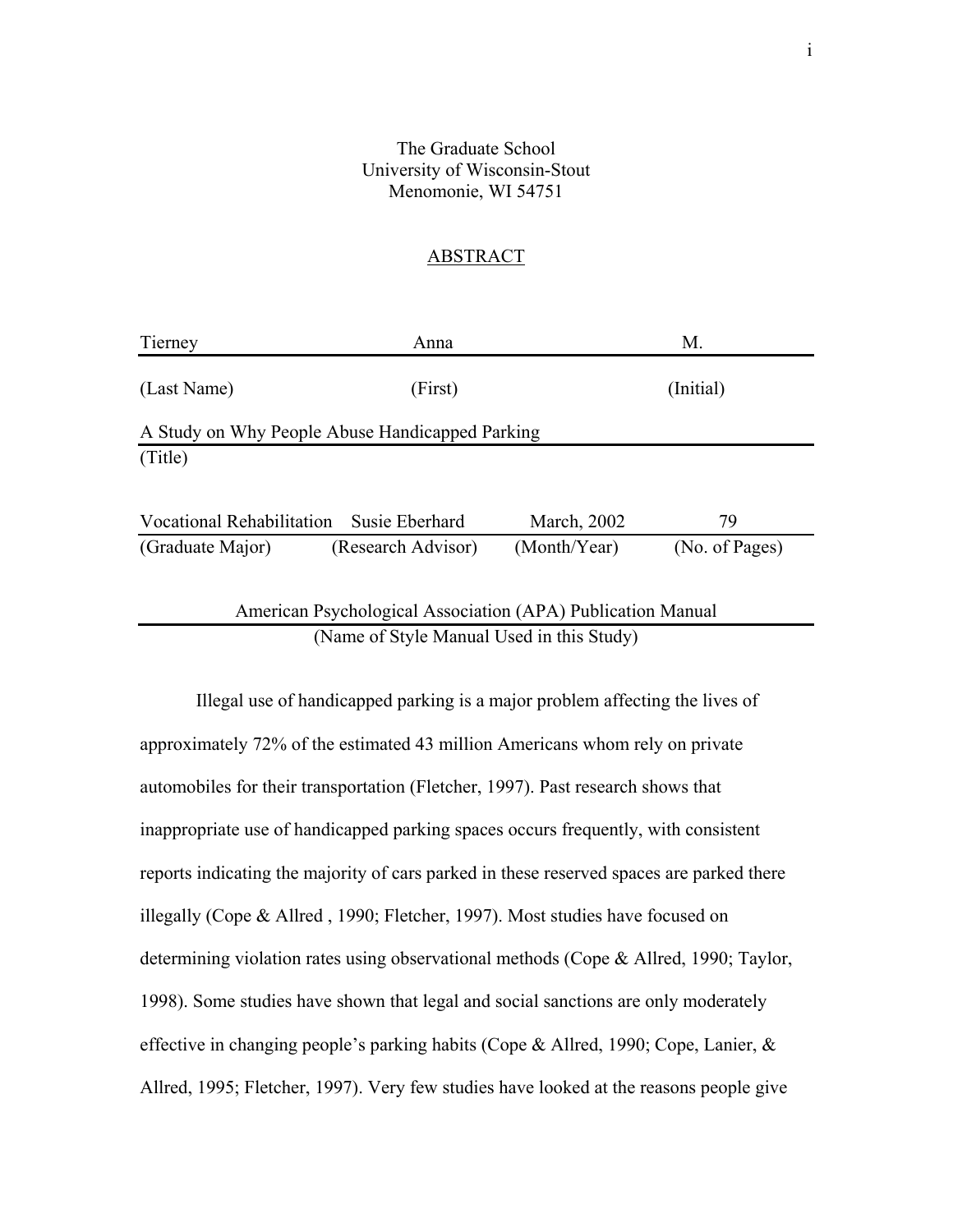for abusing handicapped parking (Cope & Allred, 1990). In order to promote more compliance with handicapped parking law, it is critical to understand what motivates people to park illegally.

This thesis examined "why" people abuse handicapped parking. More specifically, the purpose was to determine what factors influence individuals' decision to illegally park in handicapped parking spaces. The factors examined were demographics, attitudes towards individuals with disabilities, attitudes towards handicapped parking, and convenience.

The study involved a researcher-developed survey called the "Handicapped Parking Questionnaire" which was mailed to 250 residents in the Menomonie area who were systematically selected from the telephone directory. The survey was created to determine the number of reported handicapped parking violators, as well as to determine if demographics, convenience, attitudes toward persons with disability or toward handicapped parking played a role in respondents parking behavior.

Results determined only 6 (5.5%) of the 109 respondents reported violating handicapped parking. Due to such a low number of reported violators there was insufficient data to complete a T test analysis to determine whether there were meaningful differences between the violators and total sample. When item analysis was completed however, evidence was found to support response differences for certain survey items. Additional evidence obtained through qualitative measures found the primary reason reported violators gave for abusing handicapped parking was convenience.

ii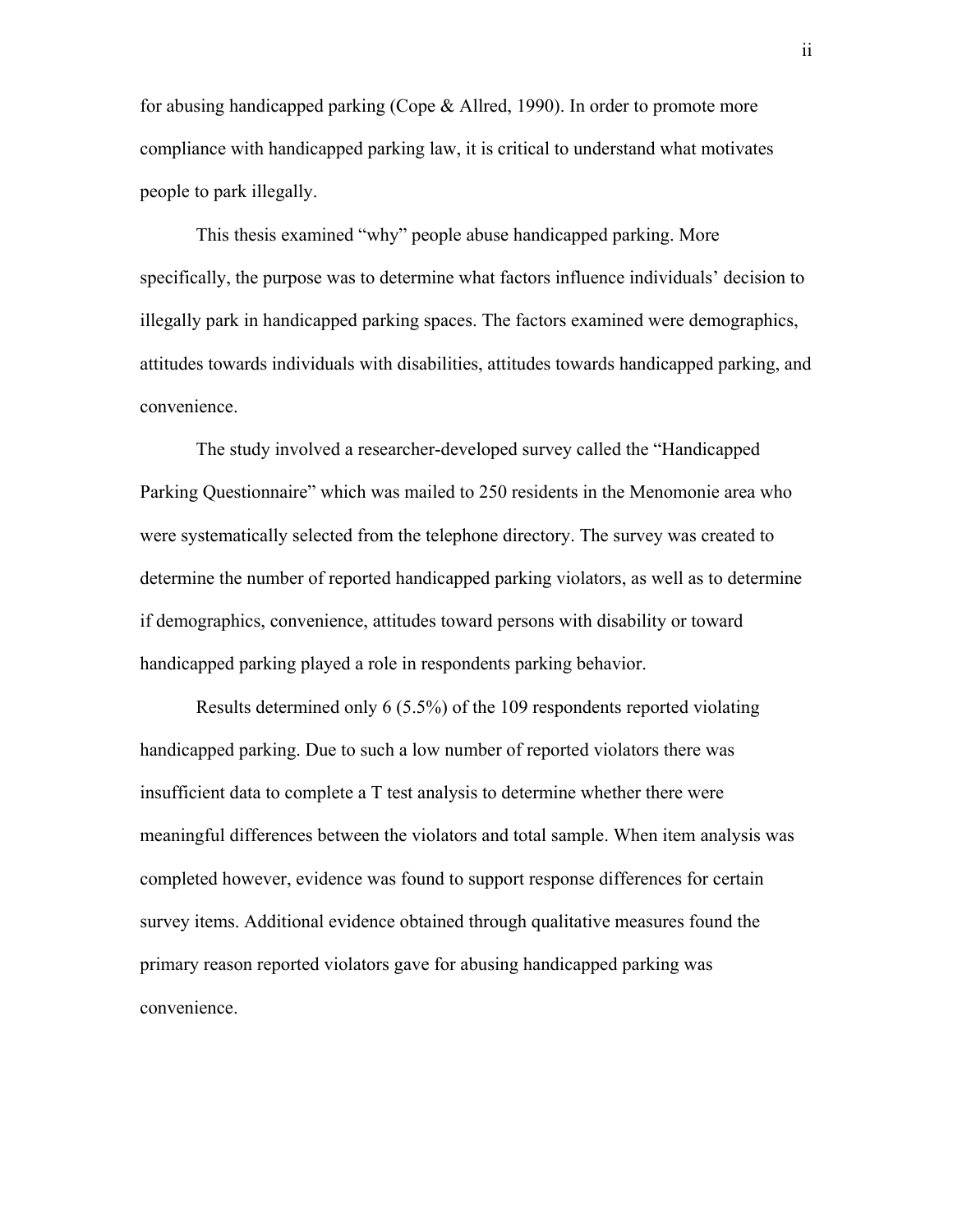Results showed surprisingly positive attitudes within the general public and violator groups. Rate of violation was far lower than would be predicted from past studies. Additional data was sought from local law enforcement that supported the observed compliance with handicapped parking law. The setting of the study in a small town appeared to be one plausible explanation for these positive results. Additional research would be advisable to replicate the study to determine if these results are robust in other locations. If such research does demonstrate that residents in similar locations are more compliant, it would be wise to find out what such communities are doing right. Rehabilitation professionals and policy makers may also wish to consider advocating for the addition of more handicapped parking spaces since both violators and the general sample indicated that there was insufficient handicapped parking available.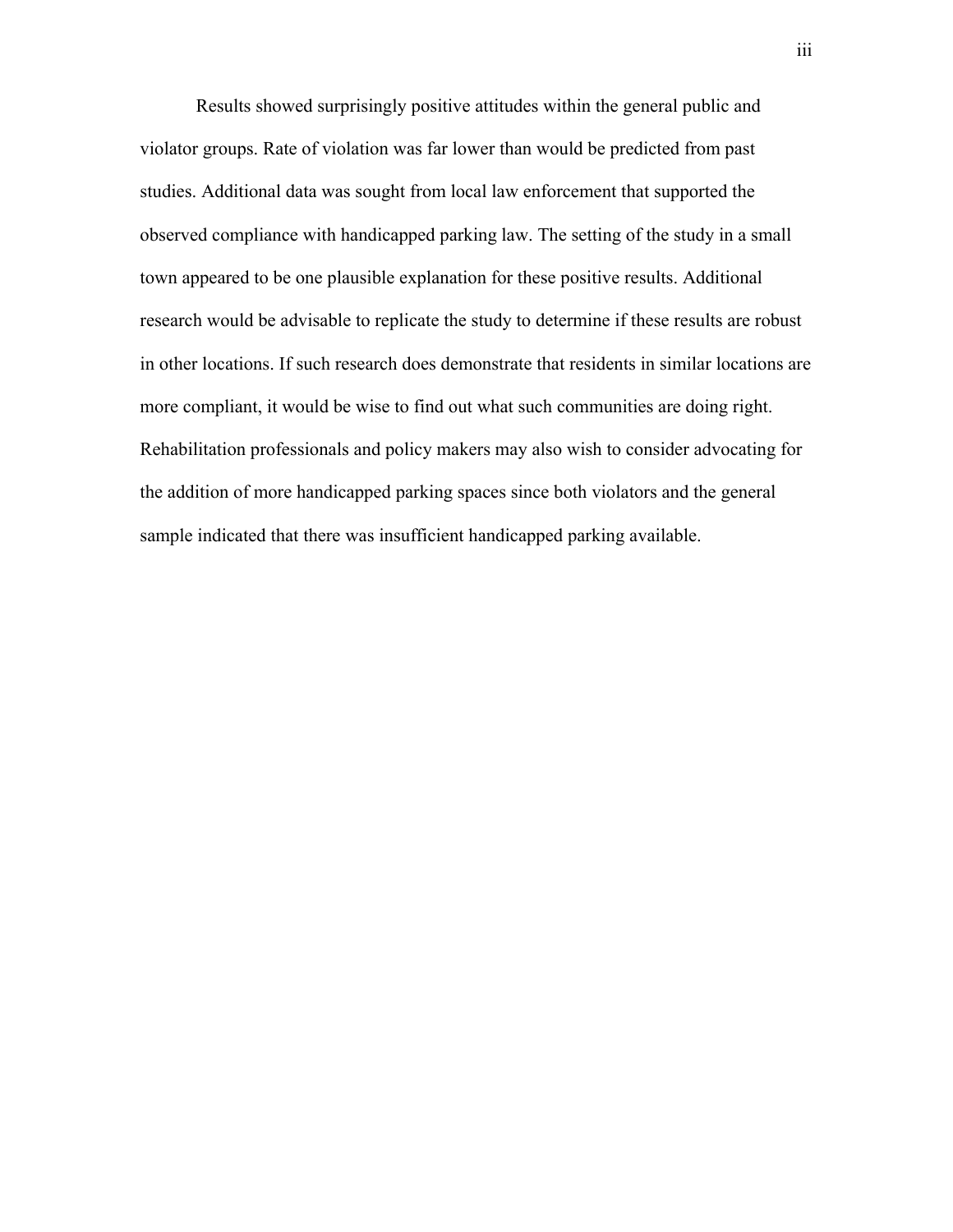### **ACKNOWLEDGEMENTS**

I would like to extend a sincere "Thank You" to the professors and staff in the Vocational Rehabilitation Department at the University of Wisconsin-Stout. Their wisdom and support helped to make my educational experience a wonderful one.

I want to thank my future husband, Joel for his encouragement when I was hesitant about going back for my Master's degree, his emotional support during my times of stress while earning my Master's degree, and for literally supporting me when the various part-time jobs I had while working on my Master's degree just weren't enough.

I wish to thank my mother who has always been there for me, my father who is no longer physically with me but whose life's advice will be with me forever, as well as the rest of my family, friends, and co-workers, whose encouragement and support helped to make it all possible.

I would also like to thank Christine Ness who spent a great deal of time doing an extensive analysis of the data obtained from this research study, as well as Nicholas Volovsek who was a tremendous help with his last minute technical assistance.

Most importantly, I want to thank Dr. Susie Eberhard for the endless hours she spent helping me, the guidance and support she so freely gave to me, as well as the knowledge she has equipped me with for my future endeavors. I honestly could not have completed this thesis paper without her. Thank You.

iv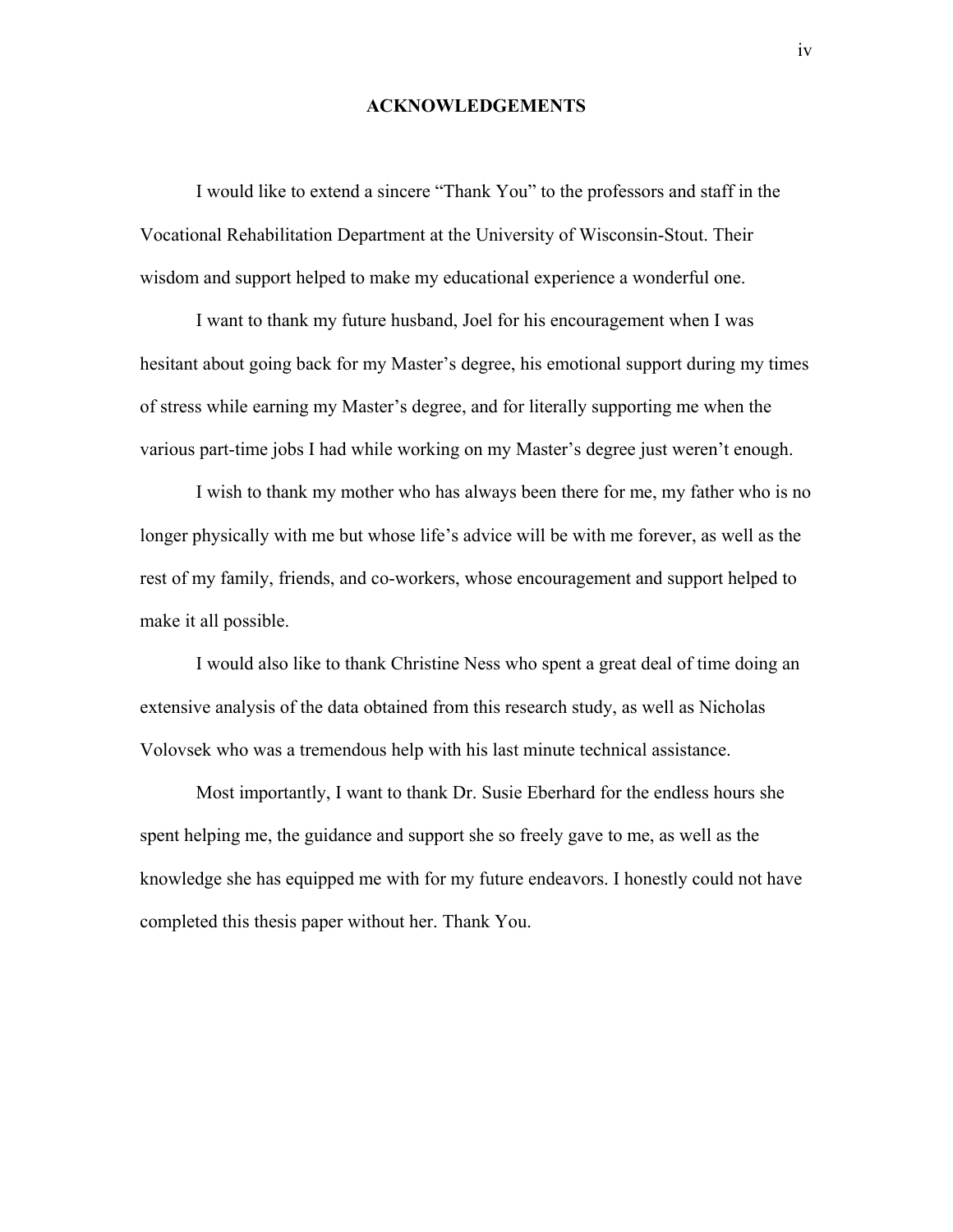# TABLE OF CONTENTS

|  | <b>Chapter One</b> |
|--|--------------------|
|  |                    |

|             | 2   |
|-------------|-----|
|             |     |
|             |     |
|             |     |
|             |     |
|             |     |
|             | -10 |
|             |     |
|             |     |
| Chapter Two |     |
|             |     |
|             | 16  |
|             | 17  |
|             | 17  |
|             | 21  |
|             | 22  |
|             | 22  |
|             | 25  |
|             | 25  |
|             | 26  |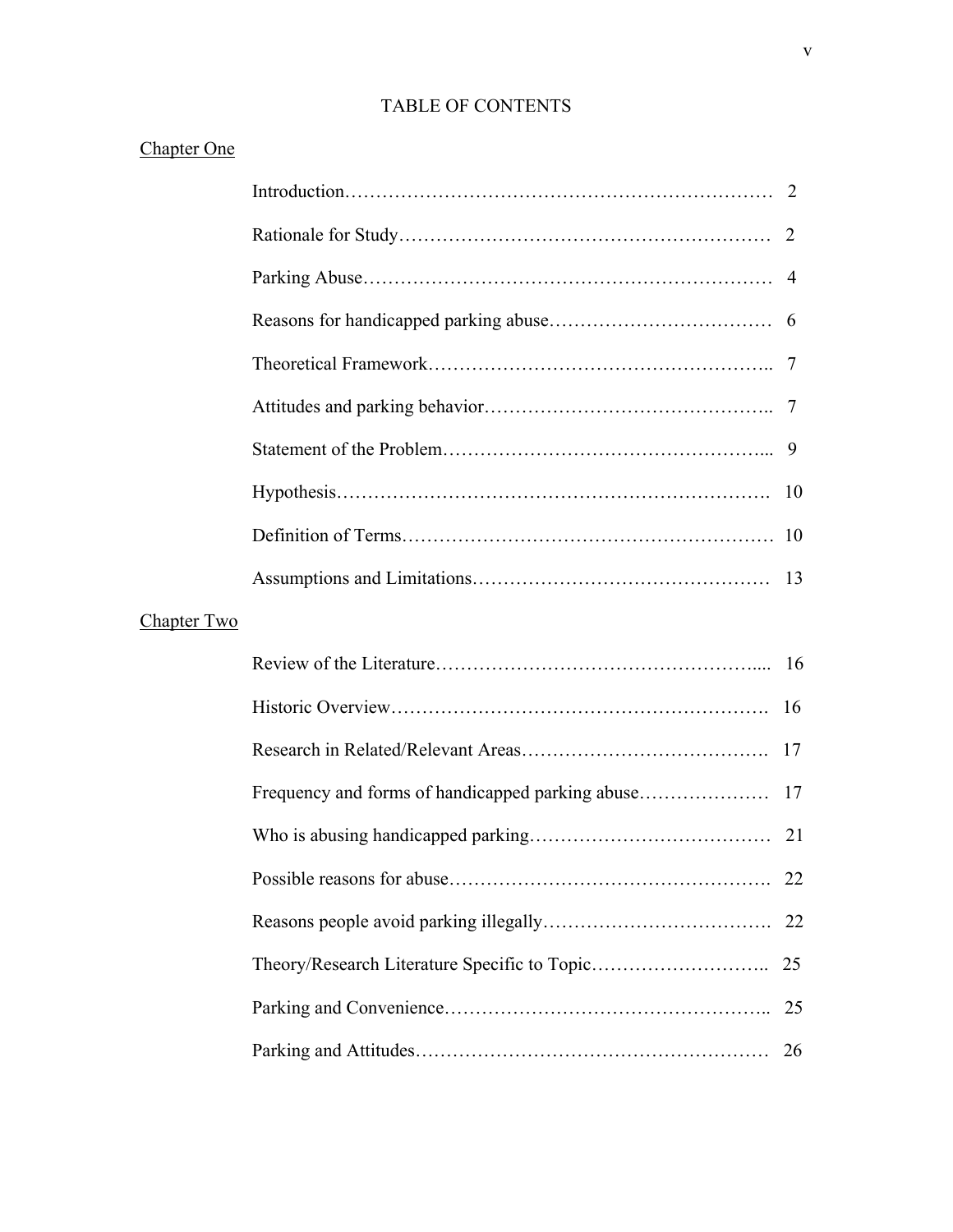|                      | 27 |
|----------------------|----|
|                      | 29 |
| <b>Chapter Three</b> |    |
|                      | 31 |
|                      |    |
|                      | 32 |
|                      | 34 |
|                      |    |
|                      | 36 |
|                      |    |
|                      | 37 |
|                      | 40 |
| <b>Chapter Four</b>  |    |
|                      |    |
|                      | 41 |
|                      | 42 |
|                      |    |
|                      | 45 |
|                      | 47 |
|                      | 48 |
|                      | 50 |
|                      |    |
|                      |    |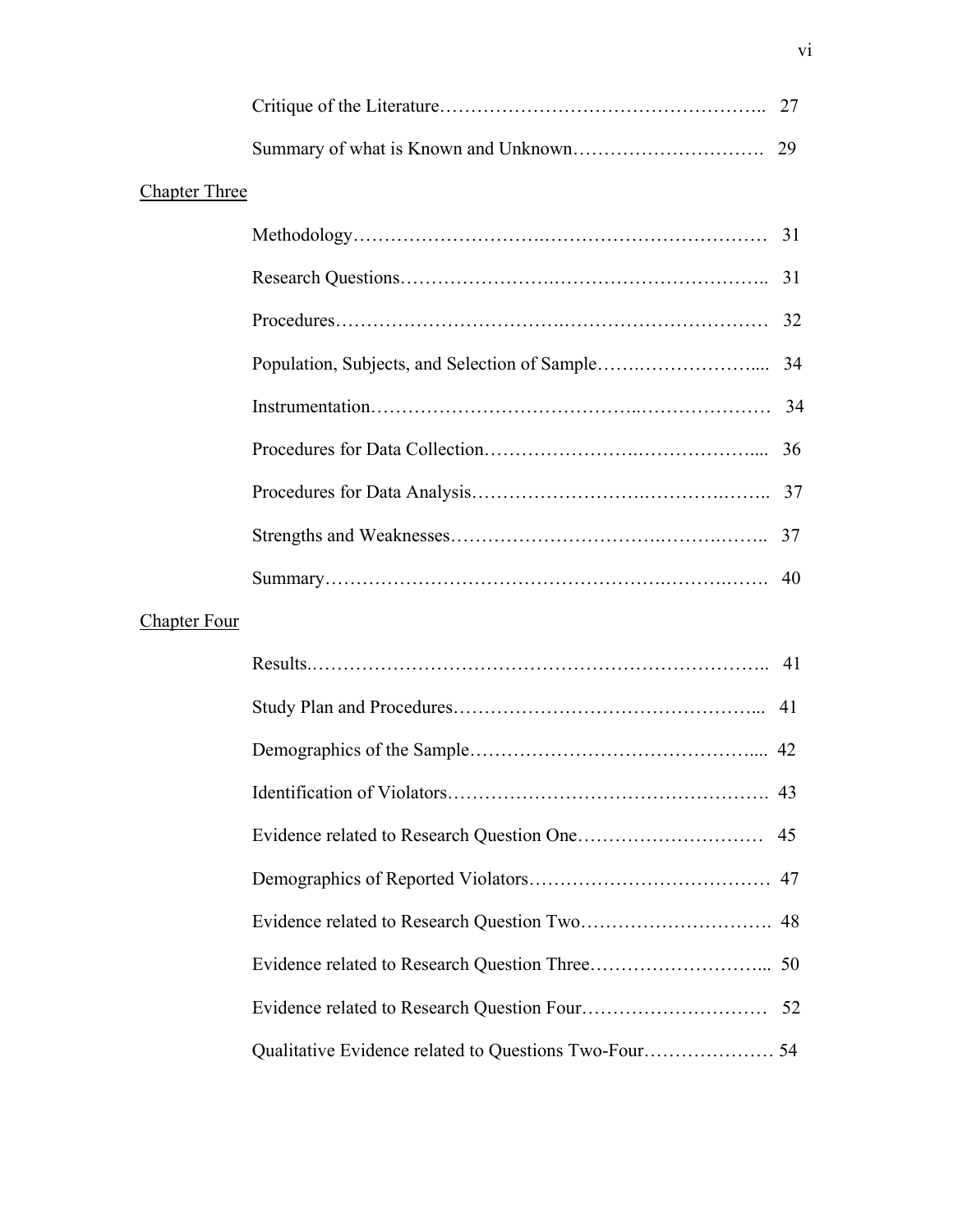| <b>Chapter Five</b> |  |
|---------------------|--|
|                     |  |
|                     |  |
|                     |  |
|                     |  |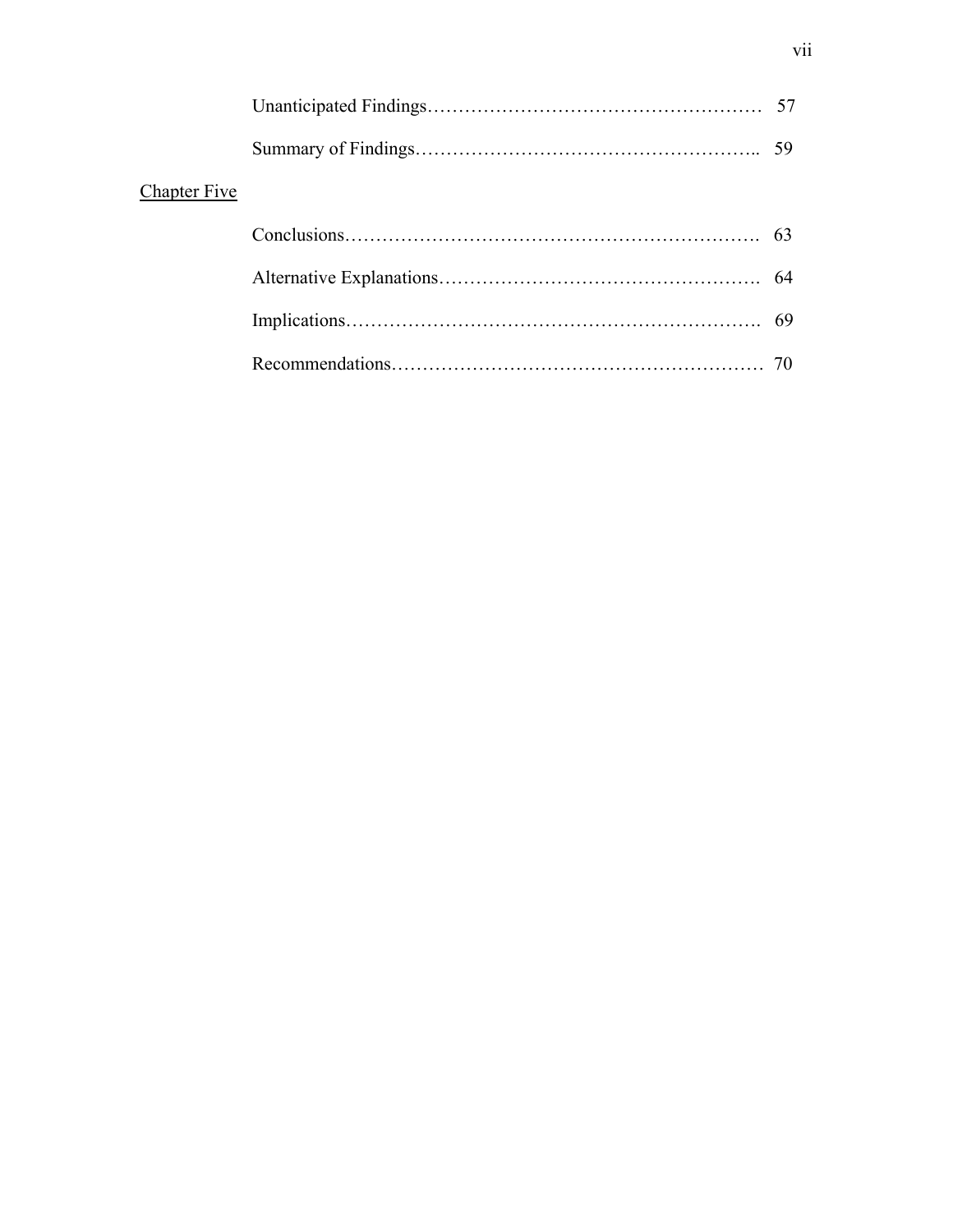# LIST OF APPENDIXES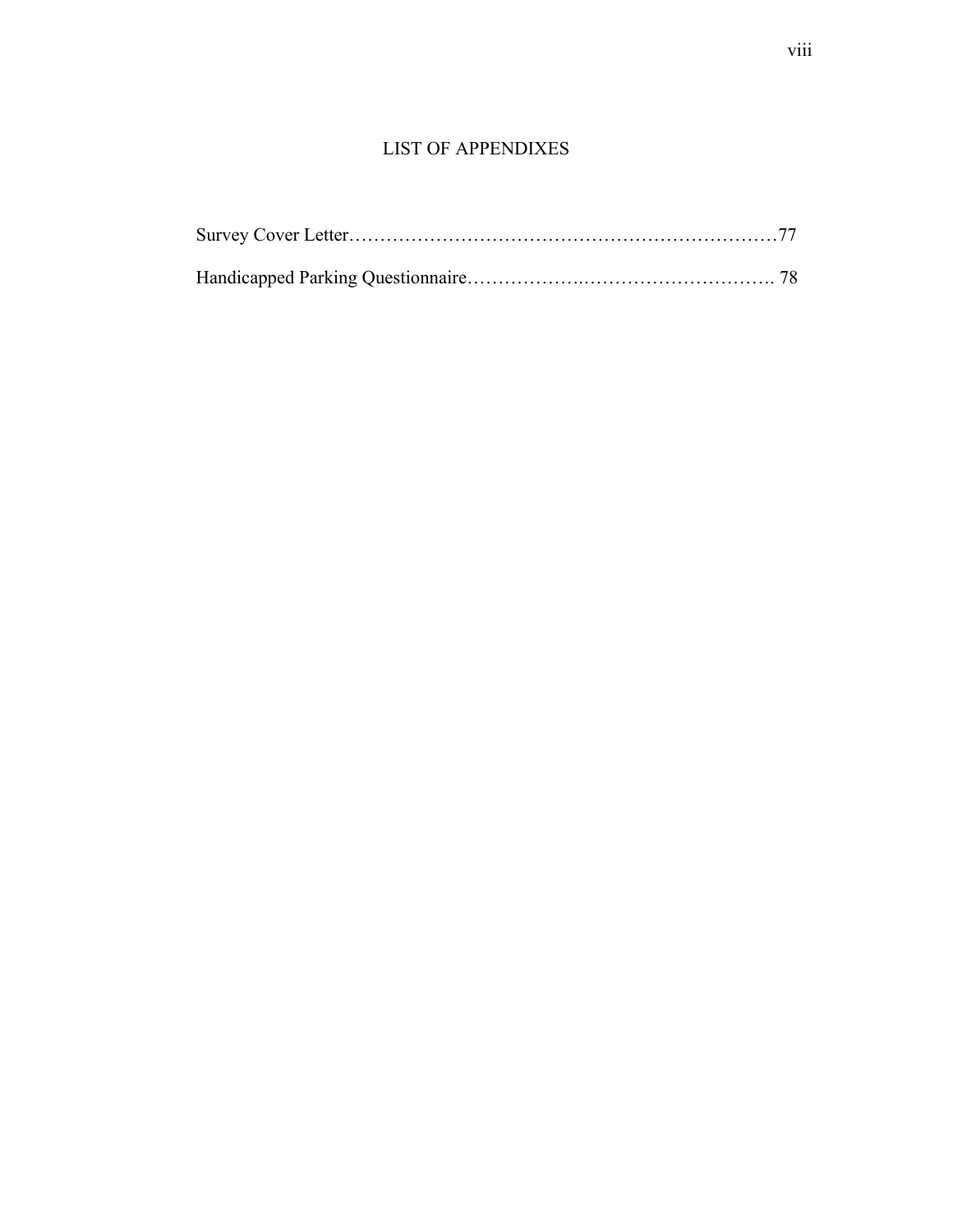# LIST OF TABLES

| Table 1 |       |
|---------|-------|
|         |       |
| Table 2 |       |
|         | 46-47 |
| Table 3 |       |
|         |       |
| Table 4 |       |
|         |       |
| Table 5 |       |
|         | 53    |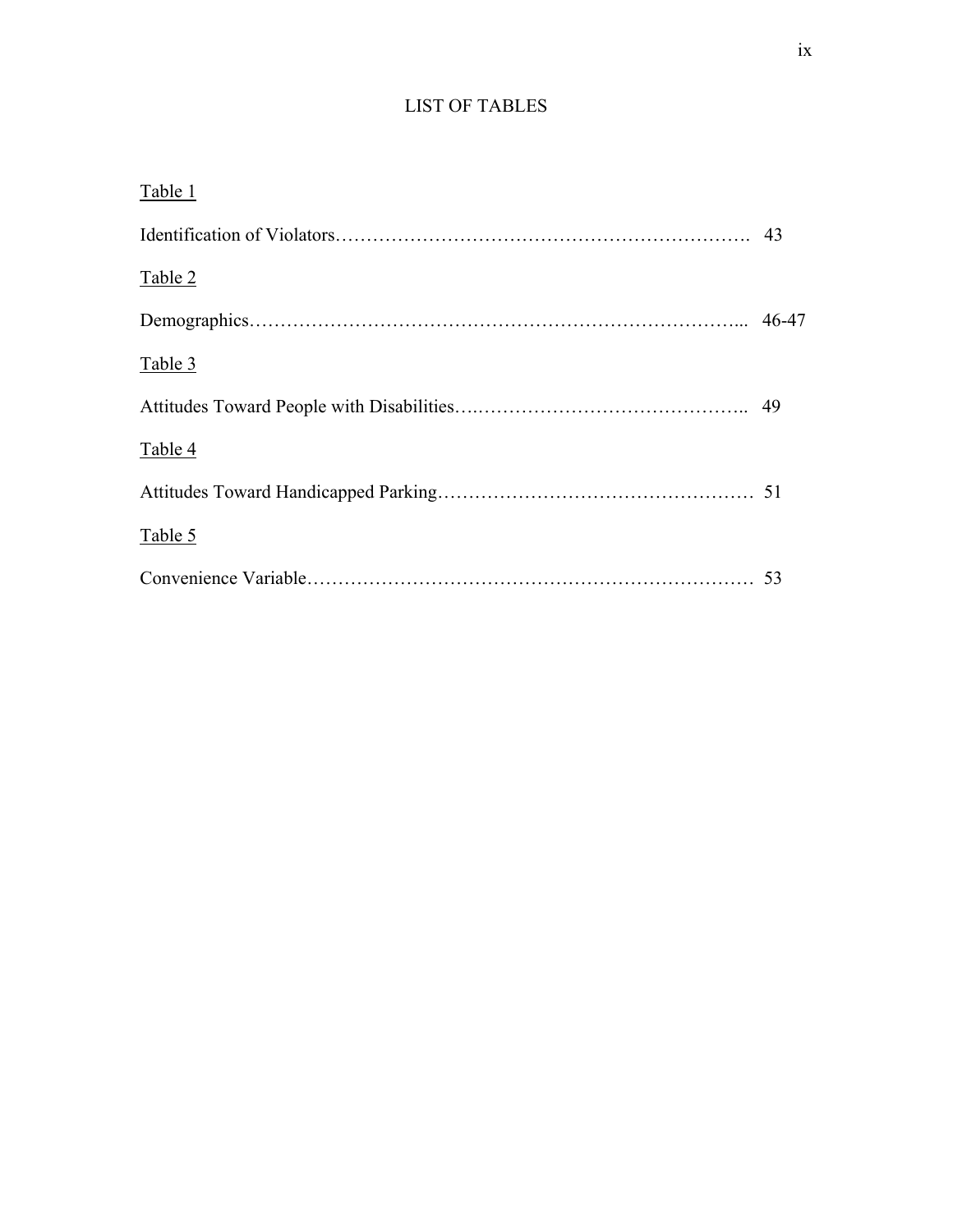## **Introduction**

#### **Rationale for Study**

Handicapped parking is one important mechanism for enhancing the lives of persons with disabilities. In recent history a variety of interventions have enhanced the involvement and lives of people with disabilities and thus of the communities in which they live and work (Szymanski, Ryan, Merz, Trevino, & Johnston-Rodriguez, 1996; Smart, 2001). Communities experience enhanced vitality when all members fully participate and contribute and thus afford a higher quality of life for constituents (Smart, 2001). Legislation has been a powerful tool for making communities accessible to all members (Danek, etal., 1996). Mobility and access have received considerable attention in the law (Jenkins, Patterson  $&$  Szymanski, 1998). It is only through the ability to move about the community that people with disabilities can fully benefit from and contribute to community life. Handicapped parking allows persons with limited mobility to access all parts of the community; thus detailed specifications about handicapped parking were included in the 1990 Americans with Disabilities Act

#### **(**http://www.usdoj.gov/crt/ada/restripe.htm**).**

According to the American's With Disabilities Act, businesses are required to provide at least one handicapped parking spot for every twenty-five spaces. Accessible parking spaces for cars have at least a 60-inch-wide access aisle located adjacent to the designated parking space. The access aisle is just wide enough to permit a person using a wheelchair to enter or exit the car. These parking spaces are identified with a sign with the international symbol of accessibility mounted high enough so it can be seen while a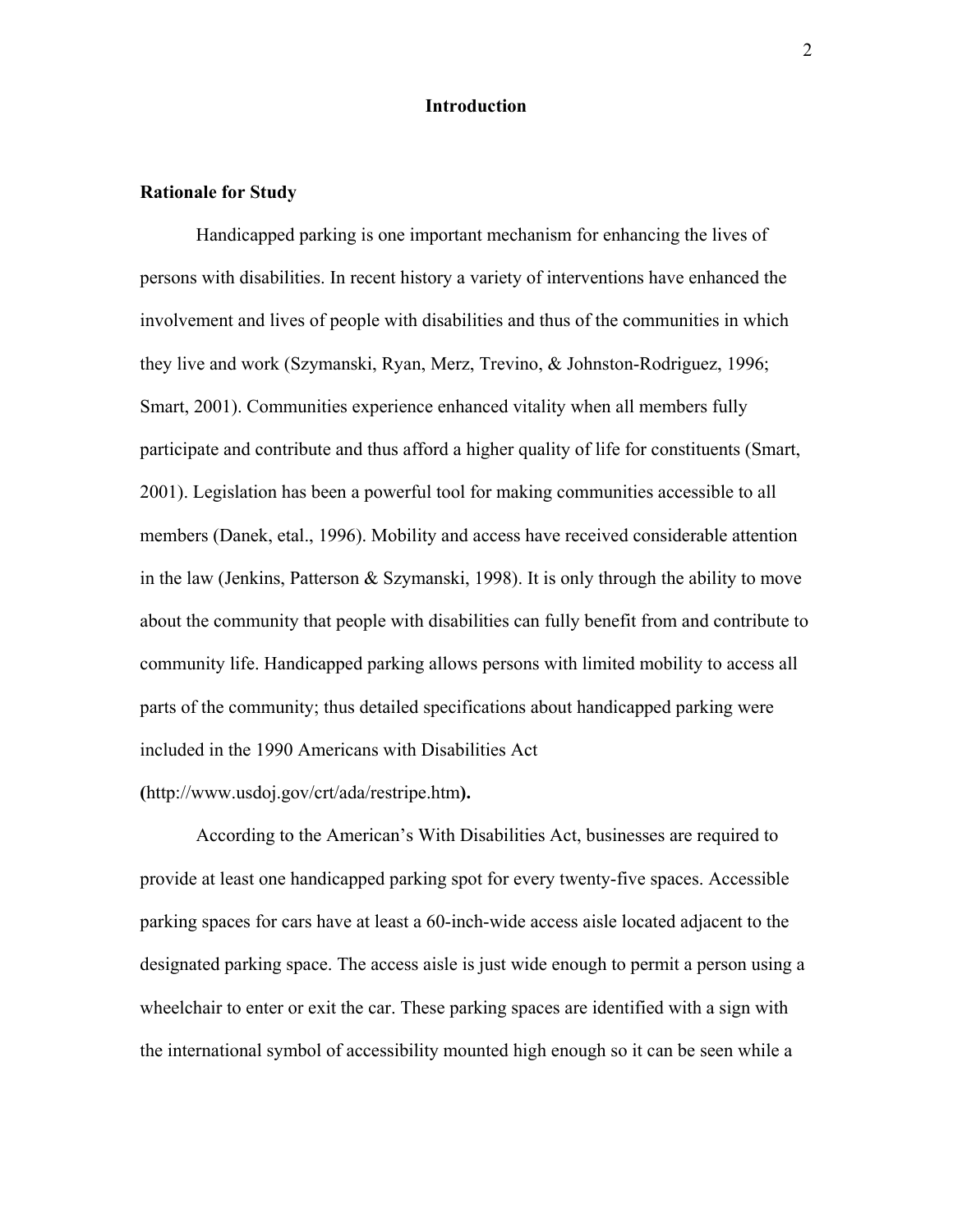vehicle is parked in the space. Van-accessible parking spaces are the same as accessible parking spaces for cars except that the spaces have wider access aisles of 96 inches to accommodate a wheelchair lift and an additional sign that identifies the parking space as "van accessible". One of every eight accessible parking spaces, but always at least one, must be van-accessible (http://www.usdoj.gov/crt/ada/restripe.htm).

Accessible parking spaces must be located on the shortest accessible route to an accessible facility entrance. Where buildings have multiple accessible entrances with adjacent parking, the parking spaces must be dispersed and located closest to the accessible entrances (http:www.usdoj.gov/crt/ada/restripe.htm).

In order to legally park in a handicapped parking space, one must either have Disabled Parking License Plates or a Disabled Parking Identification Card displayed in their vehicle. An authorized health care specialist must certify that a person has a permanent or temporary disability for them to be eligible for a Disability Parking Identification Card (placard). Only those certified with a permanent disability are eligible for a Disabled Parking License Plate (http:www.dot.state.wi.us).

By legal definition, disability includes any person who:

Cannot walk 200 feet or more without stopping to rest; Cannot walk without the use of, or assistance from, another person or brace, cane, crutch, prosthetic device, wheelchair or other assistance device; Is restricted by lung disease to the extent that forced expiratory volume for 1 second when measured by spirometry is less than one liter or the arterial oxygen tension is less than 60 mm/hg on room air at rest; Uses portable oxygen; Has cardiac condition to the extent that functional limitations are classified in severity as class III or IV, according to standards accepted by the American Heart Association; Is severely limited in the ability to walk due to an arthritic, neurological or orthopedic condition; Has an equal degree of disability to those described above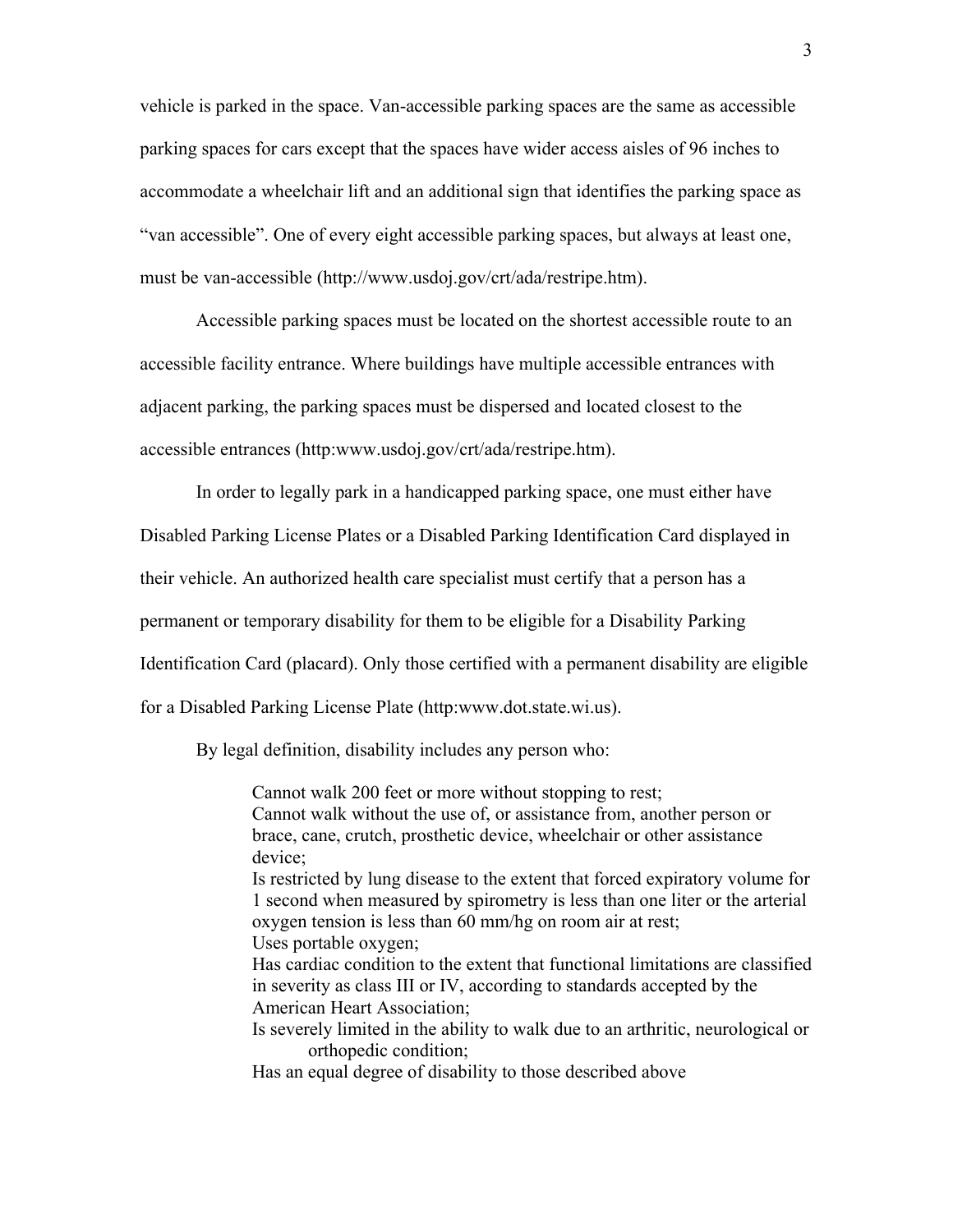#### (http.//www.dot.state.wi.us).

Thus the law is clear about what constitutes legal parking in handicapped designated areas. Such parking is a vital component in an accessible community. Access to the community benefits all members. There is evidence, however, that not all people respect the law governing the use of handicapped parking. The issue of parking abuse will be described in the next section.

Parking abuse. Handicapped parking is an important community access accommodation for persons with mobility limitations. The public has supported community access for persons with disabilities as shown by the broad public support for the Americans with Disabilities Act (Rovner, 1990). The ADA included provisions that regulate handicapped parking access. States and municipalities have additional codes that further promote and enforce the right of access to accessible parking for persons with disabilities. There is considerable research and anecdotal evidence that not all members of the community respect the laws restricting and regulating handicapped parking (Stothers, 1997). One special area of study has been handicapped parking abuse.

There are several ways in which handicapped parking spaces are being abused. Parking abuse occurs when non-disabled people without Disabled Parking License Plates or a Disabled Parking Identification Card (also referred to as a permit or a placard) illegally park in handicapped parking spaces. In an experiment designed to determine the frequency of violations of handicapped parking spaces Taylor (1998) found that rates of violations were high in both urban (76.3%) and town (44%) locations. In this study a violation was counted if a vehicle without a handicapped permit, sticker, or license plate was parked in a handicapped space for longer than 10 seconds. However, parking without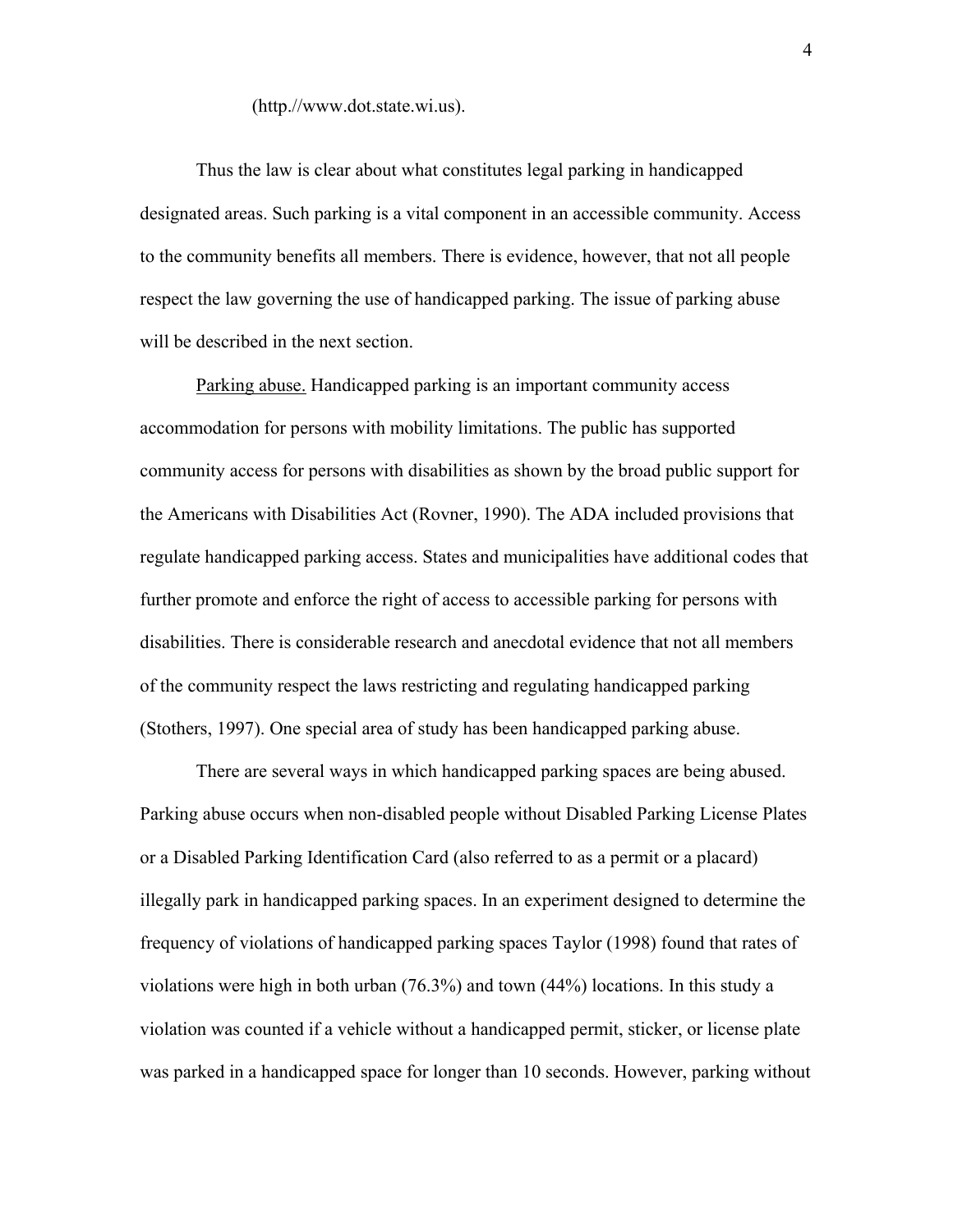a placard is just one form of handicapped parking abuse

 When illegal parking with placards is included, the incidence of handicapped parking violations is even higher. In some cases people are issued a handicapped parking placard for a temporary disability such as a knee surgery, and then continue to use the placard after they no longer need it or after the placard has expired. The temporary placards are good for three years and can be renewed without requiring a Doctor's signature. Another parking misuse that is becoming more common is the use of counterfeit placards or placards that were not issued to the driver of the vehicle. Often these are stolen or belong to friends or family members (Cope, Lanier, & Allred, 1995).

Penalties for illegally parking in spaces reserved for those with disabilities vary. The national standard is currently at \$100 a ticket (More, 2000). However, many cities that are experiencing rampant violations of handicapped parking or use of bogus placards are increasing their fines. In San Francisco, where incidences of wrongful misuse of handicapped parking spaces have been especially high, violators can pay \$1,000 for one violation- \$500 for using a fake or illegal placard and another \$400 for being in the handicapped space (Moore, 2000). Under a bill being sponsored by Assemblyman Patrick Manning, New Yorkers who decide to park illegally in handicapped spaces could be faced with a fine that could reach up to \$250 for the first-time offenders and \$300 for second-time offenders. The other provision of the bill would impose a fine of \$1,000, the possibility of one year in jail, or both, for those who issue false handicapped permits ("Illegally parking," 1999).

The police forces in Akron, Ohio are using increased fines and sanctions to reduce illegal parking as well as methods to verify violators. Police personnel will be able to do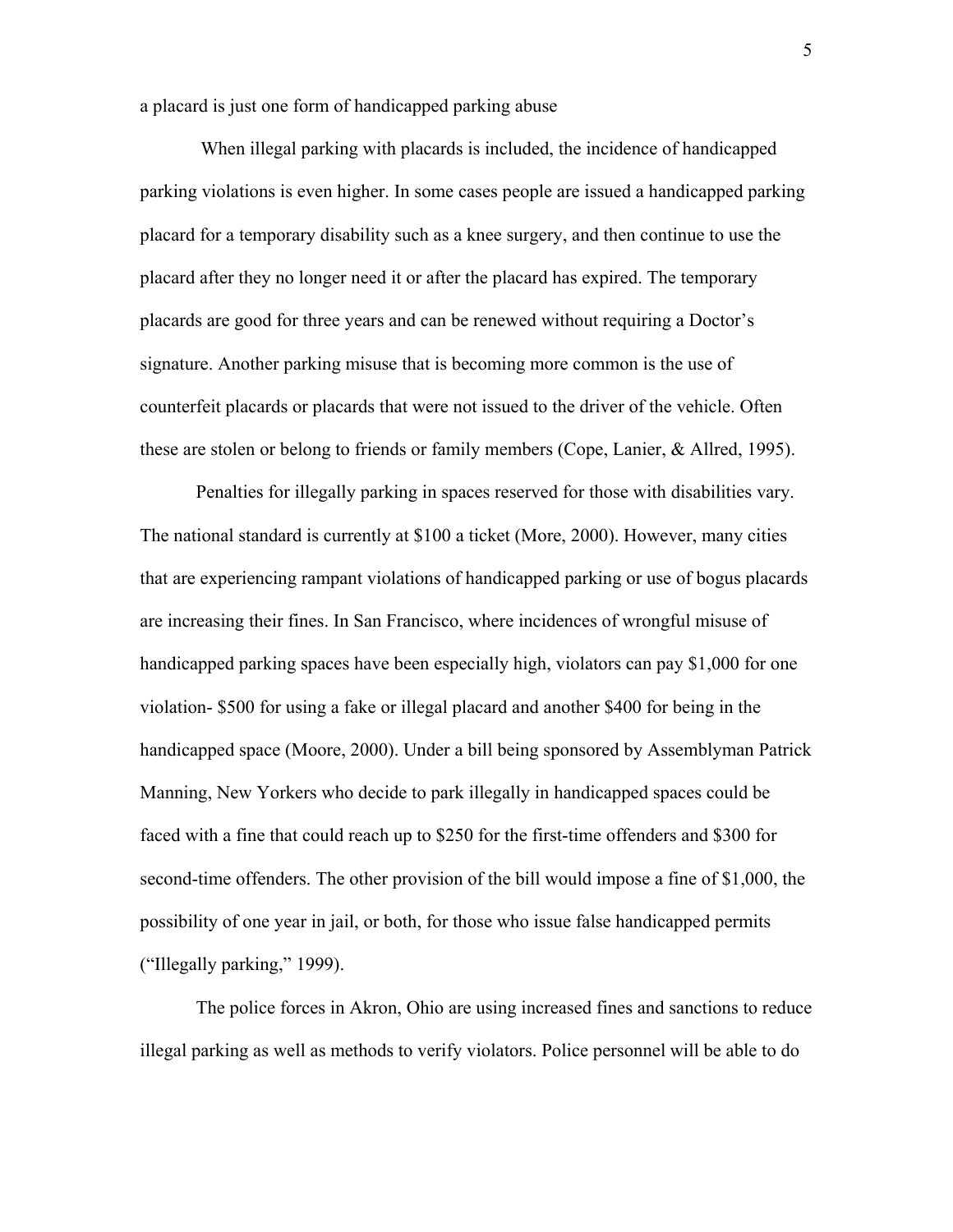computerized checks of handicapped parking placards to find out if the person to whom the placard was issued has died. If the driver is not the person identified on the placard, the driver can be ticketed. Drivers who abuse the placards also face the possibility of having their vehicle towed, which increases the cost of the violation (Tucker, 1999).

Accessible parking allows persons with disabilities to fully participate in the community. Handicapped parking spaces must therefore be available to persons most needing such accommodation and not be filled with unauthorized patrons. Efforts to better monitor and control parking behavior have been instituted throughout the country. Numerous punitive approaches to controlling the use and abuse of handicapped parking have been tried with varying success. If parking behavior was better understood, targeted behavioral interventions might be used to successfully curb parking abuse. Research is described in the next section related to reasons for handicapped parking abuse.

Reasons for handicapped parking abuse**.** Effective deterrents to illegal parking will ensure handicapped parking access for people who most need it. Cope, Lanier, and Allred, (1995) reported that adding a sign which read, "Warning: This space watched by concerned citizens" (p.321) next to handicapped spaces was successful in decreasing illegal parking. The study supported the notion that advertising the possibility of social intervention can be effective in decreasing illegal parking behavior. However, "the problem of illegal parking in spaces reserved for the physically disabled will continue to be a community problem as long as the benefits associated with parking (i.e., ease of access, proximity, and availability) outweigh the perceived costs (i.e., legal or social consequences)" (p.317).

In an article entitled Parking Envy Parking Rage, Stothers (1997) discussed some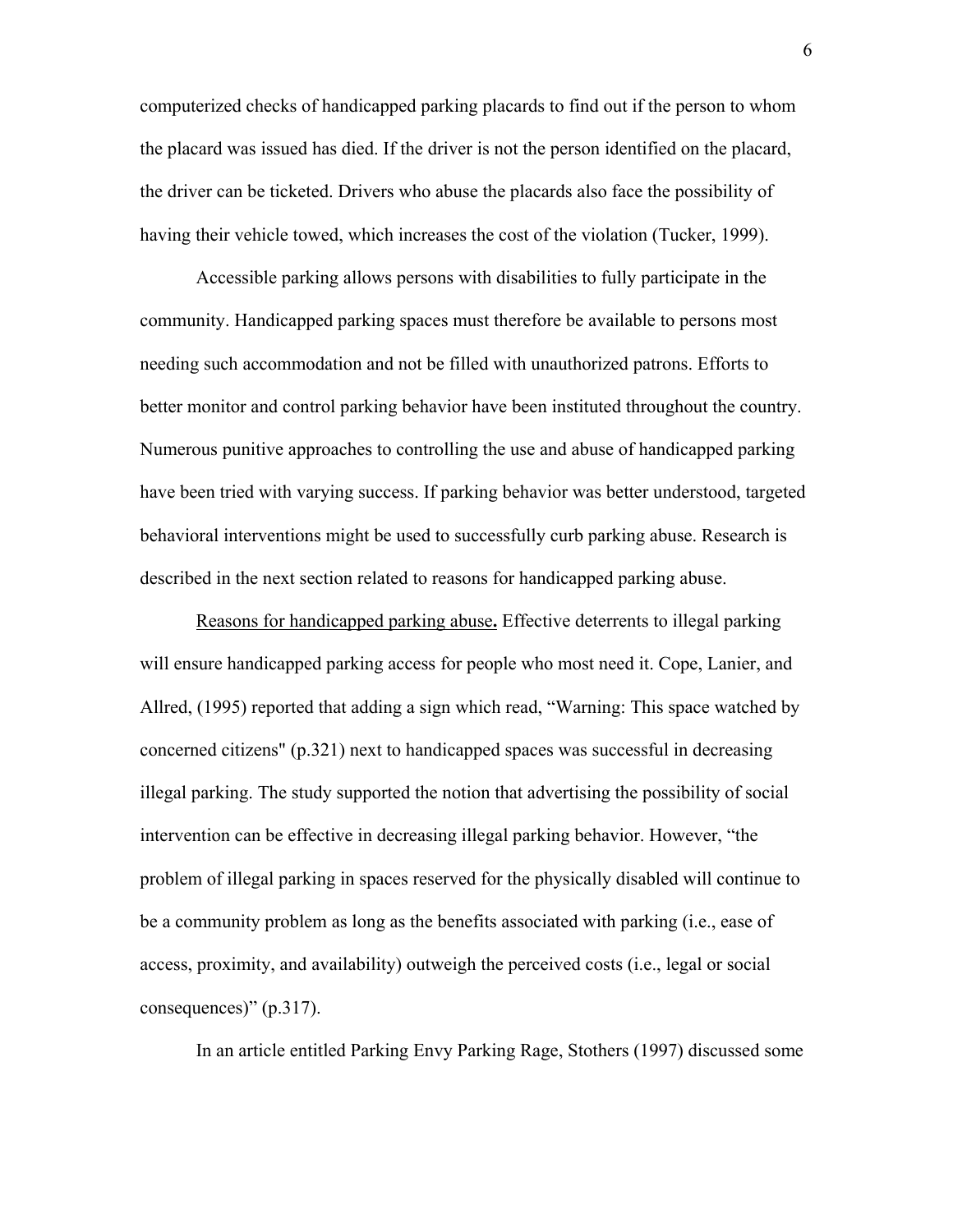of the excuses or explanations handicapped parking violators gave after being cited by police at a football game in San Diego. The placard "belongs to me and my dad", said one man. "It's my wife's; she's joining me later", said another. One man bitterly complained that he borrowed his grandmother's placard because he was a long-time season ticket holder and was angry that he couldn't park in a preferred parking area. Many non-disabled people complain that there is too much parking reserved for people with disabilities, spaces designated for persons with disabilities are located in prime areas, and that most spaces stay empty (Stothers, 1997). Such reasons for parking violation suggest that the ways people think and feel have significant effects on how they behave in relation to handicapped parking regulations. As with any other life activity, the feelings, thoughts and attitudes of persons without disabilities may affect parking behavior. In the next section attitudes and the ways that attitudes may affect parking behaviors will be described.

#### **Theoretical Framework**

Attitudes and parking behavior. Attitudes play an important role in everyday life and behavior. As a result, attitudes may be an important consideration in whether a person chooses to honor the principles and laws governing handicapped parking access. Hockenbury and Hockenbury (1997 p. 530) define attitude as "a learned tendency to evaluate some object, person, or issue in a particular way; such evaluations may be positive, negative, or ambivalent." Attitudes consist of three different and interconnected components: cognitive, affective, and behavioral. The cognitive component is a person's beliefs, thoughts, or ideas about the attitude object, person, or issue. The affective component, which is also known as the emotional component includes a person's feelings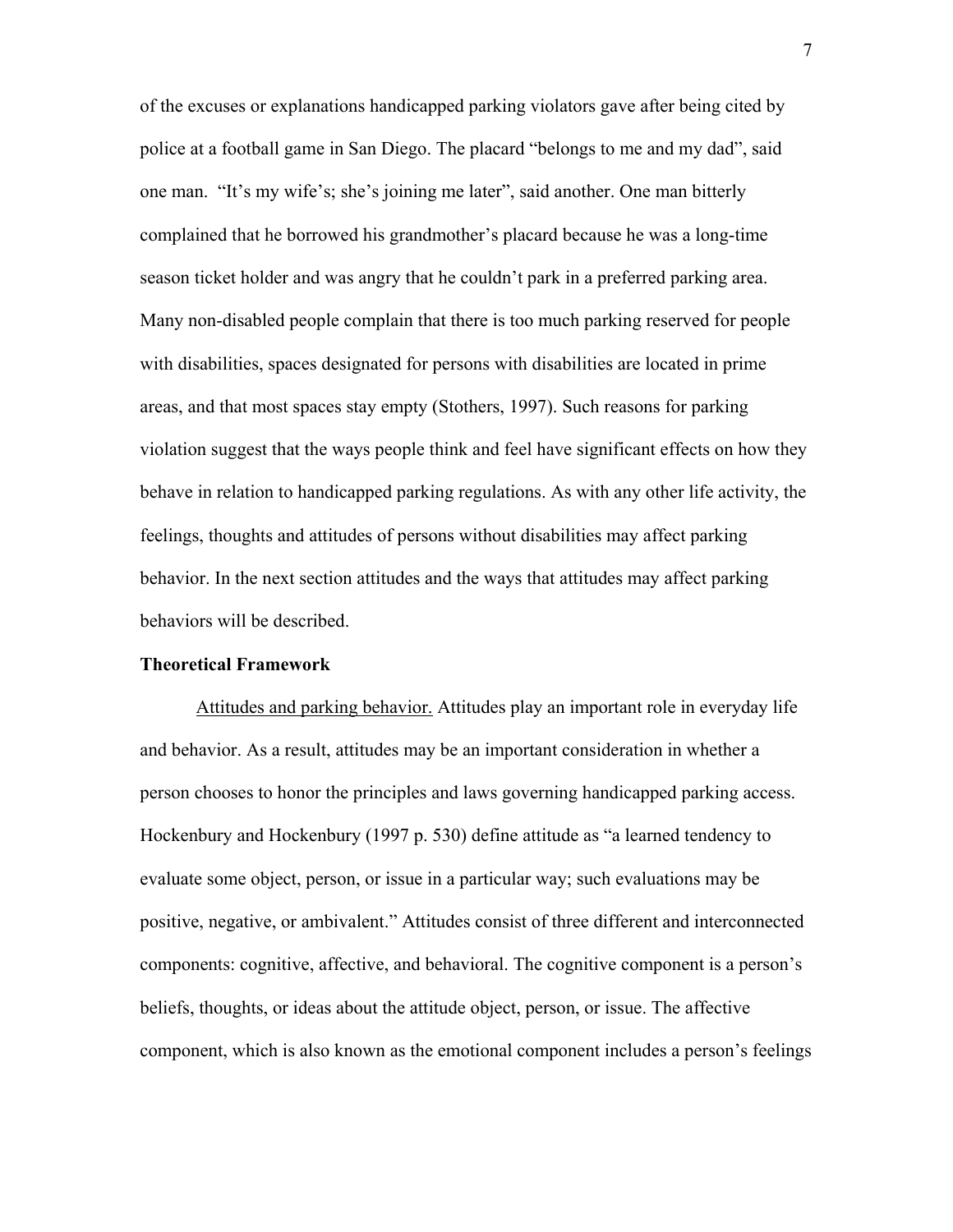and emotions about the attitude object, person, or issue. Finally, the behavioral component is a person's predisposition to act in a particular way (Hockenbury  $\&$ Hockenbury, 1997).

These components are so much a part of one's attitudes that Huffman, Vernoy, and Vernoy (2000 p.587) define attitude as "a learned predisposition to respond cognitively, affectively, and behaviorally, to a particular object in a particular way". However, as Hockenbury & Hockenbury (1997) point out, people do not always act in accordance with their attitudes. Social psychologists have found that individuals are most likely to act in accordance with their attitudes when: attitudes are extreme or are frequently expressed, attitudes have been formed through direct experience, one is very knowledgeable about the subject, one has a vested interest in the subject, and when one anticipates a favorable outcome or response from others.

To complicate things even more, sometimes behavior can influence or change a person's attitudes through cognitive dissonance. Cognitive dissonance occurs when behavior conflicts with attitudes, which produces an uncomfortable state of tension. If one is able to rationalize or explain their behavior, the conflict and tension is eliminated or avoided. If one is unable to explain their behavior, the person may change their attitude so that it is in harmony with their behavior (Hockenbury  $\&$  Hockenbury, 1997).

Thus it is evident that the relationship between attitudes and behavior is complex and somewhat interdependent. Attitudes certainly affect how an individual responds and acts in a given situation. Likewise behaving in a positive manner despite negative attitudes may result in an attitude shift more in keeping with that positive action. Attitudes about handicapped accessible parking and about persons with disabilities in

8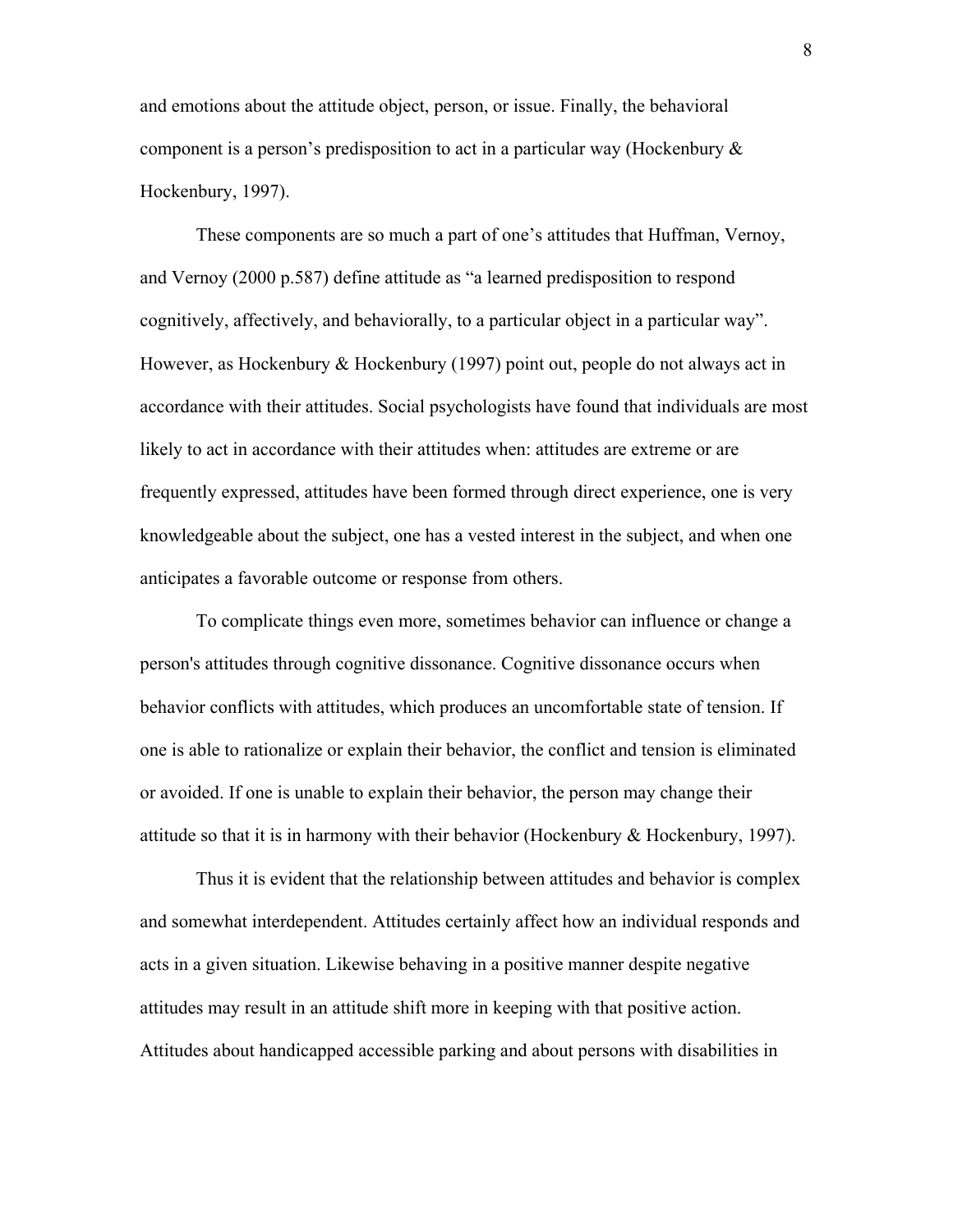general may affect parking and parking violations. Increased compliance with parking regulations would make handicapped parking more available to people who need it. In order to increase compliance, parking behavior must be better understood. Information on the role and influence of attitudes seems to suggest that attitudes may be an important factor in understanding and influencing parking behavior.

#### **Statement of the Problem**

Past research on the topic of violations of handicapped parking included many examples of handicapped parking misuse and some studies of the frequency and types of parking misuse (Cope & Allred, 1990). However, there is very limited research on "why" people without disabilities are abusing parking spaces reserved for those with physical disabilities. The purpose of the current study was to determine just that. What factors influence why some people without disabilities choose to illegally park in handicapped parking spaces? More specifically, if attitudes affect behavior, do attitudes towards people with disabilities and/or attitudes towards handicapped parking affect one's parking behavior?

The purpose of this research was to describe the extent to which non-disabled illegally park in handicapped designated areas and to determine what factors influence their decision, and/or what factors people cite to justify their behavior. Descriptive data was obtained through self-report in the form of a mailed questionnaire, which included questions that represented all three attitude components (cognitive, affective, and behavioral). The complete survey instrument can be found on page 78. Participants consisted of 250 individuals systematically chosen from the population listed in the Menomonie, WI telephone directory.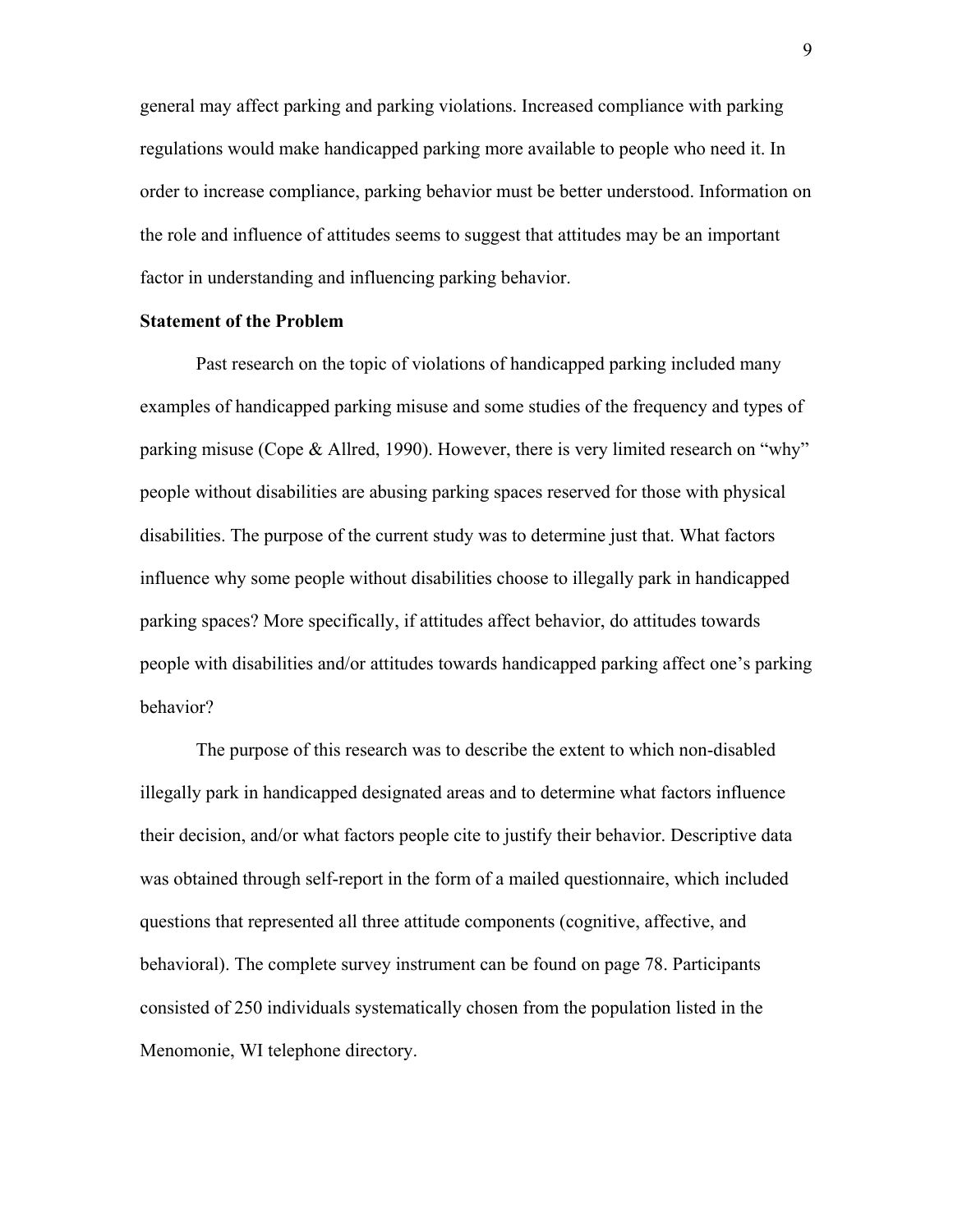## **Hypothesis:**

Research Hypothesis: Demographic differences (e.g. age, gender) play a part in abuse of handicapped parking.

Statistical Hypothesis: Demographic differences such as age and gender will have no effect on abuse of handicapped parking.

Research Hypothesis: Attitudes towards individuals with disabilities receiving special privileges influence parking behavior.

Statistical Hypothesis: Attitudes toward people with disabilities receiving special parking privileges will have no effect on parking behavior.

Research Hypothesis: Attitudes towards handicapped parking in general, influence parking behavior.

Statistical Hypothesis: Attitudes towards handicapped parking in general, will have no effect on parking behavior.

Research Hypothesis: The convenience aspect of handicapped parking influences parking behavior.

Statistical Hypothesis: The convenience aspect of handicapped parking will have no effect on parking behavior.

#### **Definition of Terms**

Multiple terms had to be defined in order to examine the research problem: What factors influence why some people without disabilities choose to illegally park in handicapped parking spaces? Specifically the terms, abuse of handicapped parking, attitudes toward persons with disabilities, demographics, attitudes toward handicapped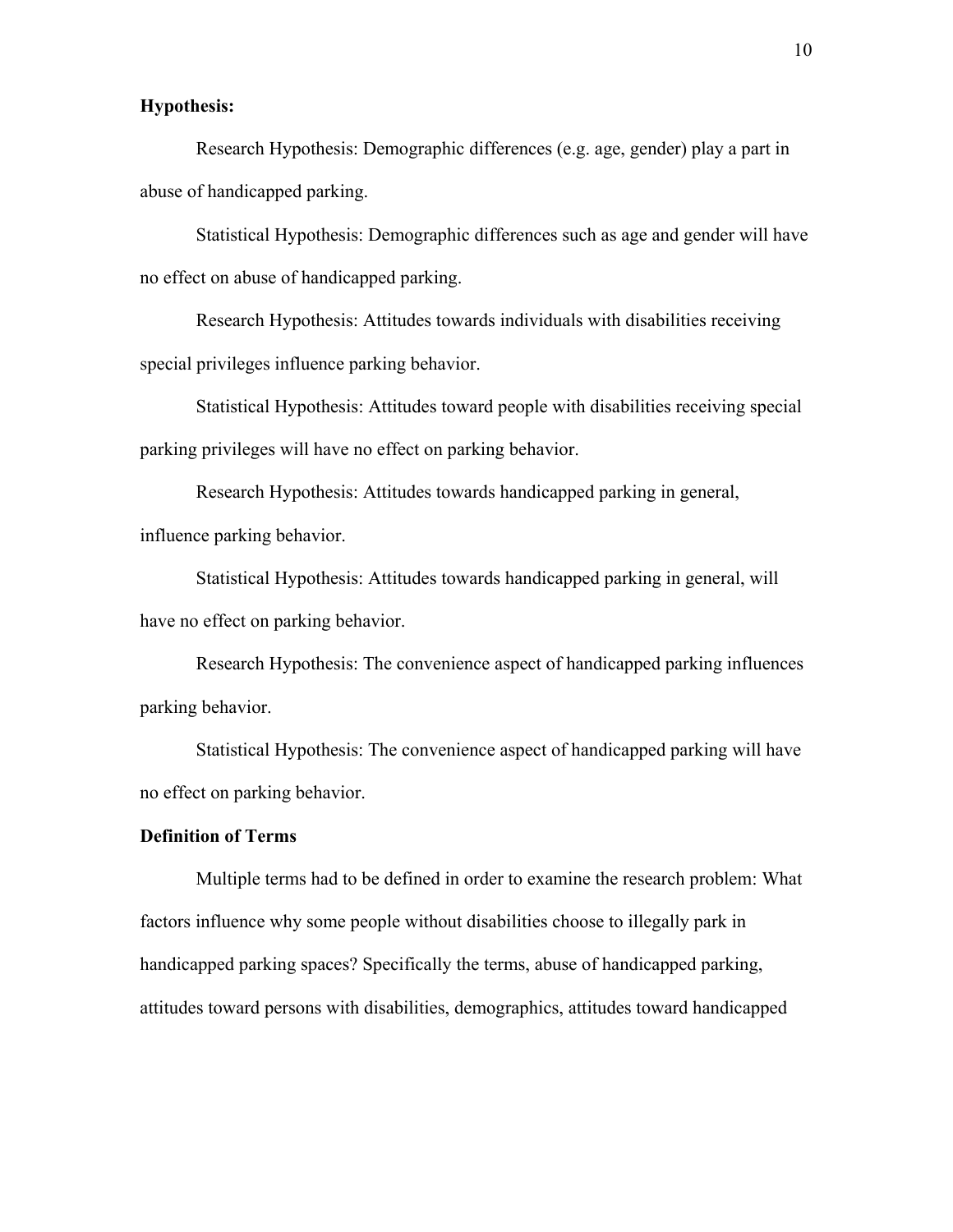parking and convenience all were defined and used consistently throughout this study. The following section explains definitions for each of these terms.

*Abuse of Handicapped Parking/Violators*: This term includes unauthorized parking in handicapped designated areas. For purposes of this study, abuse of handicapped parking will be defined as a comparison of responses on the researcher developed survey, "Handicapped Parking Questionnaire." Specifically the last three questions on page one of the survey were compared to determine abuse of handicapped parking. These three questions were as follows: "Do you have a disability that requires the use of either handicapped license plates and/or a handicapped parking permit?", "Do you use either handicapped license plates and/or a handicapped parking permit?", and "Have you ever parked in a handicapped parking space other than when you or a person you were transporting had a disability and needed close access?". The first two questions cover use of permit and ownership of permit. The literature suggests that violators frequently fraudulently obtain cards or use permits that belong to someone else. Comparison of responses on these questions will allow identification of those who abuse or violate handicapped parking but do not self-report. Self reported abuse/violation was also measured. If participants answered "No" to the first two questions and answered "Yes" to the last question, participants would be considered to have abused handicapped parking.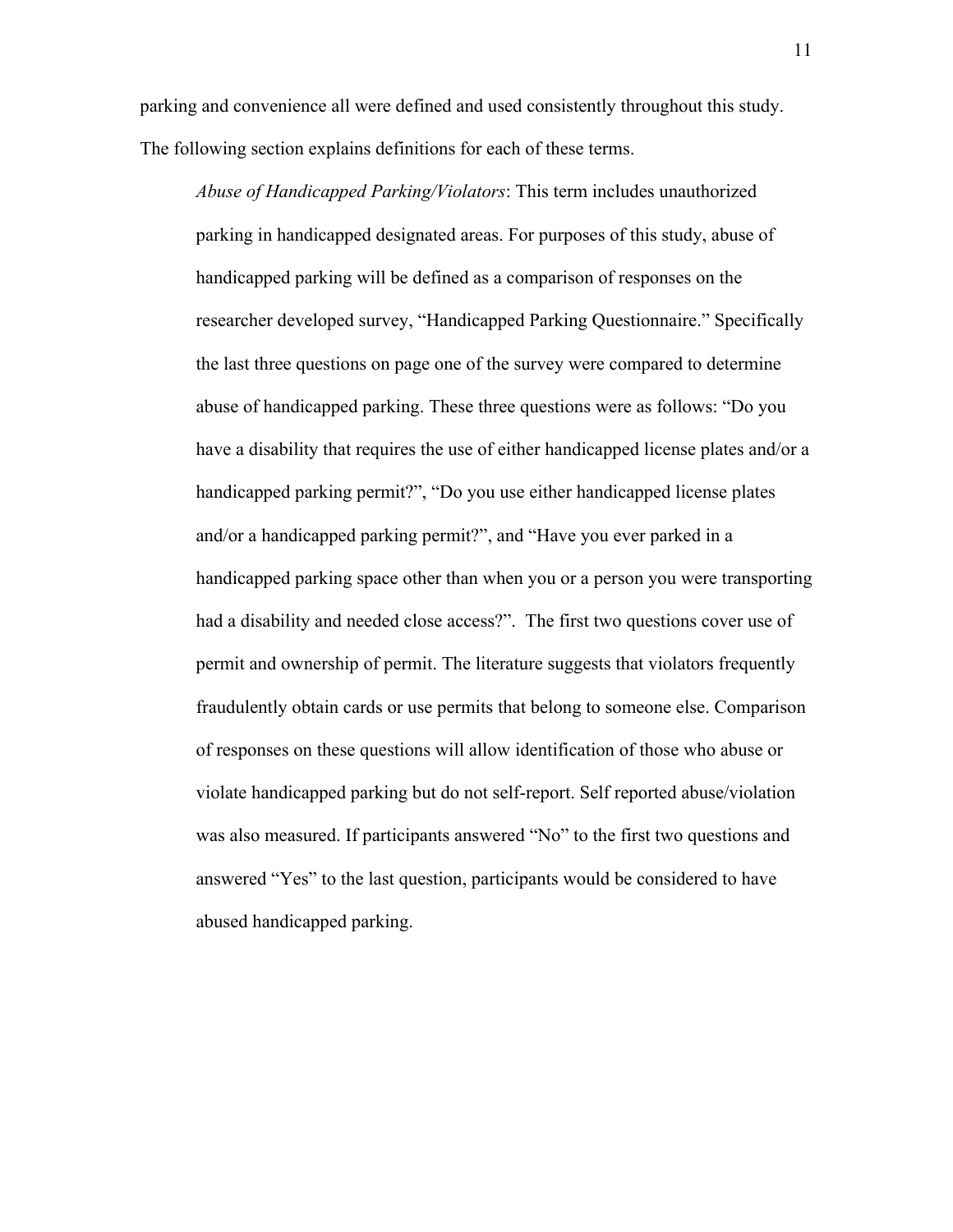*Demographic differences:* This term includes characteristics of individual respondents that were hypothesized to affect parking behavior. Specifically demographic characteristics studied included age and gender.

*Attitudes toward people with disabilities*: This term includes an individual's thoughts, feelings and behaviors toward people with disabilities. For purposes of this study attitudes toward people with disabilities will be defined as responses to the Likert scaled statements number 3 and 4 on the researcher developed survey, "Handicapped Parking Questionnaire". These items (3 and 4) asked individuals to rate their extent of agreement with the following statements: "I feel people with disabilities receive too many special privileges" and "I feel many people who have handicapped parking plates or permits do not really need them."

*Attitudes toward handicapped parking*: This term includes an individual's thoughts, feelings and behaviors toward handicapped parking. For purposes of this study attitudes toward handicapped parking will be defined as responses to the Likert scaled statements numbers 1, 2, 5, and 9 on the researcher developed survey, "Handicapped Parking Questionnaire". These statements included: "I feel handicapped parking is abused by the non-disabled", "I feel there are too many parking spaces reserved for the handicapped", "It angers me when I see nondisabled people park in handicapped spaces" and "I feel it is unethical to park in a handicapped parking space".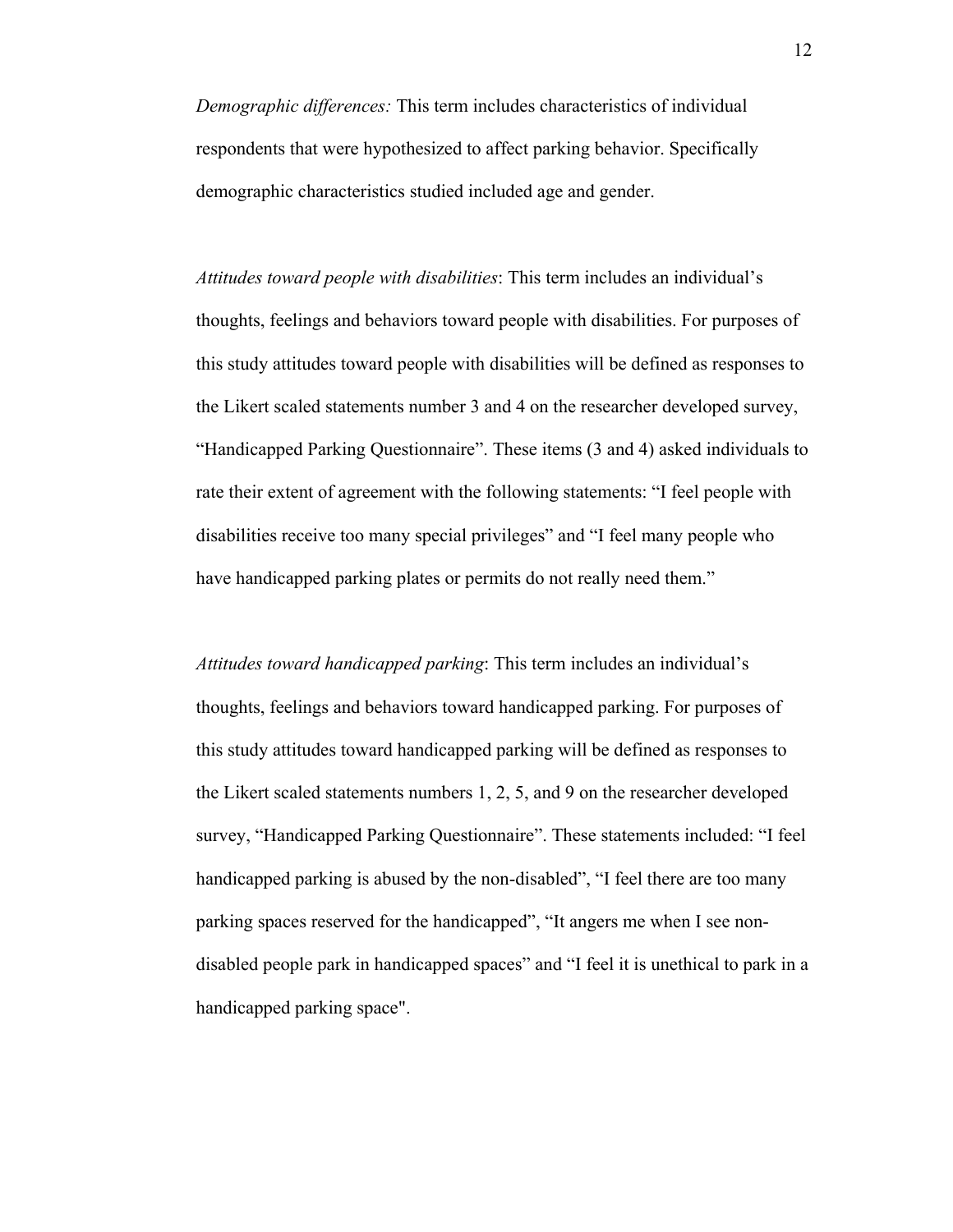*Convenience Aspect:* For purposes of this study, the convenience aspect will be defined as responses to the Likert scaled statements number 6, 7, and 8 on the researcher developed survey, "Handicapped Parking Questionnaire". These items (6, 7, and 8) asked individuals to rate their extent of agreement with the following statements: "I feel it is okay to park in a handicapped space if I am only running in to the store for a minute", "I feel it is okay to park in a handicapped space if there isn't any place near by to park", and "I feel it is okay to borrow a friend or family member's parking permit".

#### **Assumptions and Limitations:**

There are numerous potential limitations associated with this methodology when trying to generalize from the findings reported in Chapter 4. A self-report survey was used to gather data rather than direct observation of participant behavior. Parking in a handicapped parking space without the use of handicapped parking license plates or a handicapped parking permit is illegal. Therefore, participants were required to indicate whether or not they had done something (e.g. parked) illegal. Although the participants were assured that their responses were anonymous, some individuals surveyed may have felt uncomfortable about the survey and may not have responded honestly or may not have responded to the survey at all.

The method of recruiting participants for this study may also limit generalizability. Only individuals with a telephone and with a name listed in the telephone book were potential candidates for inclusion since an area phone directory was used to develop the survey mailing list. The telephone directory used in this study was updated one month after surveys were mailed. Thus, the sample was limited to the extent

13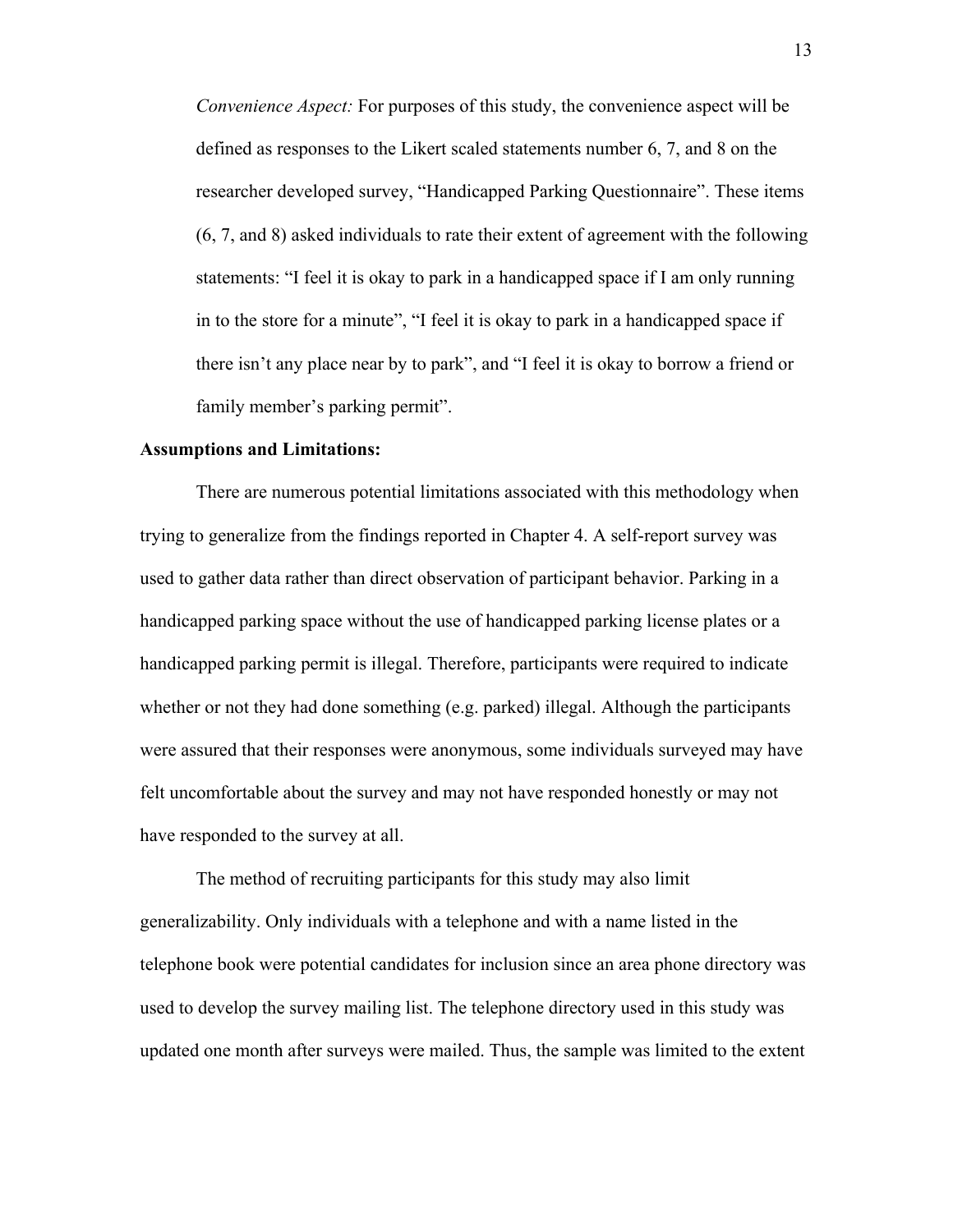that addresses were out-dated when the surveys were mailed.

There were also potential limitations related to potential selection bias associated with the use of a self-report, anonymous instrument. Individuals who have negative feelings towards individuals with disabilities and/or handicapped parking may have had negative feeling towards the survey and its questions as well. Therefore, they may not have wanted to participate in the study and therefore not responded to the survey. Since the survey was anonymous there was no way to identify if non-responders differed in any way from the participants whose responses are reported in the findings chapter of this study. Thus data from this study must be interpreted cautiously with attention paid to the characteristics of those who did respond. In this study, demographic data about respondents was collected in addition to parking behavior information. This does allow future readers to compare results and characteristics of this sample with results and characteristics of samples in other studies.

There were some difficulties related to definition of terms associated with this study as well. The definition of illegal parking used in this study reflected current law (i.e., parking in handicapped space without authorized permit or placard). Some people with restrictions that meet the legal *handicapped* definition may not follow through with the steps needed to obtain a parking permit. This is again important in interpreting any findings from this study**.** The survey included two disability related questions which were "Do you have a disability that requires the use of either handicapped license plates and/or a handicapped parking permit?" and "Do you use either handicapped license plates and/or a handicapped parking permit?" There was not additional detailed disability and mobility limitation information that could identify individuals who might not be aware of their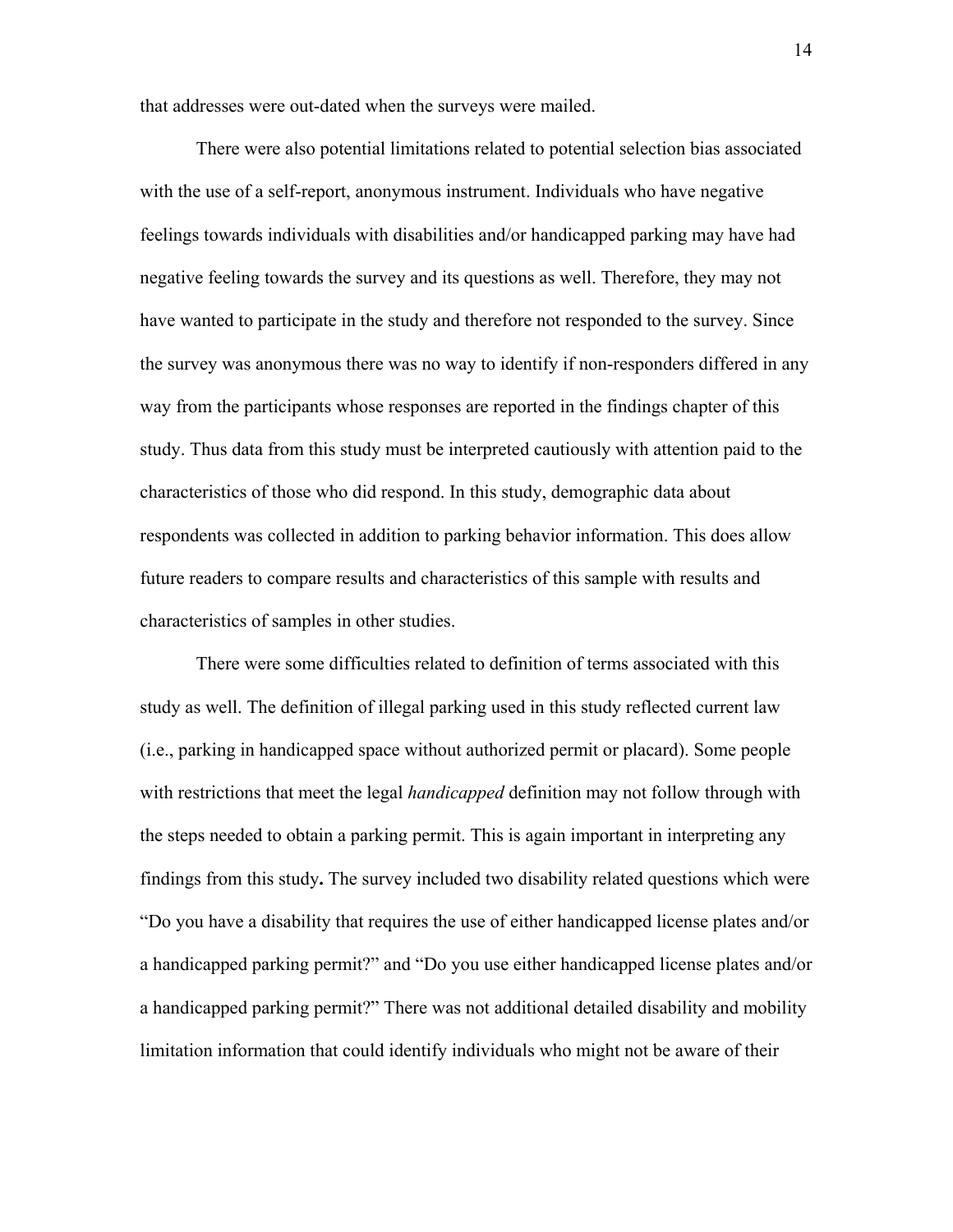potential eligibility for handicapped parking privileges.

Finally, due to the complexity of attitudes and factors such as cognitive dissonance and the conditions in which people are most likely to act in accordance with their attitudes, it will be difficult to determine a cause and effect relationship between attitudes and parking behavior on the basis of this self report survey information.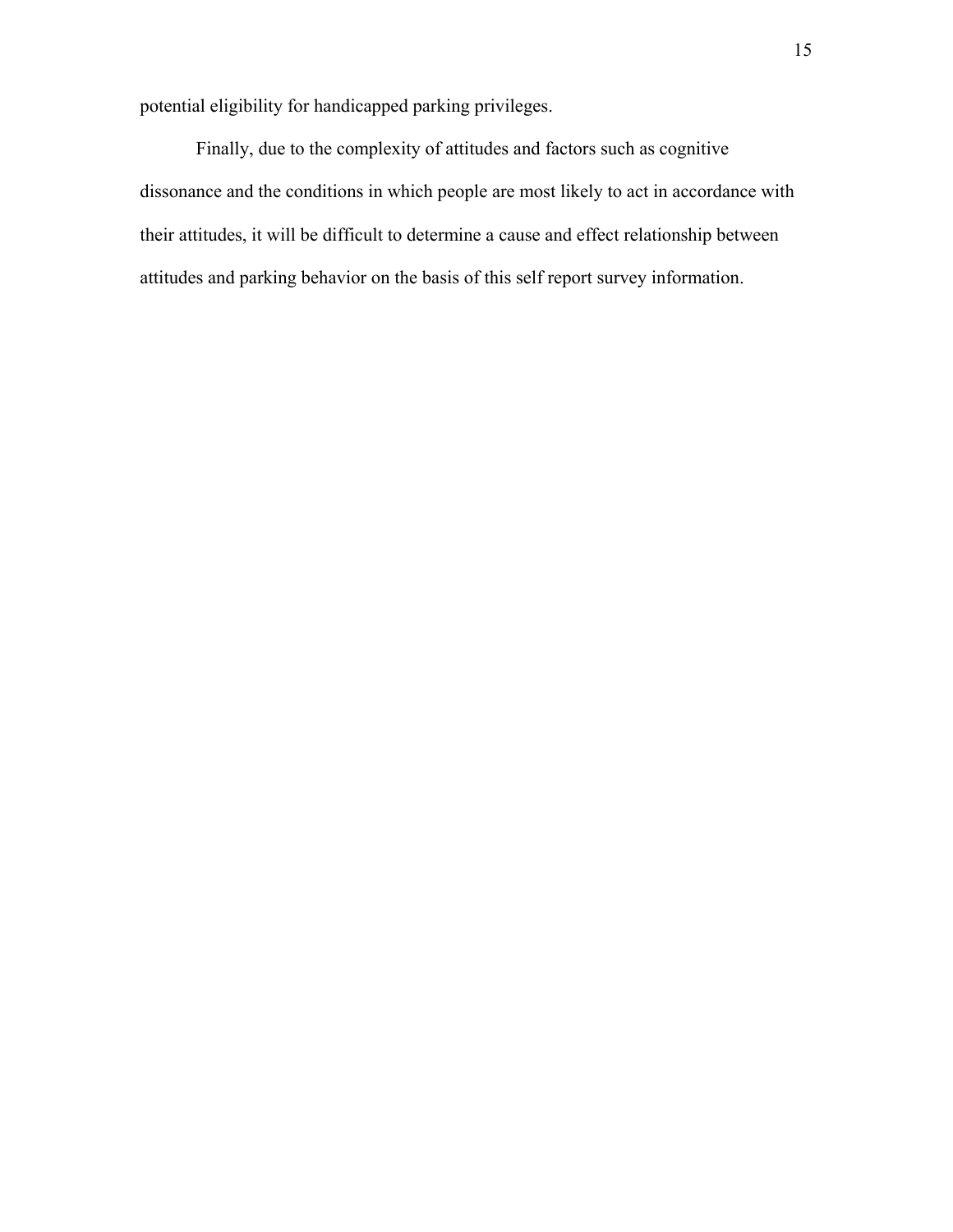## **Review of the Literature**

### **Historic Overview**

The American's with Disabilities Act (ADA) mandated that all public accommodations were to be accessible to people with disabilities by January 26, 1993 (Fletcher, 1997). The ADA covers an estimated 43 million Americans, resulting in a ratio of approximately 1 in 6, making individuals with disabilities the largest single minority group other than women, protected by non-discrimination laws (Little  $&$  Marini, 1995). The ADA included specific provisions for sufficient reserved accessible parking spaces for individuals with disabilities, which were outlined in the introduction. This longawaited legislation was intended to positively affect the lives of people with disabilities, 72% of who rely on private automobiles for their transportation (Fletcher, 1997).

However, going on almost ten years later, inappropriate use of these reserved spaces by non-disabled drivers occurs frequently. According to Fletcher (1997), "researchers consistently report that the majority of cars parked in spaces reserved for people with disabilities are parked there illegally (p.318). This next section will include a review of the literature of what is known so far about illegal handicapped parking. Specifically, what is the frequency and what are the forms of misuse, who is abusing handicapped parking, and what are some possible reasons for this abuse?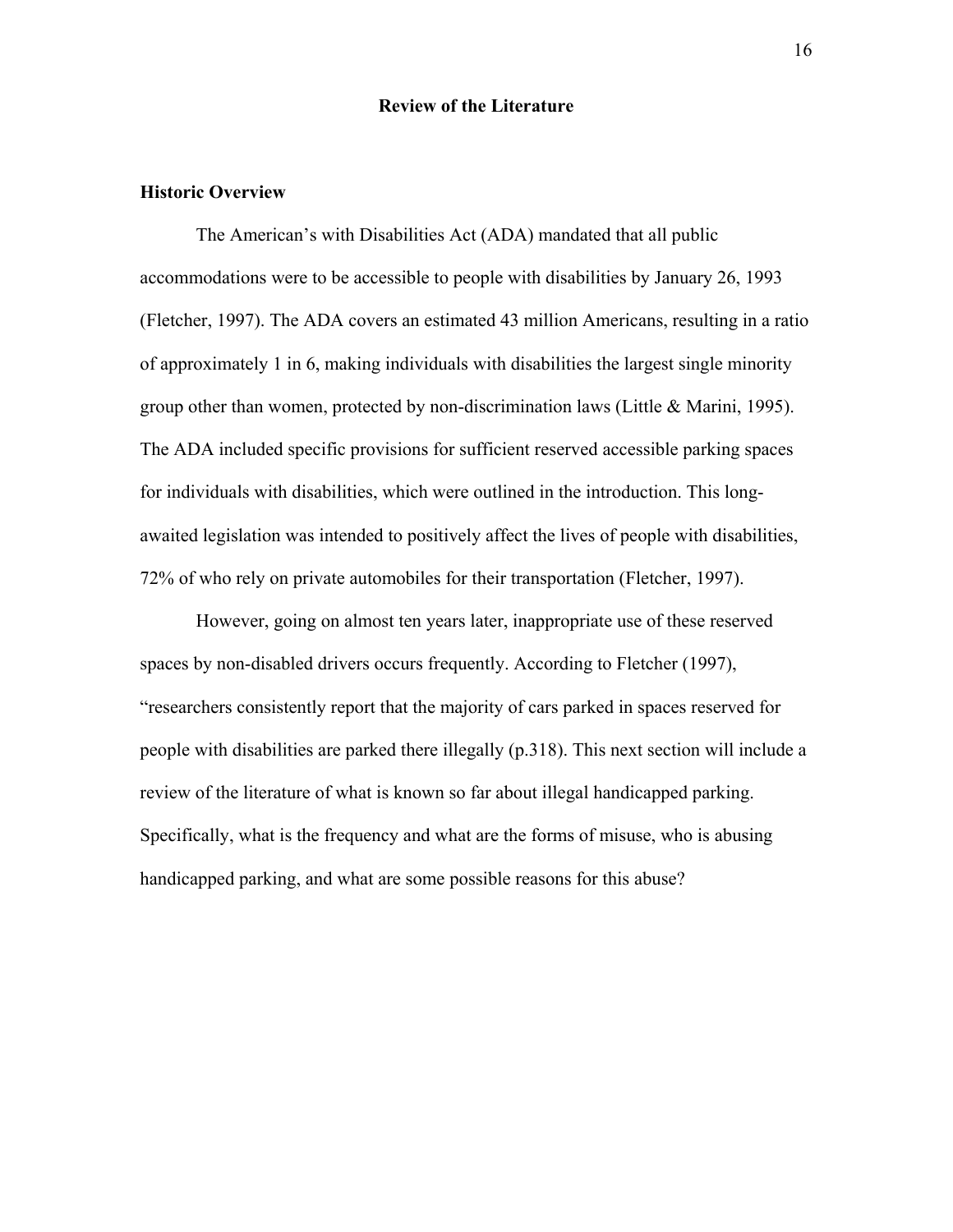#### **Research in Related/Relevant Areas**

Frequency and forms of handicapped parking abuse. In order to understand the abuse of handicapped parking, it is important to understand what behavior constitutes illegal parking. It is also important to know how frequently such behavior occurs. In this section, the extent of the problem or frequency of parking abuse will be described. This discussion will be followed by a description of the various forms of illegal parking behavior.

*Frequency of handicapped parking abuse.* An important early pre-ADA study of parking behavior showed that abuse of handicapped parking was common. Cope and Allred (1990) reported on a study done by Mathews in 1981. Mathews studied a variety of both public and private locations for a total of 40 hours. The study did not contain any experimental manipulations or statistical analyses, but rather focused on the frequency of handicapped parking violations through direct observation and interviews with violators. Of the 328 parking incidents recorded, 76.1% were identified as violators meaning they did not have a special tag and did not have a visible disability. The 11.3% who did not have a special tag but appeared to have a physical disability were still considered compliers. Only 10.6% of parkers were described as legal compliers, meaning they had both a tag and a visible disability, and 2.1% were noted to be legal violators; they had a special tag, but no visible disability. One potential complication in interpreting results of this study was the use of obvious physical disabilities to determine compliance. People who were included in the violators group could easily have had heart disease or other endurance reducing disabilities without obvious physical signs.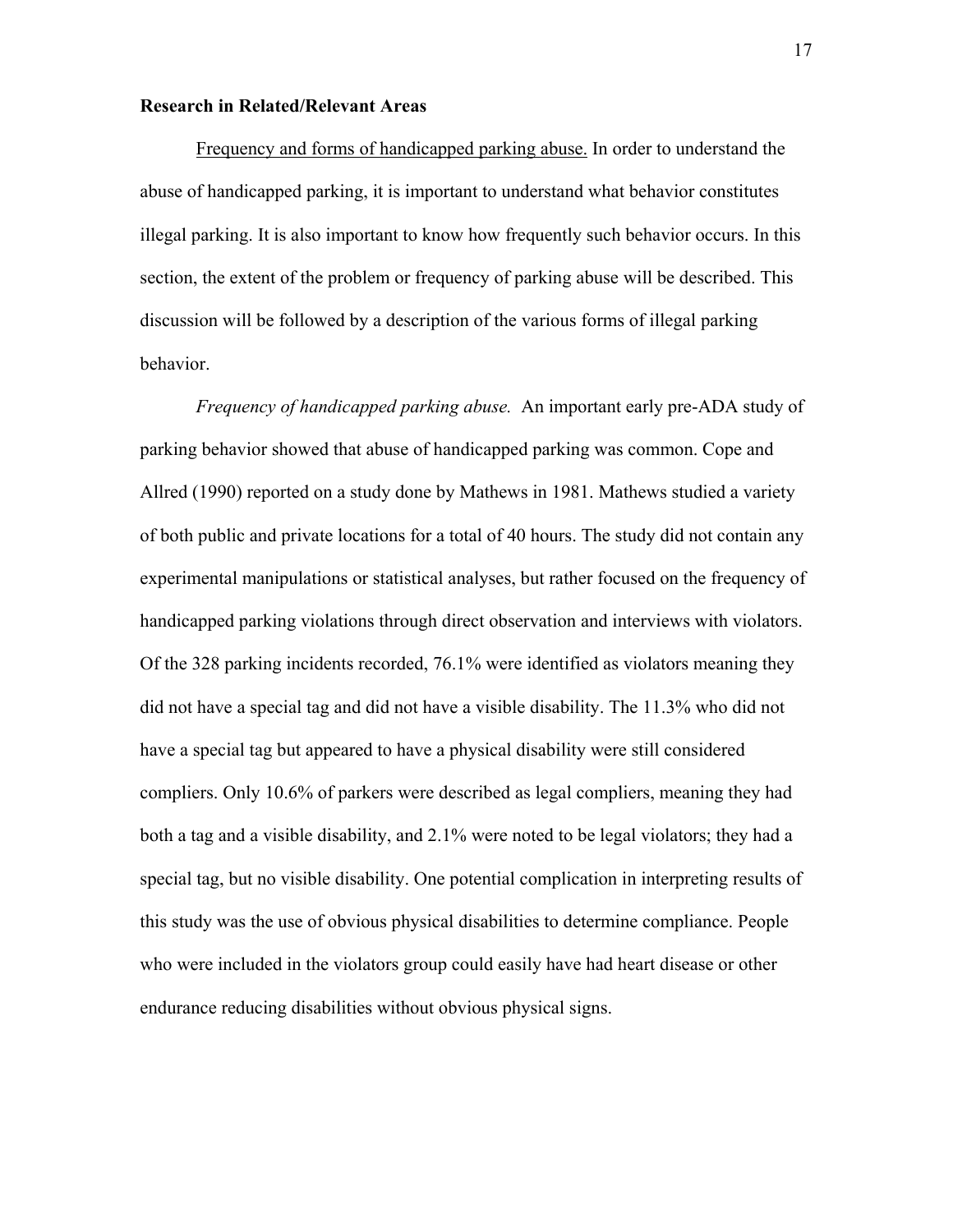As previously mentioned in the introduction, Taylor (1998) found the rates of violations were high in both urban (76.63%) and town (44%) locations. In this study, participants were 300 drivers who parked their vehicles for longer than 10 seconds in parking spaces reserved for individuals with physical disabilities. A violation was counted if a vehicle without a handicapped permit, sticker, or license plate was parked in a handicapped space for longer than 10 seconds. Observers were consistent in rating violations; observer rating reliability was 98%. Of the 291 drivers observed parking in the handicapped spaces in the urban locations, 233 or 76.63% parked illegally. Of the 175 drivers observed parking in the town locations, 77 or 44% parked illegally.

A study by Cope and Allred (1990) also examined the frequency of abuse of handicapped parking, as well as other variables that will be discussed later. Researchers found an over-all violation rate of 62%. In this study the subjects were the drivers of the 266 vehicles parked in the handicapped parking spaces of three supermarkets in welldeveloped commercial districts in Greensville, North Carolina.

Target spaces were observed for 26 consecutive weekdays between 4:30 and 6:00pm by one or two trained observers. Target observations were recorded for vehicles only when the driver actually got out of the car and went into the store. In this study a driver was considered to be a violator if no official handicapped designation was found on the vehicle, even if the driver was obviously physically disabled. This more stringent standard (handicapped designation) was used due to North Carolina's state law stating that only legally tagged vehicles may make use of handicapped zones. Of the 266 total observations, 165 observations (62%) were cars not displaying a handicapped identification plate or tag. There were no observations of obviously physically disabled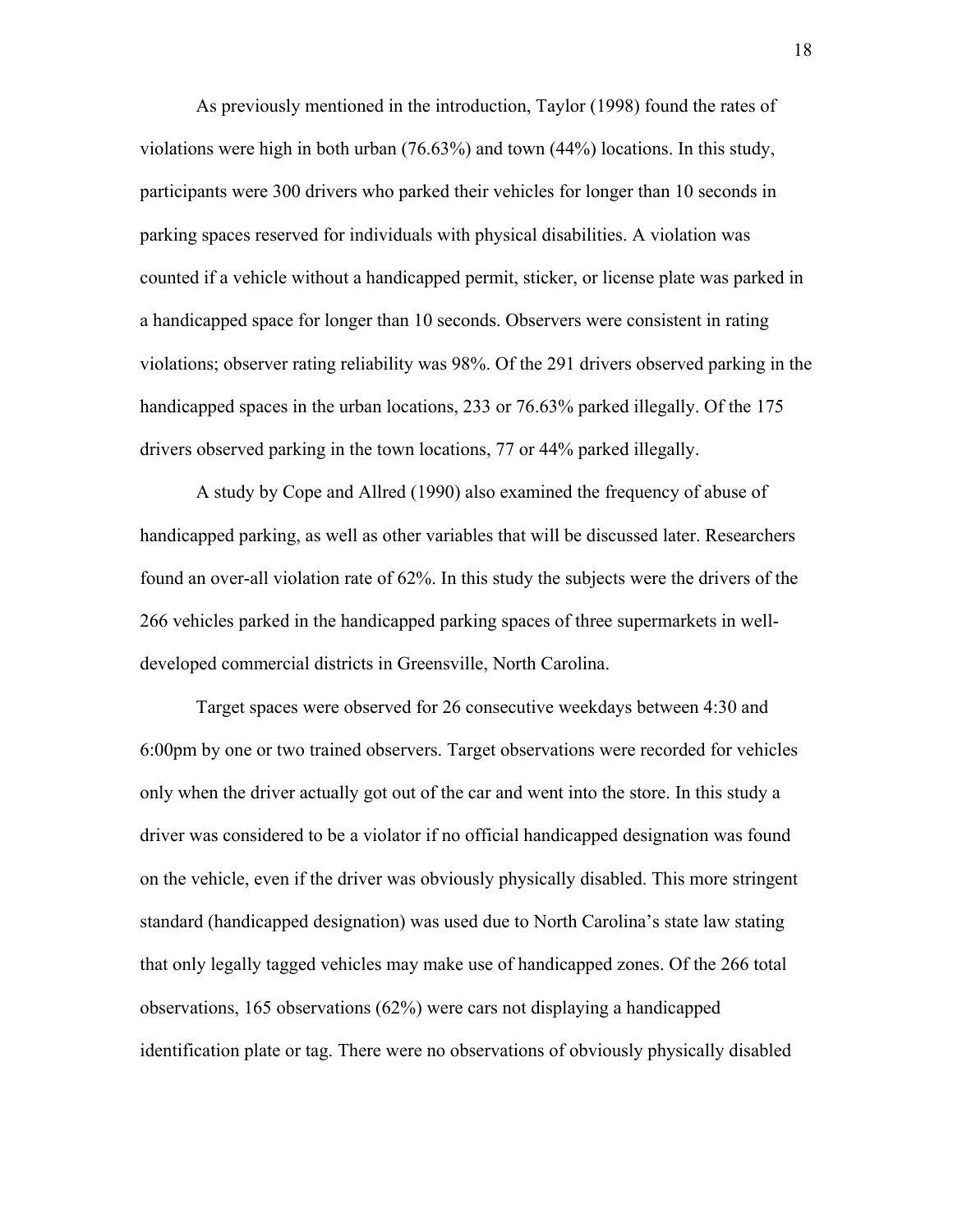individuals without a plate or tag, and on only six days did the percentage of legal parkers exceed that of illegal parkers.

In yet another study that examined the frequency of handicapped parking violations (Fletcher, 1997) the number of illegal handicapped parkers was also greater than the number of legal parkers. In this study three handicapped parking spaces were observed which were designated as reserved by the traditional wheelchair symbol as well as by black and white signs which read "reserved parking" and "tow away zone." Legality was based solely on whether or not the vehicle displayed a disability parking permit. Out of the 429 observed parkers, 207 were considered legal parkers, while 222 drivers were parked illegally.

Thus in all studies cited, illegal parking occurred more frequently than instances of legitimate use of reserved handicapped parking spaces. In each of these studies display of handicapped parking designation (placard) was used to determine legal/illegal parking. Limits related to the methodology used in these studies (display of identification) may actually underestimate abuse of handicapped parking. There are other forms of handicapped parking abuse as will be described in the next section.

*Forms of handicapped parking abuse.* There are several ways in which handicapped parking is abused. So far the discussion has focused mostly on individuals without disabilities, handicapped parking permits or license plates who illegally park in handicapped parking spaces. However, as Little and Marini (1995) pointed out, studies suggest that one of the major potentials for abuse of handicapped parking may occur when handicapped placards are displayed but are used by non-disabled friends or family members while the individual with the disability is not present. According to the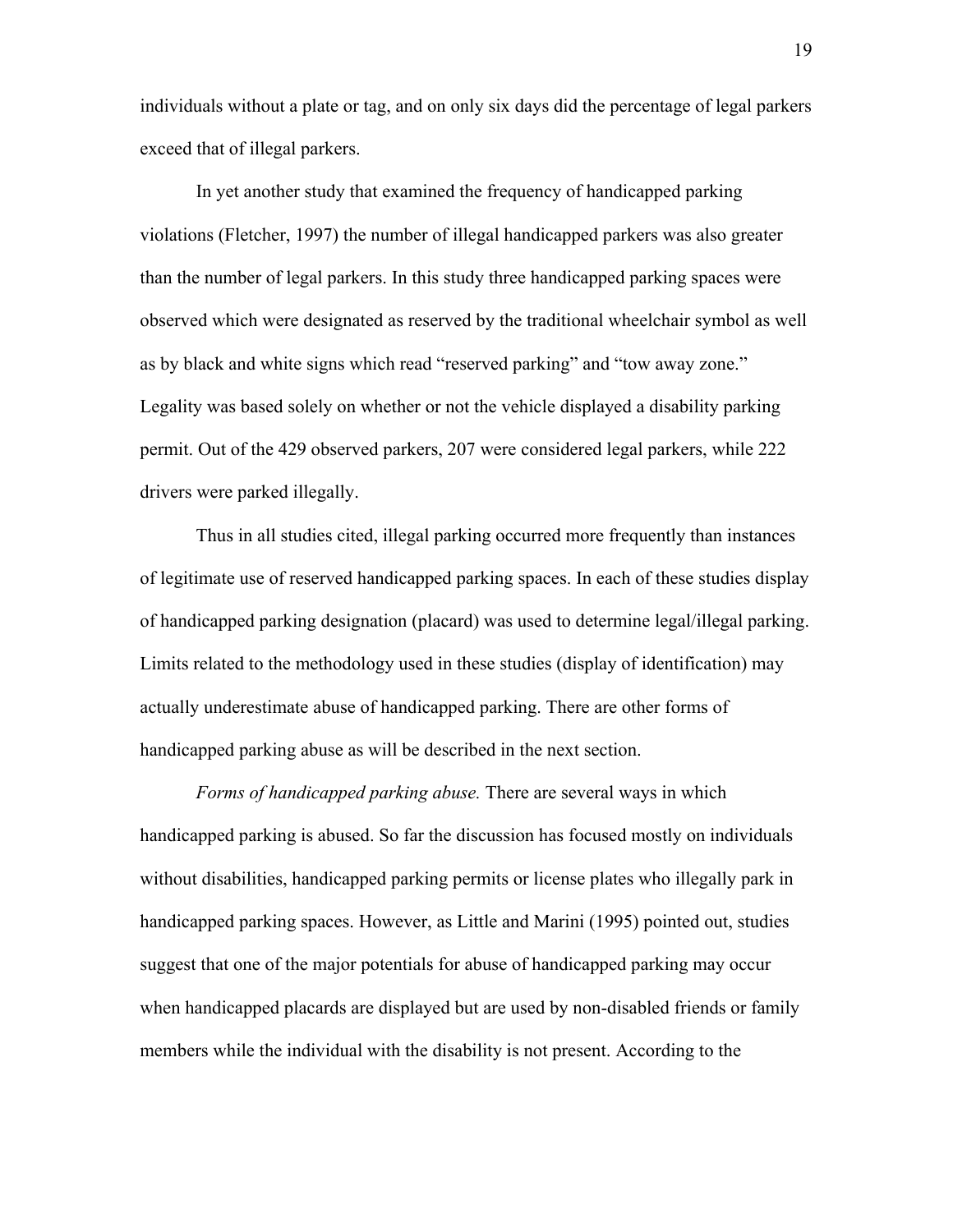Wisconsin Department of Transportation which complies with the American's with Disabilities Act, a parking identification card may be used in lieu of disabled license plates only "when the person with the disability is present"

(http:www.dot.state.wi.us/dmv/displate.html).

Even the presence of a disability does not guarantee lawful use of handicapped parking. Legal use of such parking requires that the handicapped parking space be used for the purpose of accommodating the person with disability. As Stothers, (1997) points out, handicapped parking is considered abused when the individual with the disability is present, but merely sitting in the car while the non-disabled person goes shopping.

Not everyone who is issued a parking permit meets the legal standard of parking need. According to Rausch (1996) the most prevalent problem in the misuse of handicapped parking is that doctors are too quick to certify disabilities. Some physicians are issuing disabled certifications to their patients without first reviewing what state law considers a handicap. The municipality cannot refuse to issue a handicapped parking permit to anyone who has been certified by a doctor as disabled, even if the person doesn't qualify under state law. The disabled parking permit application requires the doctor to check the specific disability the person has before the parking permit is issued. The most common disability cited by physicians is the "inability to walk 200 feet without stopping to rest"; municipal officials noted that this is also the category of disability most often inappropriately used when issuing permits. There are also potential opportunities for abuse/misuse of parking when the person's condition improves. In some states handicapped parking placards are automatically renewed every four years without an updated doctor's certification (Rausch, 1996).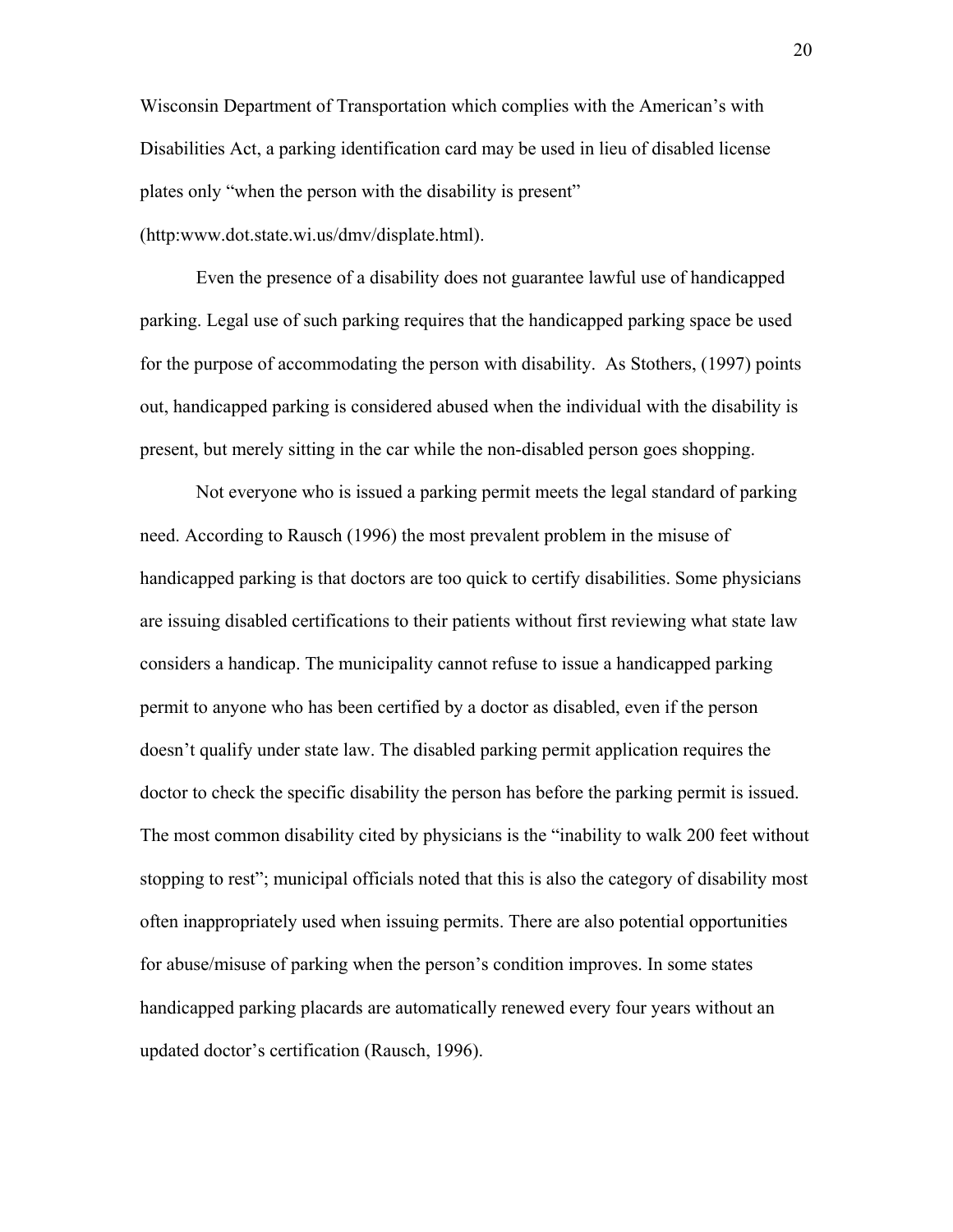"Who" is abusing handicapped parking? Through review of the literature it is very difficult to determine any commonality amongst those "who" abuse handicapped parking, especially when there is little research reporting on demographic differences such as age, gender, or race, and when what little is reported is very inconsistent. As Cope and Allred (1990) pointed out, methodological inconsistencies as well as the use of different dependent variables across studies make it difficult to form a clear picture of the problem of handicapped parking.

In a 13-hour observational study by Little and Marini (1995) which took place in the parking lot of a local mall and discount store in a mid-southern town of 50,000 residents, 135 vehicles were observed using the handicapped parking spots. Ninety-one of the 135 were considered to be abusers. The abuses were committed by equal numbers of males and females (49% and 51% respectively). Generally, the abuses were committed by those who appeared to be in the 70-80 age brackets. However, it was reported that many abuses occurred in the 30-40 age bracket as well. Race was not reported.

In the study by Cope and Allred (1990), which is described in more detail in the frequency section of this review of the literature, demographic information was found to be similar for gender, but very different for age. There were no statistically significant differences between the percentages of males (59.2%) and females (64.7%) observed parking illegally. There was however, a higher violation rate for drivers estimated to be below the age of 25 (94.7%) than for those above 25 (56.6%). This study, which did examine race, found that although there were more white violators than black violators (96 compared to 69), the percentage of blacks who parked illegally was 80.2%, significantly higher than the rate of 53.3% for whites.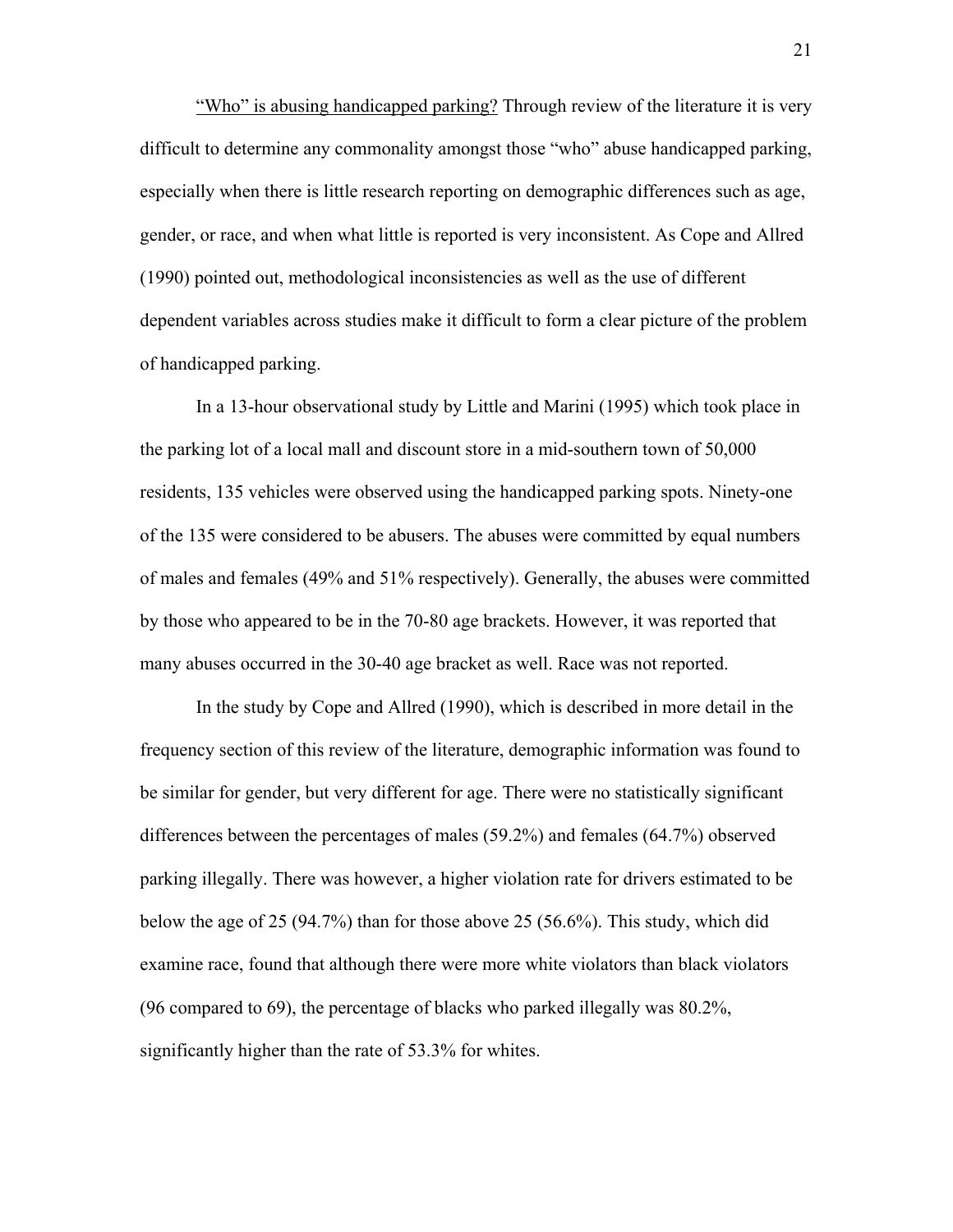Possible reasons for abuse As mentioned previously, there have been very few research studies on why people abuse handicapped parking. In fact, in reviewing the literature, only one behavioral survey (Cope & Allred, 1990) was identified. This survey was undertaken at two local shopping malls in Greensville, North Carolina. A total of 246 people walking in the center sections of the malls were stopped randomly and asked to answer several questions about "traffic related behavior". Each individual who chose to participate was then asked if they had ever inappropriately parked in a handicapped parking space, why or why they had not used the space, and if they had a legal handicap. Of the 246 contacted, 177 stated that they had never parked in a handicapped space. Only one respondent indicated they had a handicap and had legal identification on their vehicle.

 Relatively few respondents gave a reason for using or not using handicapped spaces. However, some of the most common reasons given for illegally using the handicapped spaces were: could not see or read the sign, convenience/ in a hurry, and nothing else available. The reasons given most often for not illegally using these spaces were: it's against the law, it's not right, it's not respectful to others, and others need it more (Cope & Allred, 1990).

Reasons people avoid parking illegally Although the percentage of those admitting to illegally using handicapped parking (28%) is substantially lower than the percentages of observed illegal parking in various studies, from a stand point of social desirability, these results should not be surprising. As Cope and Allred (1990) pointed out, "It is difficult to admit publicly to violating social or legal norms in general, but when the practical necessity of the moment takes priority, people may act in ways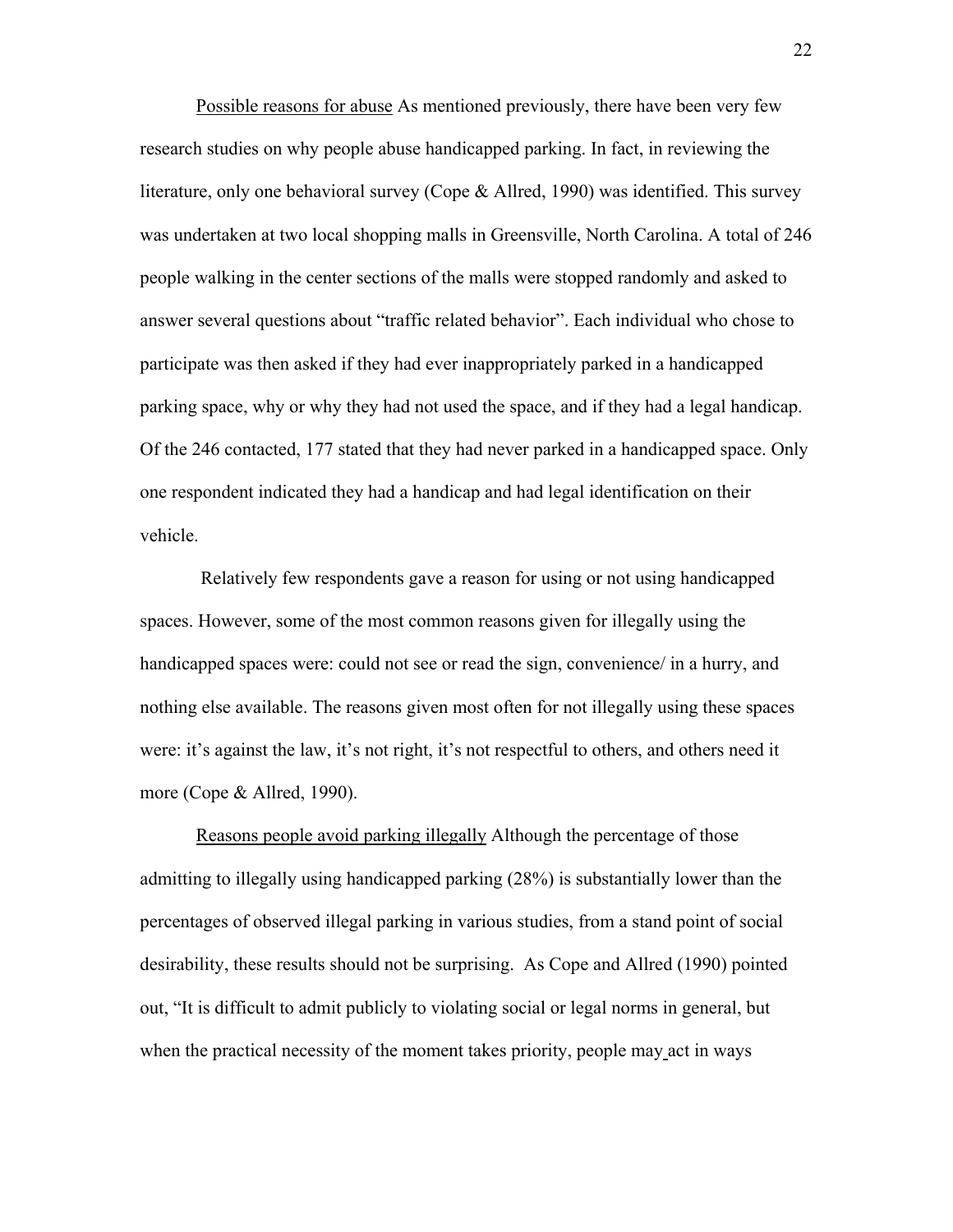contrary to what they know is acceptable, especially if the perception of risk is low" (p. 255).

This notion can be further supported by looking at what is effective in decreasing violations. Two methods that are moderately effective for decreasing the violation rate are implied social sanctions and the threat of legal sanctions (Fletcher, 1997).

*Social sanctions.* Several studies have shown that social sanctions can be somewhat effective in decreasing abuse of handicapped parking. As mentioned earlier, adding a sign that read, "Warning This Space Watched by Concerned Citizens" (Cope, Lanier, & Allred, 1995 p.321) was successful in decreasing illegal parking. Fletcher (1997) felt that even greater social control would result from having a concerned citizen not only present, but sitting in a wheelchair. In this later study, the number of violators dropped from 129 to 93 when a person in a wheelchair sat in front of the observed spaces.

Even something as simple as the addition of an upright sign, rather than just a ground symbol, can decrease handicapped parking violations. As Cope and Allred (1990) point out, a ground symbol can fade over time, and can also allow the violator to appear less conspicuous once the ground markings is covered by the offending vehicle. To prove this, a study was conducted observing parking spaces at three separate sites. At site 1, spaces were marked with a handicap symbol painted on the ground. At site 3, the handicap symbol was printed on a sign, and at site 2, spaces were marked with both a sign and a ground marking. The violation rate was significantly higher at site 1 (73.7%) where the ground markings could be covered by the offending vehicle, than at site 2 (57.1%) and site 3 (48.5%) where there was an upright sign present.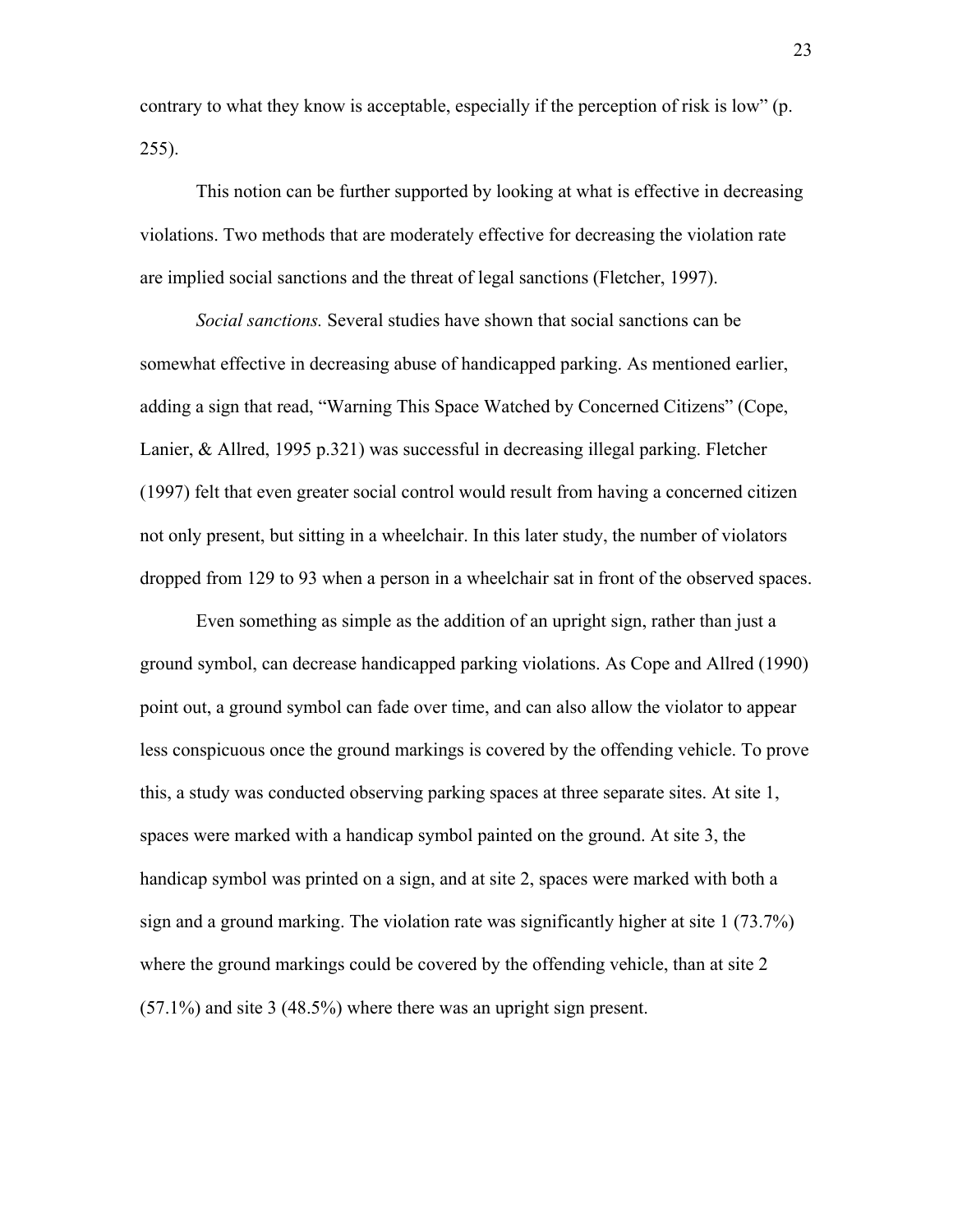*Legal sanctions.* The other method that has been moderately effective for decreasing violation rates, as mentioned, is threatened legal sanctions. Fletcher (1997) reported on previous studies that found signs warning \$250.00 fines, increased police enforcement, and ticketing had all been effective in decreasing violation rates. However, as Little and Marini (1995) pointed out, during one study, police were observed in the area on only two occasions, and on neither occasion were they enforcing the parking code.

Abusing handicapped parking gets even easier for individuals using stolen or counterfeit placards, or placards issued to friends or family members. The only time a car can be legally parked in a handicapped space with a placard is when the individual with the disability is in the car. That individual must have a "pink slip" proving they are the person with the disability that the placard belongs to. If they do not have a "pink slip" they are liable for a ticket. However, such portable placards are "easily transferable, most often requested, and seldom if ever checked by police" (Little & Marini, 1995 p. 53).

Perhaps illegal parkers' previous experience with low rates of enforcement decreases the effectiveness of threatened sanction. This may account for the surprising results of a study by Fletcher (1997). The purpose of this experiment was to determine if drivers would be less likely to illegally park in handicapped parking spaces with the presence of an adjacent "Reserved for Police Cars Only" parking space. During the first six days of observation, the "Reserved for Police Cars Only" sign was not present. During this time 144 drivers were observed illegally parking in the three handicapped parking spaces. During the second six days of observation with the addition of the "Reserved for Police Cars Only" parking space, the number of illegal parkers dropped to

24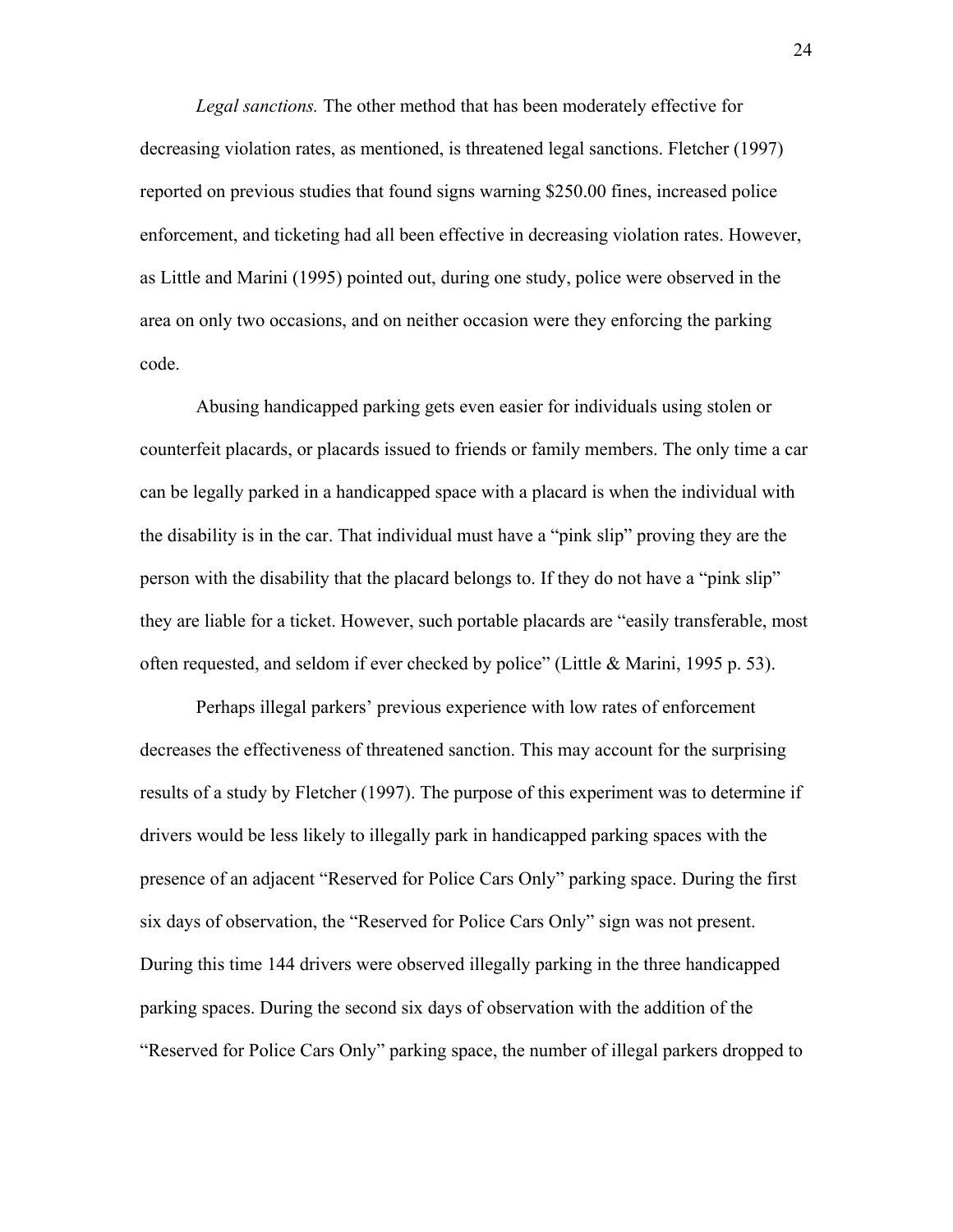97. However, during that time 52 drivers were observed parking in the "Reserved for Police Cars Only" parking space. When the 52 drivers who illegally parked in the space reserved for police cars were added to the 97 who illegally parked in the handicapped parking spaces, the resulting 149 illegal parkers was slightly higher than the 144 individuals who illegally parked during the first six days of the experiment. Therefore, handicapped parking violations decrease with the presence of an adjacent space "Reserved for Police Cars Only" not because of increased perceived threat of legal sanction, but rather because the additional reserved space spread the violations over four illegal parking spaces instead of three (Fletcher, 1997).

#### **Theory/Research Literature Specific to Topic**

Parking and convenience. It is important to note that the findings from the preceding study also support the previously mentioned idea that people will illegally park when the benefit of convenience (i.e., access, proximity, and availability) outweighs the perceived risk (i.e., legal or social consequences). Quite obviously, threat of police sanction was not an effective deterrent to illegal parking in this study.

Cope and Allred (1990) similarly found lowest handicapped parking violation rates at a site where an even more convenient and easy to use (although equally illegal) fire lane served as an alternative option for short-term parking. Another example supporting the convenience factor was the finding that in one study the violation rate during rainy weather was 75% compared to 59.7% during clear weather (Cope & Allred, 1990).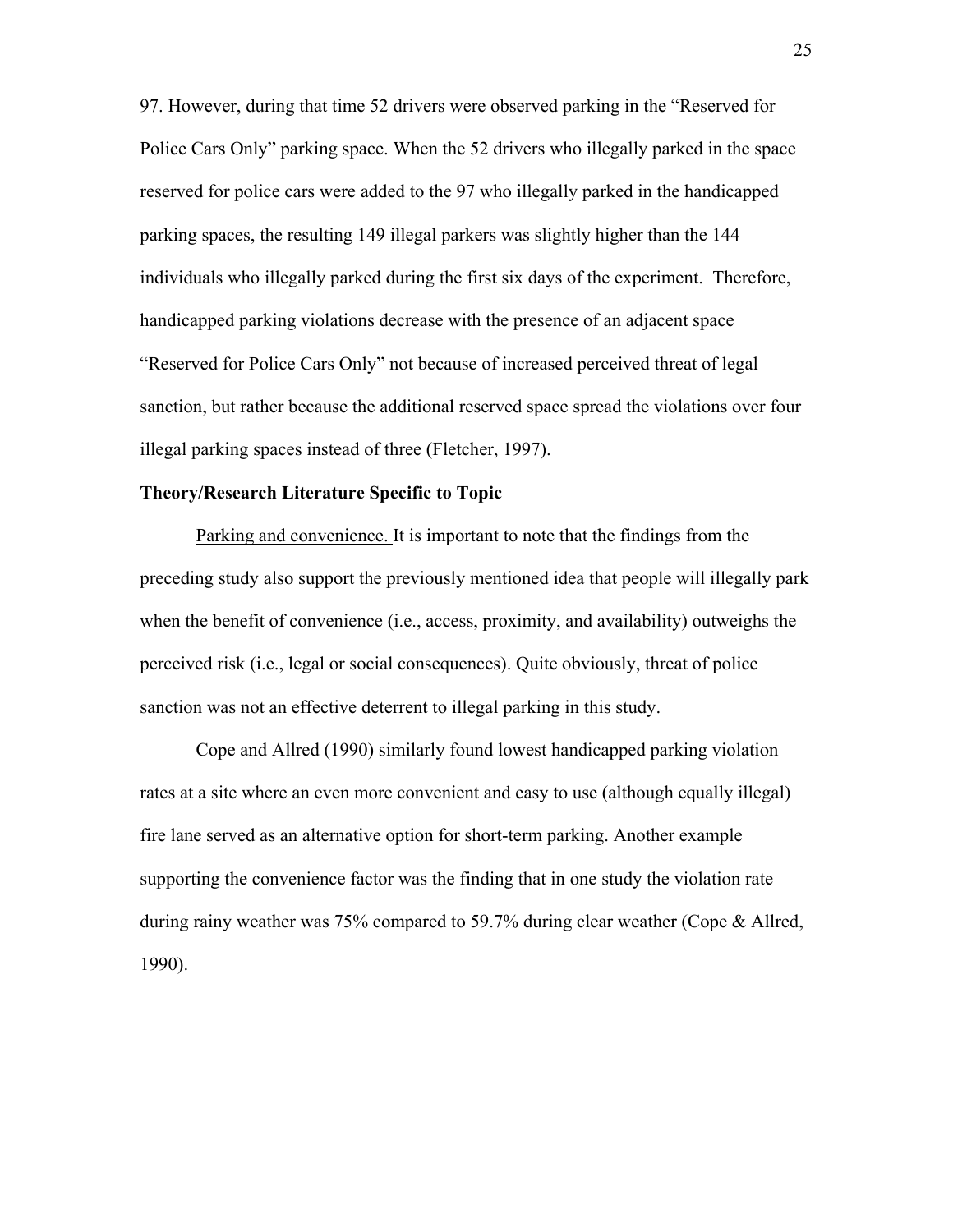Parking and attitudes. Last, but not least, the American's with Disabilities Act of 1990 (P.L. 101-336) indicated that full participation in society of the 43 million Americans with disabilities' was severely compromised by attitudinal and environmental barriers (Patterson & McKenzie, 1995). The role of attitudes in everyday life and behavior was discussed. Attitudes were said to play a significant role in every day life and behavior. Attitudes about handicapped parking and about persons with disabilities in general, whether positive, negative or ambivalent, may affect parking behavior since attitudes are learned tendencies to evaluate some object, person, or issue in a particular way, and can also predispose a person to respond cognitively, affectively, and behaviorally to an object, person, or issue in a particular way.

All motor vehicles displaying handicapped identification are granted the following privileges when the person with the disability is present:

- Parking in places reserved for people with a disability;
- Exemption from time limitations in parking with a  $\frac{1}{2}$  hour or more limit;
- Exemption from payment in metered parking places with  $\frac{1}{2}$  hour or more limit.
- Upon request, a driver who is disabled may obtain fuel from a full-service pump at the same price as fuel from a self-service pump. This applies at location where fuel is sold at retail from both full and self-service pumps. The retailer is not required to provide any other service that is not provided to customers who use a self-service pump (http://www.dot.state.wi.us/dmv/displate.html).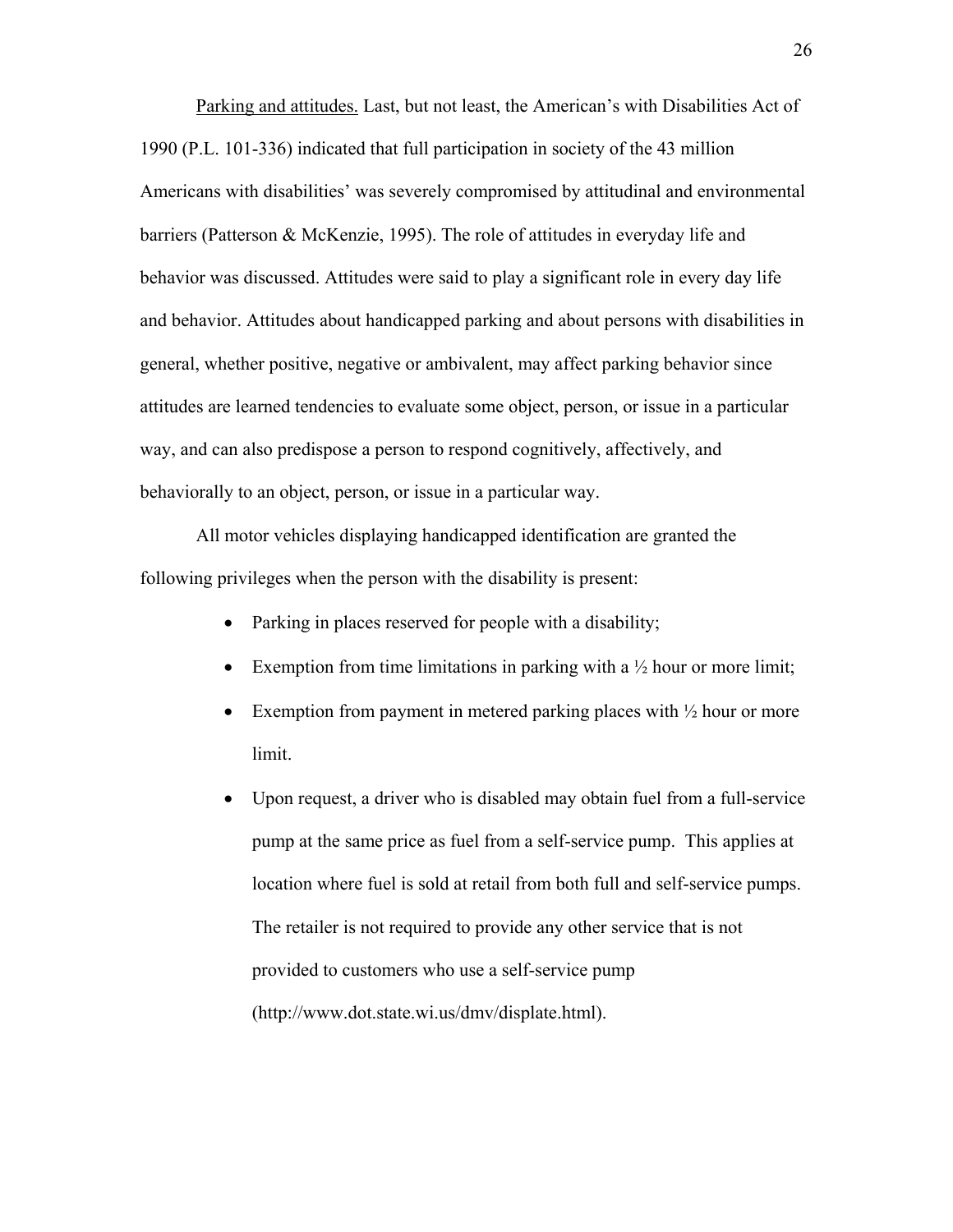Such privileges may result in resentment that increases handicapped parking abuse. Stothers (1997) reported that many non-disabled people complain that there is too much parking reserved for people with disabilities and that it is located in prime areas, and that most spaces stay empty. Stothers went on to discuss how the San Diego Union Tribune's editorial board blamed government for the abuse of handicapped parking, stating that parking privileges granted to those with disabilities created "parking envy" on the part of many drivers. This resentment would support the idea that negative attitudes towards handicapped parking, people with disabilities, or towards people with disabilities receiving special privileges could be another possible reason for abuse of handicapped parking.

#### **Critique of the Literature**

There are numerous methodological difficulties when trying to understand illegal parking. First of all, there are measurement difficulties in using direct observation when common types of illegal parking are considered. In most of these studies, violation rates were determined on the basis of whether a parking permit was displayed. Such observations do not include possible abuses that occur when a parking permit is used that does not belong to the user, or when the permit is counterfeit or falsely obtained.

On the other hand, some past studies relied on physical observation regarding the presence of a visible disability to determine rates of illegal parking. Determining violation rates on the basis of data collected in this way is complicated by the potential presence of hidden disabilities that require parking access. Health issues such as cardiac conditions can severely impair mobility with no obvious signs of disability. It is

27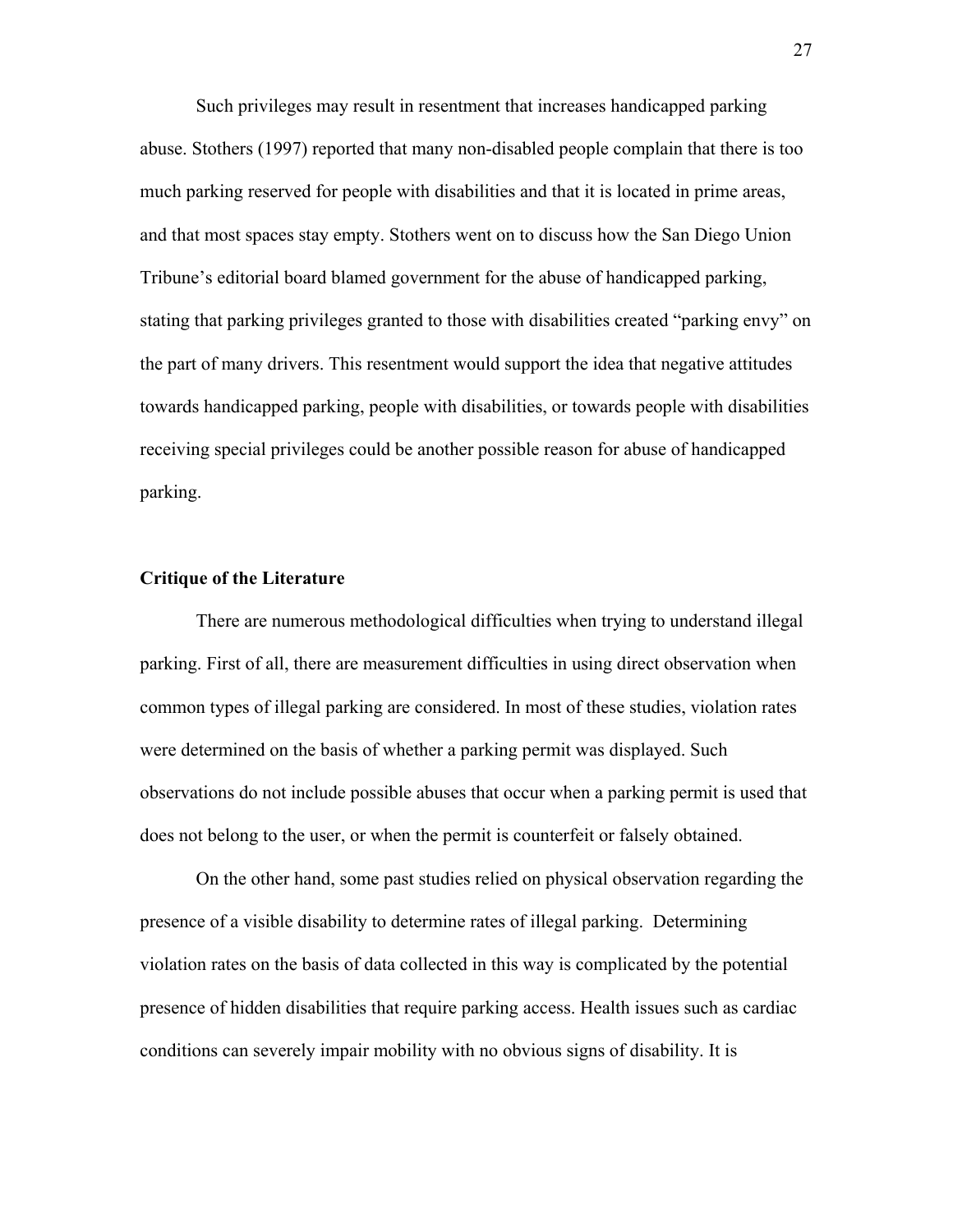impossible to determine the legitimacy of disability based solely on the appearance of physical disability. Thus, violation counts based on lack of obvious mobility impairment may overestimate the number of handicapped parking violations.

The literature also raises questions about whether observational methods may under-count violations. There have been inconsistencies in the way physicians certify disabilities. With the addition of a group of people, often referred to as "legal abusers", (individuals who have legal handicapped parking license plates or placards, but do not have serious functional impairment) the measurement of handicapped parking abuse problem becomes even more complicated.

Another significant limitation in these observational studies is the lack of information about what motivates the observed behavior. Relying on observational methods may provide baseline information about the seriousness of the problem of illegal parking, but it provides little information about the causes of such behavior. The need to design effective interventions to promote parking compliance makes this lack of information about parking rationale a critical research issue.

Some prior studies have used self-report to gather information on reasons for illegal handicapped parking. However, past research showed that people may underreport their illegal handicapped parking behavior. A number of explanations for this phenomenon have been identified in the literature, including fear of social sanction and the desire to respond in socially acceptable ways. These factors can substantially affect the likelihood that people will report violations or report violations honestly. Such underreporting may compromise the utility of data obtained through self-report.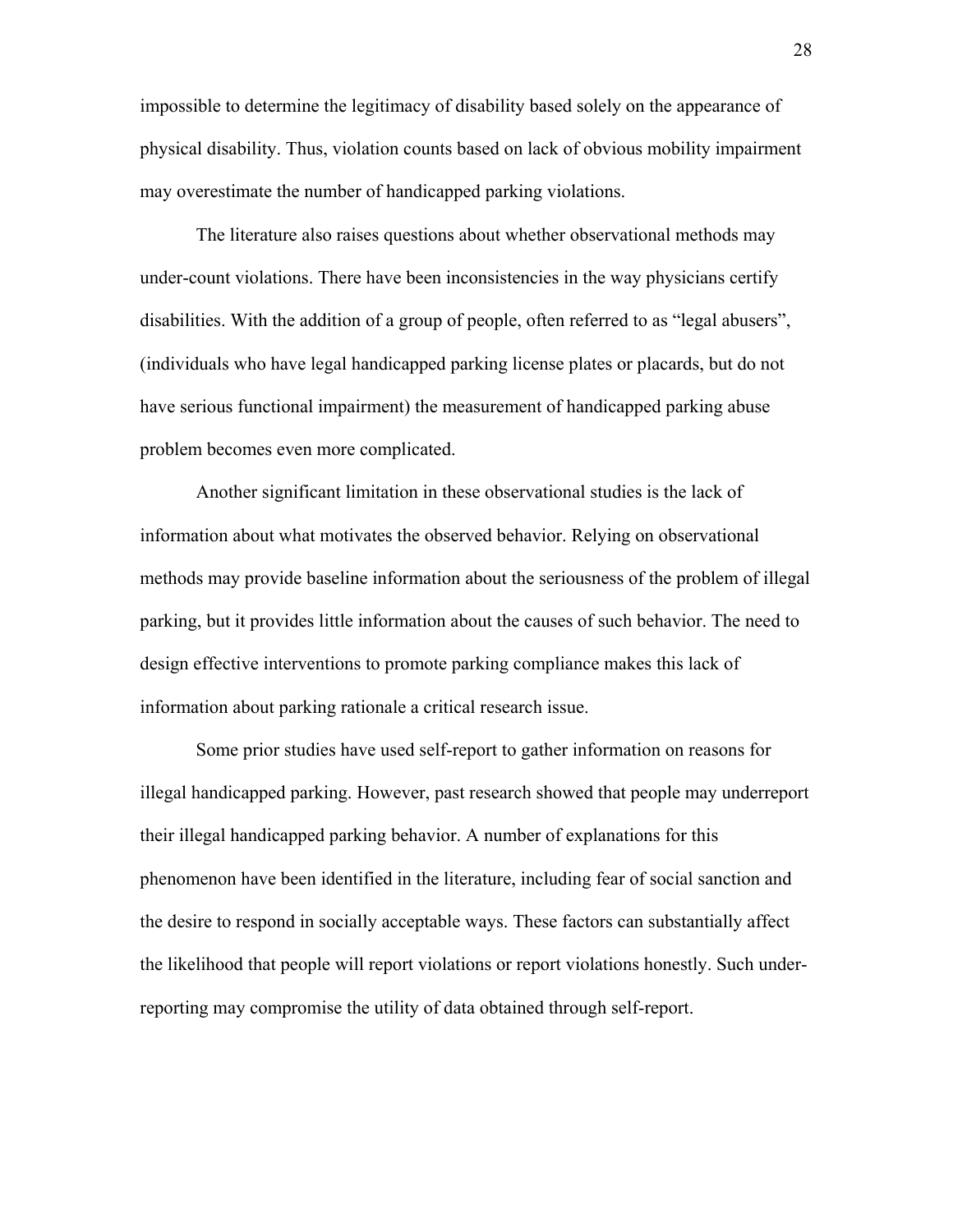There have been studies that described successful interventions to deter illegal parking. However, these experiments involved the use of threatened social or legal sanctions that were very inconsistently enforced. A major limitation in these studies was the limited follow-through with the threatened sanction. For instance, in one study signage indicated that "concerned citizens" were watching the reserved spaces. In another study a sign indicated that increased fines for illegal parking were in force. When such sanctions are not stringently and consistently enforced, they have little long-term impact on behavior. According to past research across numerous studies, sanctions lose their impact on parking behavior because of lack of enforcement.

Finally, very few studies have included data on the demographics of "who" is abusing handicapped parking. Limited knowledge in this area also substantially limits understanding of parking behavior.

#### **Summary of What is Known and Unknown**

As previously stated, methodological inconsistencies and the use of different dependent variables across studies make it difficult to form a clear picture of the problem of handicapped parking. It is known that handicapped parking abuse is a big problem that occurs quite frequently. It is known that there are several different forms or ways in which handicapped parking is being abused. As discussed, increased social and legal sanctions have been moderately successful in decreasing abuse, but the decreases are still only minimal and often inconsistent. What is not known, however, is why handicapped parking is so frequently abused.

Some researchers have postulated the convenience associated with handicapped parking (i.e., ease of access, proximity, and availability) outweighs the perceived costs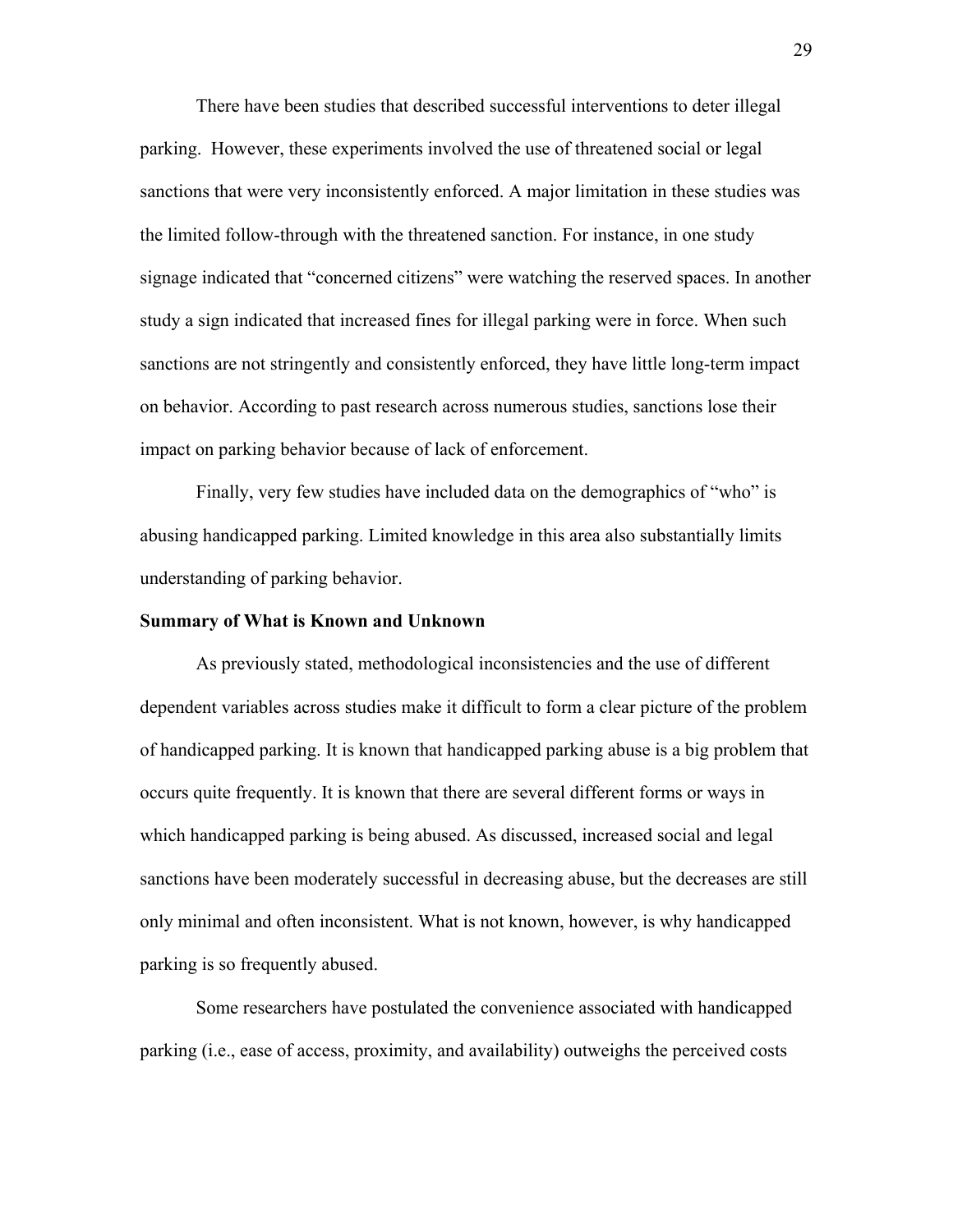(i.e., legal or social consequences) and that this is what motivates individuals to illegally park in handicapped spaces. However, the choice to illegally park in a handicapped parking space is still a choice or a decision one makes regarding their behavior. It is known that attitudes affect the way one thinks, feels, and behaves. These attitudes may be positive, negative, or ambivalent. Either way, attitudes can predispose one to act in a particular way. There is, however, a huge gap in the literature pertaining to whether or not one's attitudes towards handicapped parking or individuals with disabilities, influences handicapped parking behavior. The current study attempted to address some of these gaps in the literature as will be discussed in the next section, methodology.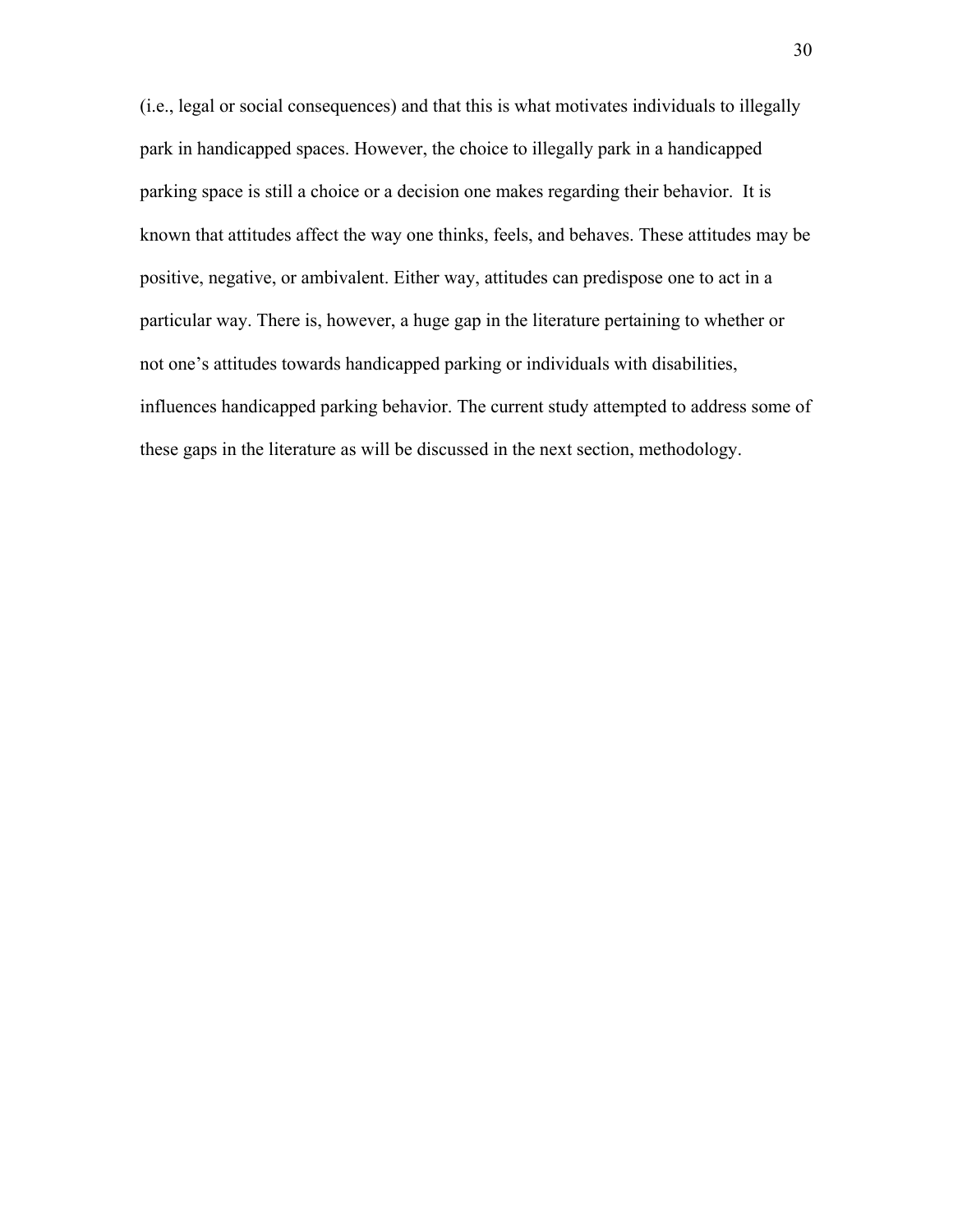### **Methodology**

This chapter will describe the research questions to be studied, procedures, the participants on which the study is based, and how they were selected for this study. In addition, the instrument used to gather the data for this study will be described along with the procedures for collecting and analyzing the research data. Finally, this chapter will conclude with some methodological strengths and limitations associated with the methods used to answer the research questions. The first section, research questions and definitions of terms begins below.

### **Research Questions**

The research problem studied was, "What factors influence why some people without disabilities choose to illegally park in handicapped parking spaces?" The research problem was studied by examining data related to four main research questions. They were:

- 1. Do demographic differences (e.g. age, gender) play a part in the abuse of handicapped parking?
- 2. Do attitudes towards individuals with disabilities receiving special privileges influence parking behavior?
- 3. Do attitudes towards handicapped parking in general influence parking behavior?
- 4. Does the convenience aspect of handicapped parking influence parking behavior?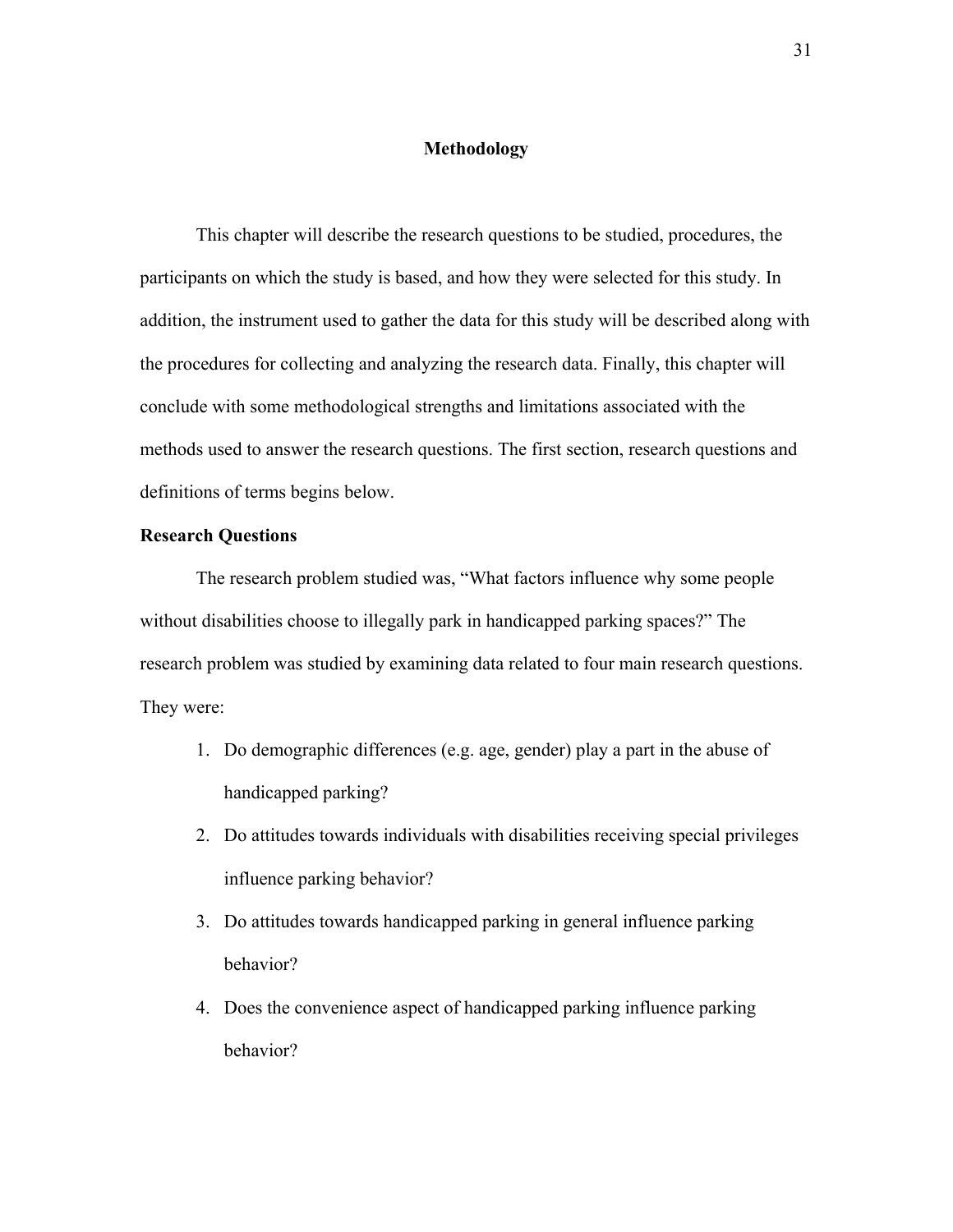# **Procedures**

A self-report researcher designed survey was used to gather data related to handicapped parking behavior. Specifically residents in the Menomonie area were systematically selected from the local telephone book and mailed a survey exploring demographics (age and gender), attitudes toward people with disabilities, attitudes toward handicapped parking and convenience as factors to explain the choice to violate laws prohibiting parking in handicapped accessible spaces except by those authorized. Residents were instructed to exclude any identifying information and return completed surveys in an enclosed return address envelope.

 The research questions were answered by examining data related to each of the factors hypothesized to influence the decision to violate parking prohibitions. This required identification of parking violators. Specifically, abuse of parking or violation was measured by responses to the questions "Do you have a disability that requires the use of either handicapped license plates and/or a handicapped parking permit?", "Do you use either handicapped license plates and/or a handicapped parking permit?", and "Have you ever parked in a handicapped parking space other than when you or a person you were transporting had a disability and needed close access?". If participants answered "No" to the first two questions and answered "Yes" to the last question, participants would be considered to have abused handicapped parking*.* A second methodological technique was used as a check on the previous self-report. Responses were compared on the first two statements "Do you have a disability that requires the use of either handicapped license plates and/or a handicapped parking permit?" and "Do you use either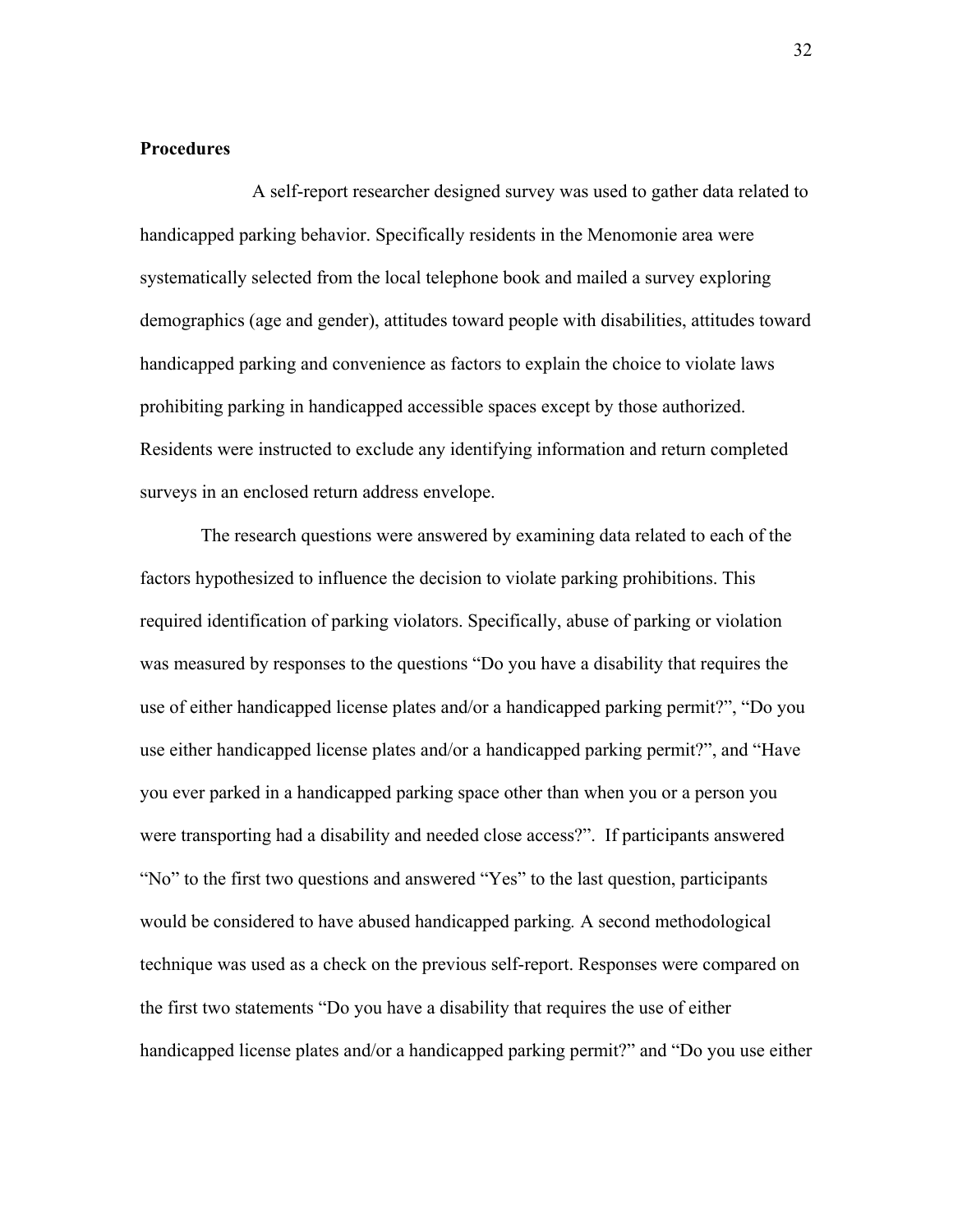handicapped license plates and/or a handicapped parking permit? The literature suggested that people illegally parked without placards or permit, but also used other people's parking permits or falsely obtained permits for themselves. Comparison of responses on these two was used to identify of individuals that engaged in such behavior.

Self-reported parking behavior was compared to the results of the survey examining 4 specific factors hypothesized to influence parking behavior. These were demographic differences, attitudes toward people with disabilities, attitudes toward handicapped parking and convenience. Demographic differences included age and gender. Attitudes toward people with disabilities were measured by responses to the statements "I feel people with disabilities receive too many special privileges" and "I feel many people who have handicapped parking plates or permits do not really need them." Attitudes toward handicapped parking were measured by examining responses to the statements, "I feel handicapped parking is abused by the non-disabled", "I feel there are too many parking spaces reserved for the handicapped", "It angers me when I see nondisabled people park in handicapped spaces" and "I feel it is unethical to park in a handicapped parking space". Finally, convenience was measured by examining responses to the statements: "I feel it is okay to park in a handicapped space if I am only running in to the store for a minute", "I feel it is okay to park in a handicapped space if there isn't any place near by to park", and "I feel it is okay to borrow a friend or family member's parking permit".

The quantitative data related to parking behavior rationale was supplemented by the inclusion of an open-ended question asking that violators provide their own reasons for choosing to park illegally. This data was compared to information from analysis of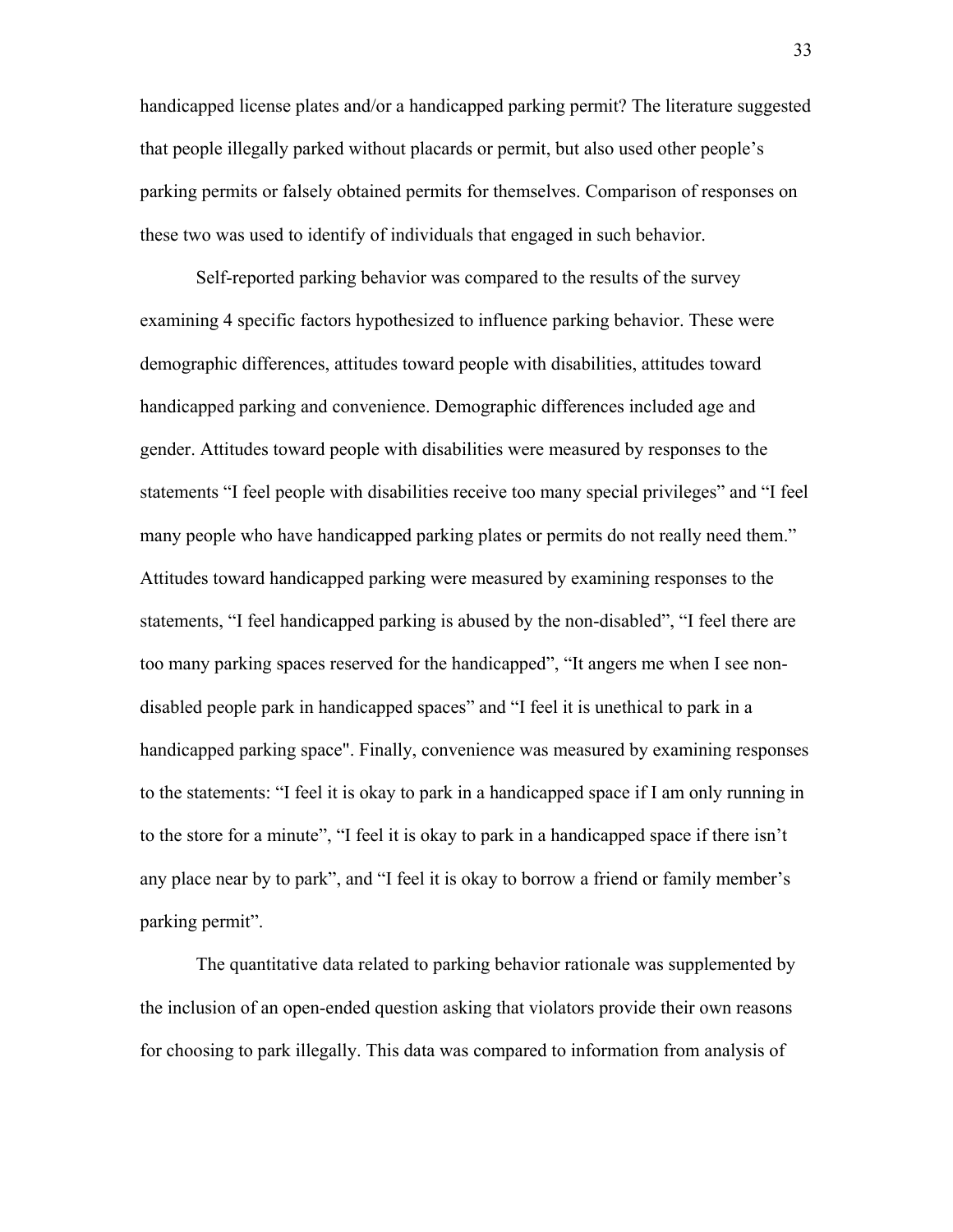survey responses related to each of the 4 variables that were hypothesized as handicapped parking explanatory factors.

### **Population, Subjects, and Selection of Sample**

Subjects for this study were chosen through a systematic sample of residents whose names were listed in the 2000-2001 Menomonie, Wisconsin telephone directory. This telephone directory contains listings of Menomonie residents along with residents of neighboring towns. Population size was then based on the 17,648 listings in the telephone directory. Sample size included 250 individuals who were systematically chosen from the Menomonie phone book. These 250 individuals were systematically selected by dividing the total number of listings (17,648) by 250 (which equals 70.59) to determine the Kth number (70). Therefore every  $70<sup>th</sup>$  listing in the phone book was then highlighted. If the  $70<sup>th</sup>$  listing was a business, church, computer line, or a listing in which no address was given, the next appropriate listing was then selected. This process was repeated until 250 listings were selected. The 250 subjects were then mailed a self-report, anonymous survey.

#### **Instrumentation**

The instrument used in this study titled, "Handicapped Parking Questionnaire", was a researcher developed instrument. The decision to develop this instrument rather than using a pre-existing instrument for the study was based on the following factors. In review of the literature, several standardized instruments used to measure attitudes towards persons with disabilities such as The Attitudes Toward Disabled Persons Scale (ATPD) and The Disability Rights Attitude Scale (DRAS) were identified (Hernandez, Keys, Balcazar, & Drum, 1998). However, these instruments were used to directly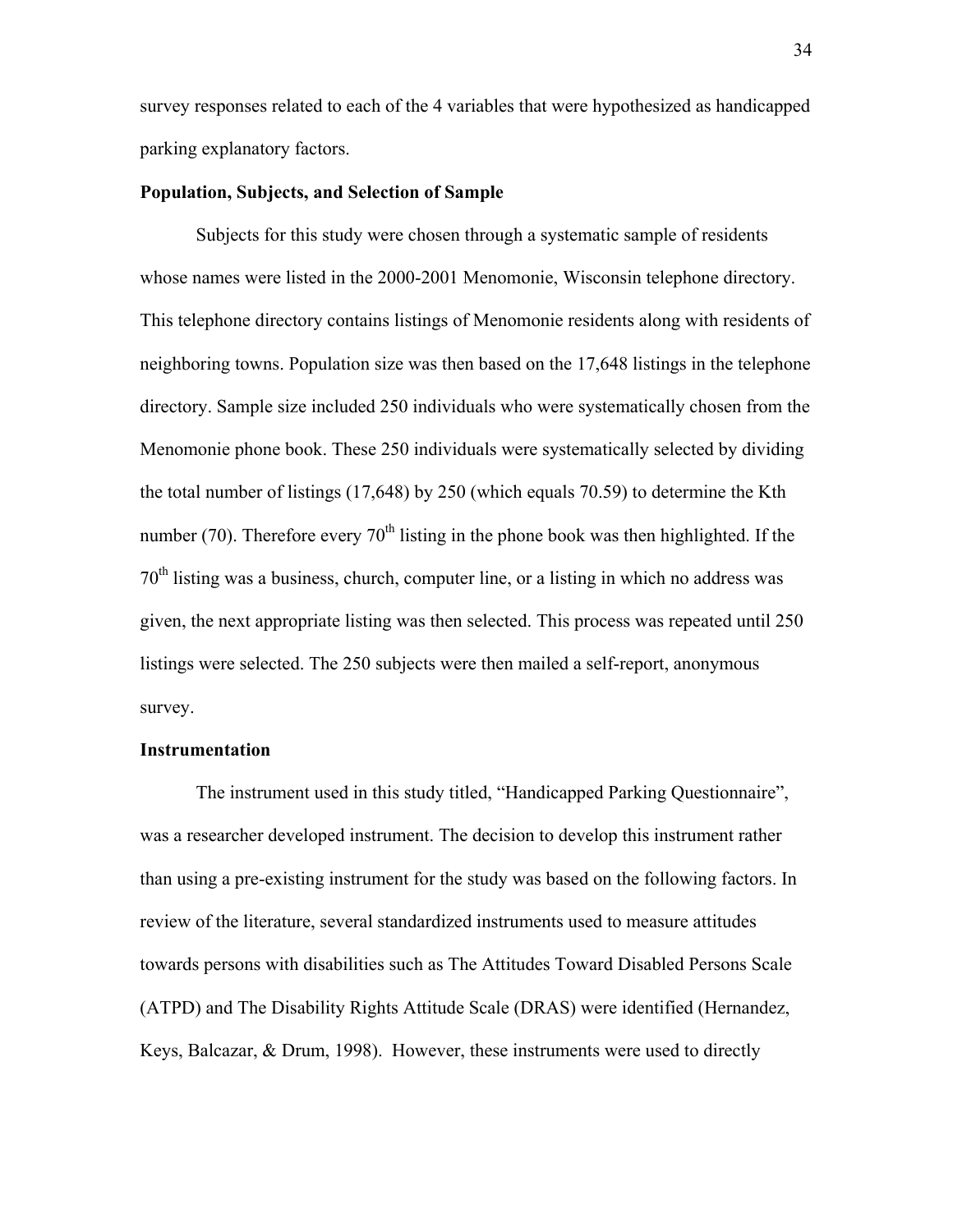measure attitudes towards individuals with disabilities and did not contain any questions related to handicapped parking and would have required a much greater amount of time and effort on behalf of the participants. Also, in the cover letter that accompanied the survey (see p.77) participants were informed that the study was on handicapped parking and why it is abused. If the survey required too many responses that did not directly relate to handicapped parking, the subjects may have felt deceived, possibly resulting in a lower response rate.

Furthermore, as Antonak and Livneh (2000), point out, measurement experts suggest the use of indirect attitude measurement methods to obviate threats to the validity of attitude data. One indirect method is the projective technique. This is when respondents are aware that they are being observed or measured, but are unaware of or are unclear about the purpose of the measurement situation.

The development of the "Handicapped Parking Questionnaire" allows for research on the abuse of handicapped parking while also utilizing the projective technique as an indirect method to measure attitudes discretely which will then allow for the opportunity to compare attitudes with abuse of handicapped parking. In addition, because there are the three components of attitudes (cognitive, affective, and behavioral) the survey questions were developed to target the subject's thoughts, feelings, and behaviors on the issue of handicapped parking. The instrument used in this study was constructed for the purpose of first, identifying some demographic information about individuals to compare to their parking behavior, and secondly to determine their thoughts, feelings, and behaviors on the issue of handicapped parking.

35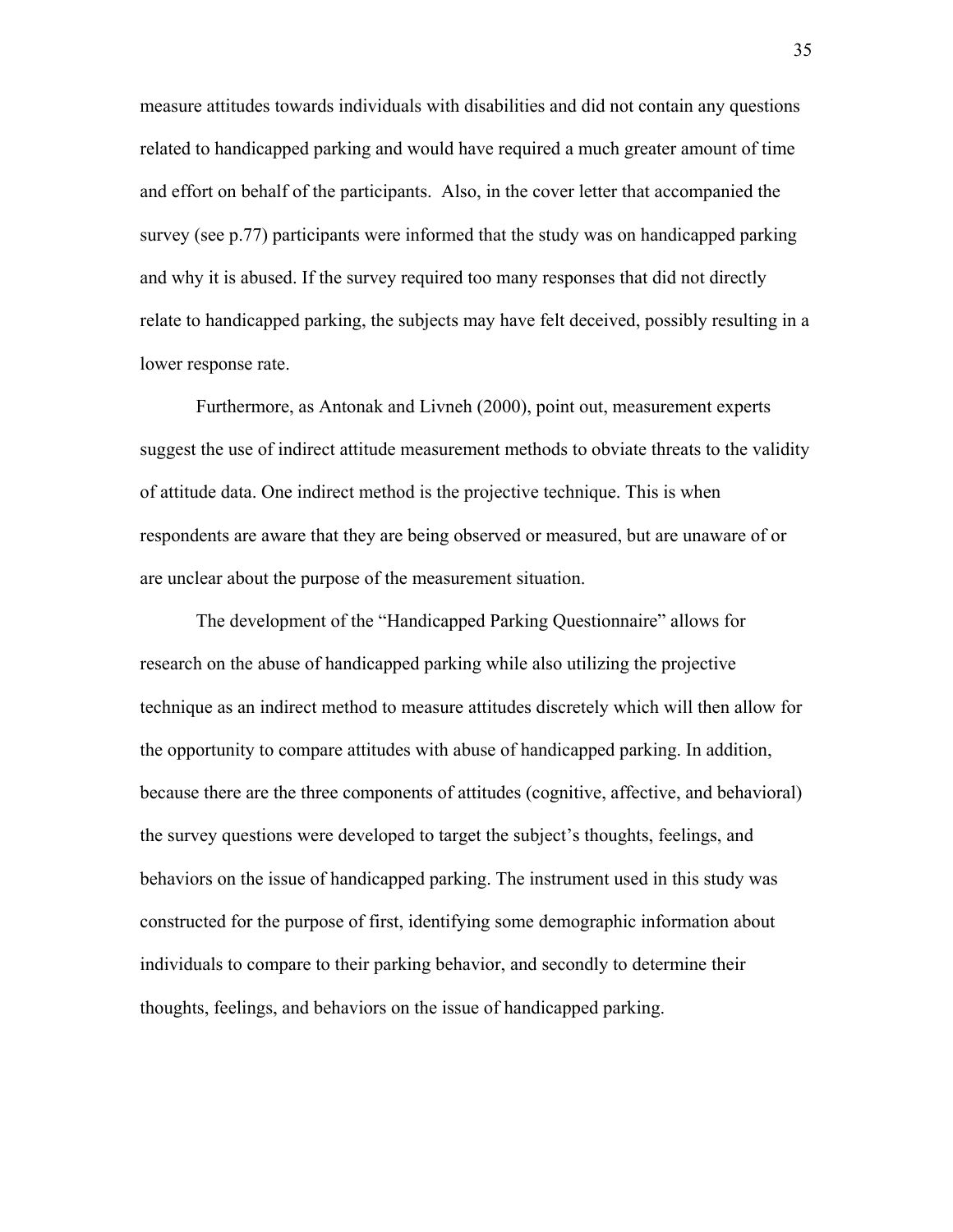The instrument was a self-report, mailed, anonymous survey. The survey consisted of several demographic questions. Specifically the survey had items related to gender, age, and whether or not the individual had a disability that required the use of handicapped parking license plates or a parking permit. The survey continued with several nominal questions that targeted the subject's behavior, including the question of whether or not they had ever parked in a handicapped parking space. The third section of the survey consisted of questions measured on a Likert scale that focused on the subjects attitudes towards handicapped parking, attitudes towards people with disabilities, and the convenience factor (e.g. "I feel people with disabilities receive too many special privileges", response choices included: "Strongly Agree," "Agree", "Undecided", "Disagree", or "Strongly Disagree")

Finally, the last item on the survey was a question that allowed subjects an opportunity to explain why they illegally parked in a handicapped parking space if they had ever done so. Specifically this question was stated as, "If you do not have handicapped parking plates or a parking permit but park in handicapped parking spaces, please explain why" which was followed with blank lines so the participant could write in a response. A complete sample of the instrument can be found in Appendix B.

#### **Procedures for Data Collection**

Following the approval of the survey instrument by the Human Subjects Review Board, the data collection began. The 250 subjects were mailed the survey along with a self-addressed stamped envelope and a cover letter explaining to them who was conducting the study, the purpose of the study, and a due date by which the survey was to be mailed back. The surveys were mailed out on November 10, 2001 at 5:00am, and were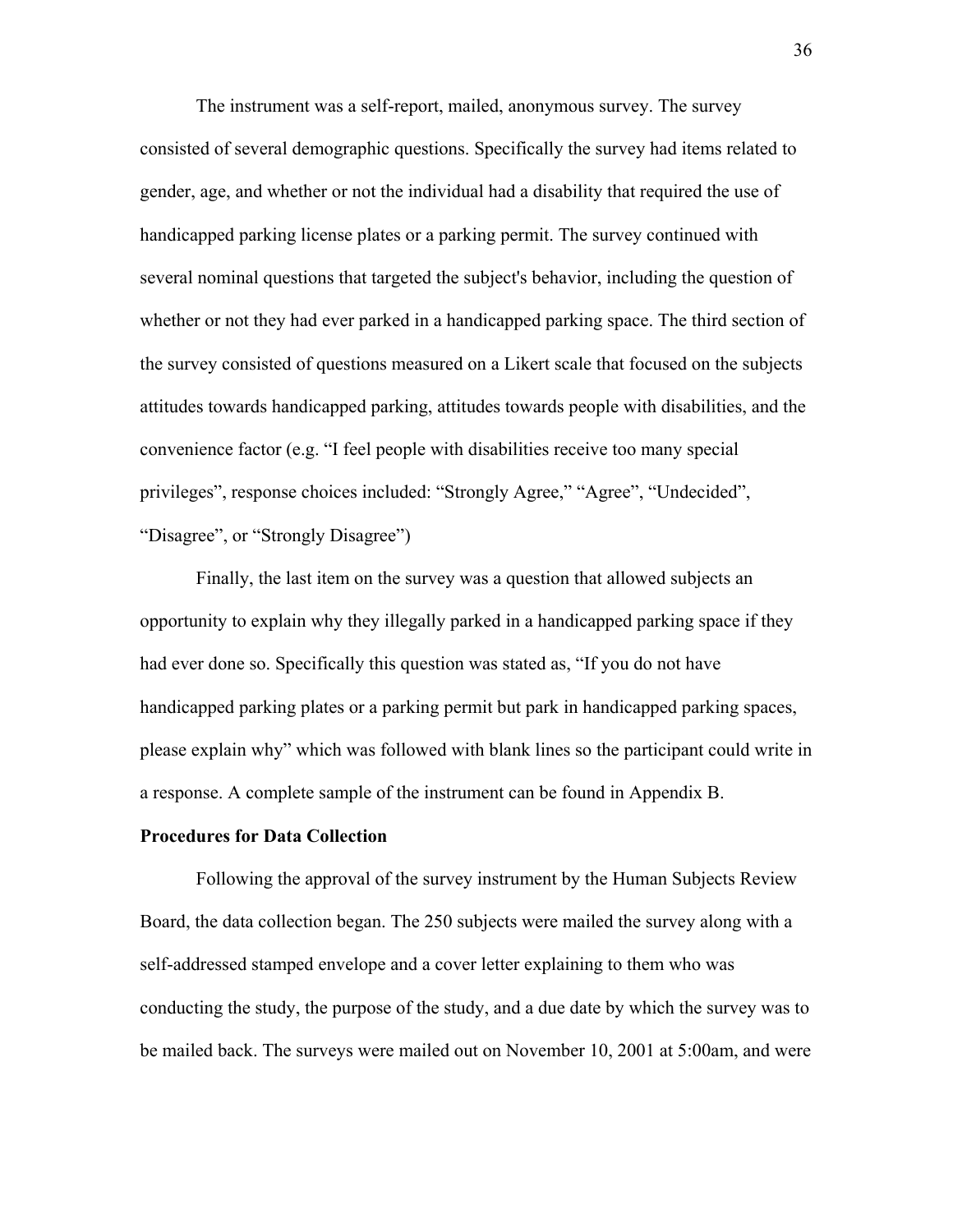due back by November 19, 2001. However, due to many surveys being received later than the due date, data collected up to the  $27<sup>th</sup>$  of November was included in the study. Results of the surveys are reported in the findings that follow this discussion of study methodology. The next section includes a description of procedures for data analysis.

### **Procedures for Data Analysis**

Survey responses were recorded and tabulated. Descriptive statistics were used to analyze survey responses including frequencies and percentages of the entire sample that endorsed each item response. Group level data included computing means and standard deviations for each of the four factors considered to be reasons that people chose to violate handicapped parking law. Differences between the total sample and violator means were then to be compared using a T test of means. The T test was planned as a way to determine if demographic, attitudinal or convenience factors were substantially different between the groups thus explaining the decision by violators to ignore the law. When returned surveys were compiled, reported violation rates were so low that no meaningful comparison could be made. As a result the T tests of means were not conducted. The data was thus analyzed only by making comparisons to group level data (percentages and means). Additional information regarding specific results can be found in the findings chapter.

### **Strengths and Weaknesses**

*Strengths.* A great strength of this research study is the level of anonymity the study adhered to, and the precautions that were taken to ensure this level of anonymity. Subjects were informed numerous times in the cover letter that accompanied the survey as well as in the consent portion at the beginning of the survey, that the study was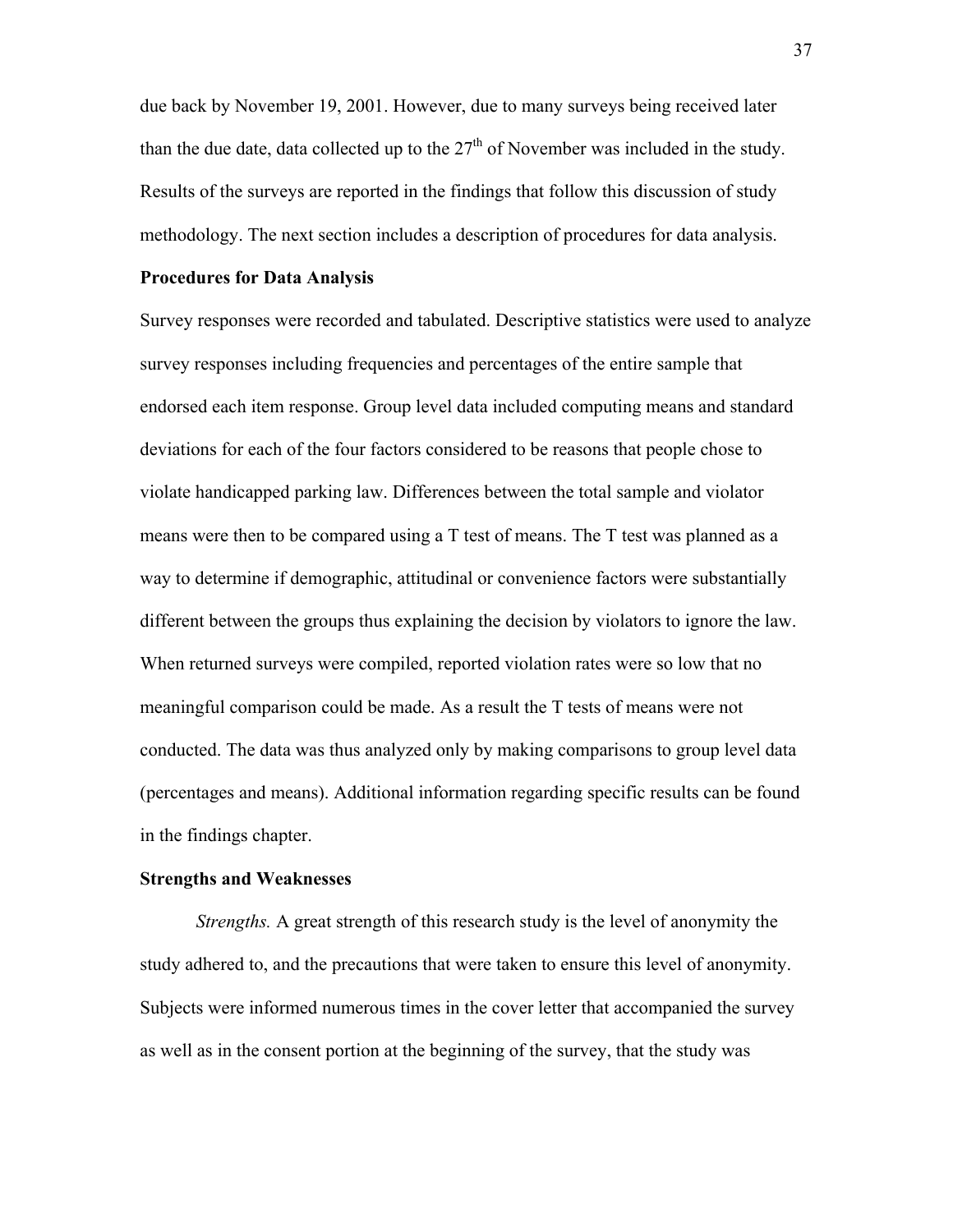anonymous. Subjects were guided to not include their names or addresses with the returned surveys and were instructed to anonymously call the researcher or the researcher's advisor if they had any questions about the survey or the research study.

Another strength is in the way in which subjects were chosen. Subjects were chosen through a systematic sampling of the residents listed in the Menomonie phone book. Therefore all 17,648 residents of the Menomonie area had the same amount of chance to be selected for the study, and were not chosen based on any factors related to the research study. Also, beginning with such a large sample size (250) allowed for a larger representation of the population involved.

In addition, the study was based on a self-report mailed survey instrument. The study did not rely on researcher observations. This reduces the chance of observer bias and influence. Reducing bias and influence is particularly important in this study because of the subject matter. Disclosure of attitudes that may be socially unacceptable or illegal creates increased risk of biased reporting. Also, since attitudes can't be observed but powerfully influence behavior, observer ratings may be suspect. Instead findings reported in this study were the result of analysis of data from the self-reports of the subjects. Data was gathered using a clear, short, and direct survey instrument.

Finally, this research filled a gap on a subject about which little is known. This study examined excuses for illegal parking in handicapped spaces. It has been well documented through past research that there is a great deal of abuse of handicapped parking and that it is a big problem for individuals with disabilities who rely on handicapped parking as well as a costly concern on behalf of law enforcement. Perhaps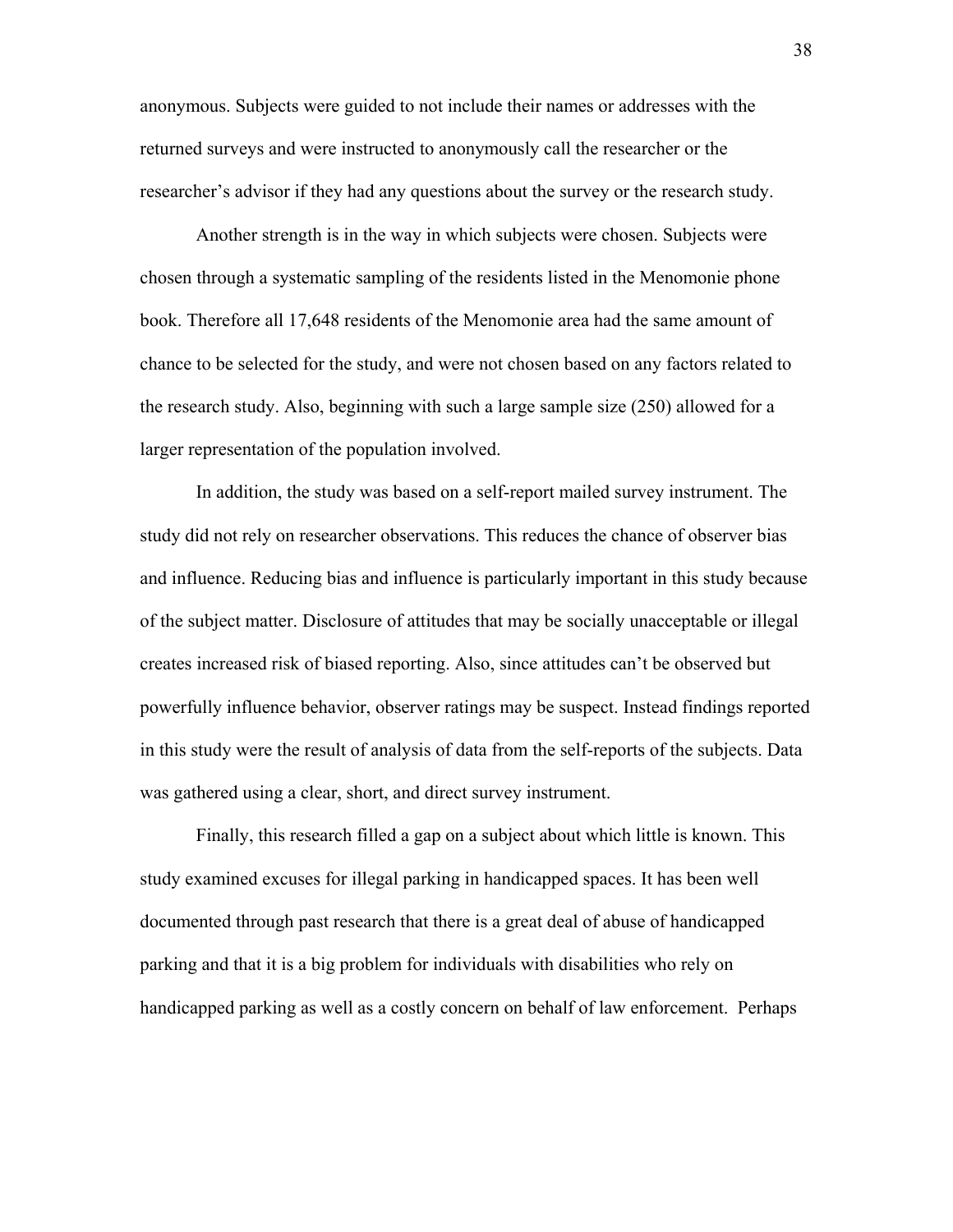by better understanding why handicapped parking is being abused, more can be done to combat the problem.

*Weaknesses.* There are numerous limitations associated with this study just as there are with any method used to examine questions of interest. First of all, because the subjects were chosen through a systematic sample of the population listed in the Menomonie phone book and not through a randomized sample, there is sampling bias. The sample could differ to others in the area in ways unknown to researcher. The use of a set procedure is one method to reduce such bias. Also, because the sample size was only 250 there is sampling error. First of all, not everyone residing in the area have their name listed in the phone book, and secondly because only 250 residents were selected from the phone book for the study, there is potential that those sampled do not reflect the behaviors and attitudes of the larger population.

Another limitation to generalizing findings is that when asking people if they have ever parked in a handicapped parking space other than when they or a person they were transporting had a disability, which is illegal; there is a possibility that some people may not respond honestly. An attempt was made through procedures designed to guarantee anonymity to reduce this threat.

Also, the instrument used in this study is a researcher designed survey and not a pre-existing, standardized survey. No efforts were made to look at the validity or reliability of the instrument involved. Questions were chosen that were very concrete and would be easily answered by respondents. The addition of an open-ended question so that people could indicate their own excuses for illegal parking was included as a check on the quantitative data obtained through the survey.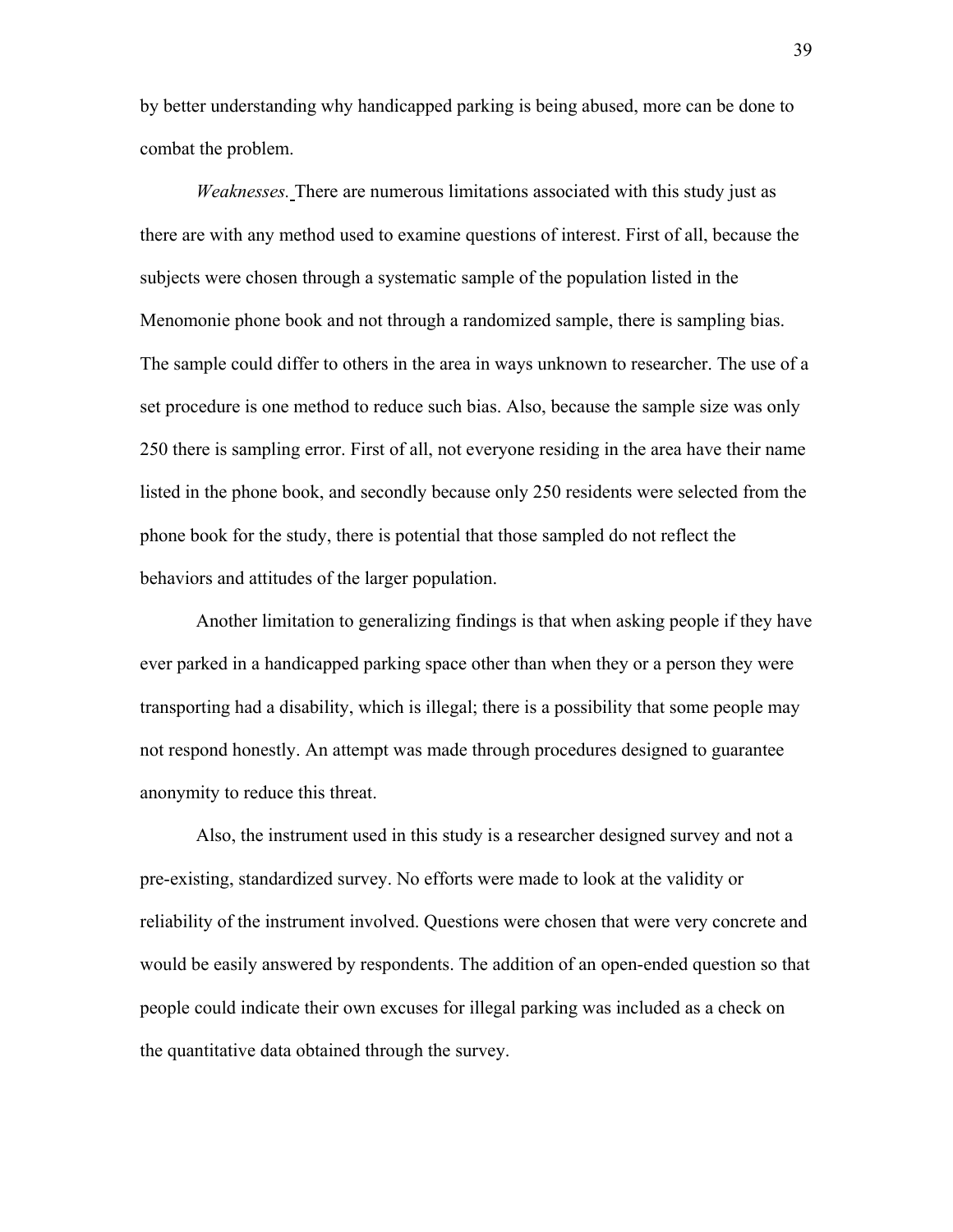# **Summary**

The current study included an examination of self-reported handicapped parking behavior, and the effects of attitudes and convenience on parking violation. Data was collected using a mailed, researcher generated survey to 250 residents of the Menomonie WI area. Data was compiled and analyzed to answer the research questions. Specifically frequencies and percentages of the sample that endorsed each item response were calculated. Group level data was computed including means and standard deviations. Total sample responses were compared to responses of those who had violated handicapped parking law. Specifically total sample and violator means related to each of the explanatory variables (demographics, attitude toward handicapped parking, attitude toward persons with disabilities and convenience) were examined. Results of the analysis are included in the next section.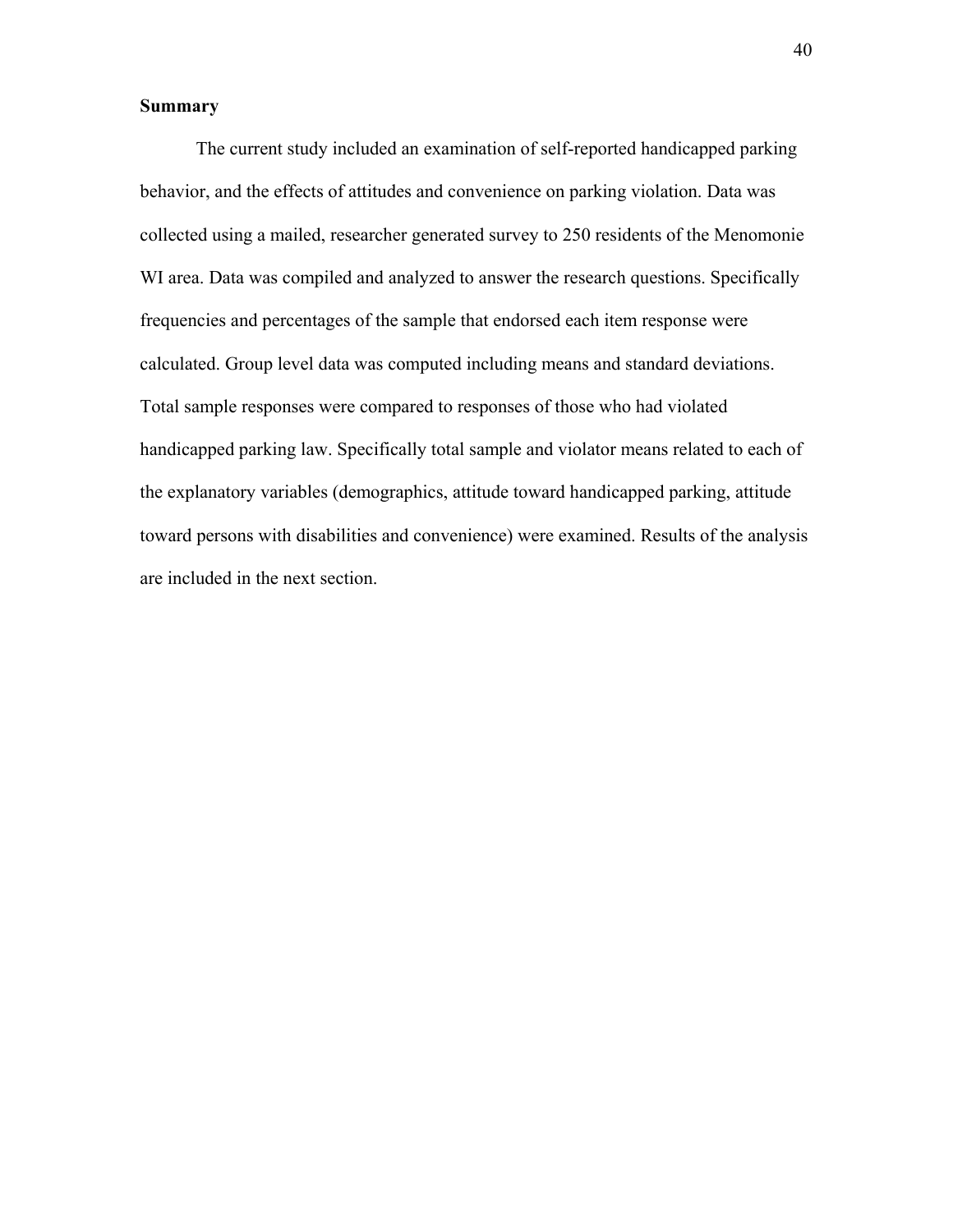### **Results**

The purpose of this study was not only to determine the extent to which nondisabled individuals illegally park in handicapped parking spaces, but also to explore "why" these individuals chose to abuse handicapped parking. More specifically, the purpose was to determine if attitudes towards handicapped parking or attitudes towards individuals with disabilities affect one's parking behavior, or if abuse was strictly for reasons of convenience. This research was also intended to determine if demographic differences such as age and gender play a role in the abuse of handicapped parking.

#### **Study Plan and Procedures**

For this study, 250 residents of the Menomonie, WI local area were systematically selected from the Menomonie telephone directory and mailed the "Handicapped Parking Questionnaire" to voluntarily complete and return. The "Handicapped Parking Questionnaire" was a researcher developed, anonymous survey created to identify individual demographic information to compare to reported parking behavior, as well as to determine respondents' thoughts, feelings, and behaviors related to handicapped parking. The survey consisted of several demographic questions, followed by several nominal questions that targeted the subjects parking behavior, as well as questions measured on a Likert scale that focused on the subjects' attitudes or thoughts and feelings towards handicapped parking and people with disabilities. Finally, the last item on the survey was an open-ended question that allowed violators to explain why they illegally parked in a handicapped parking space.

41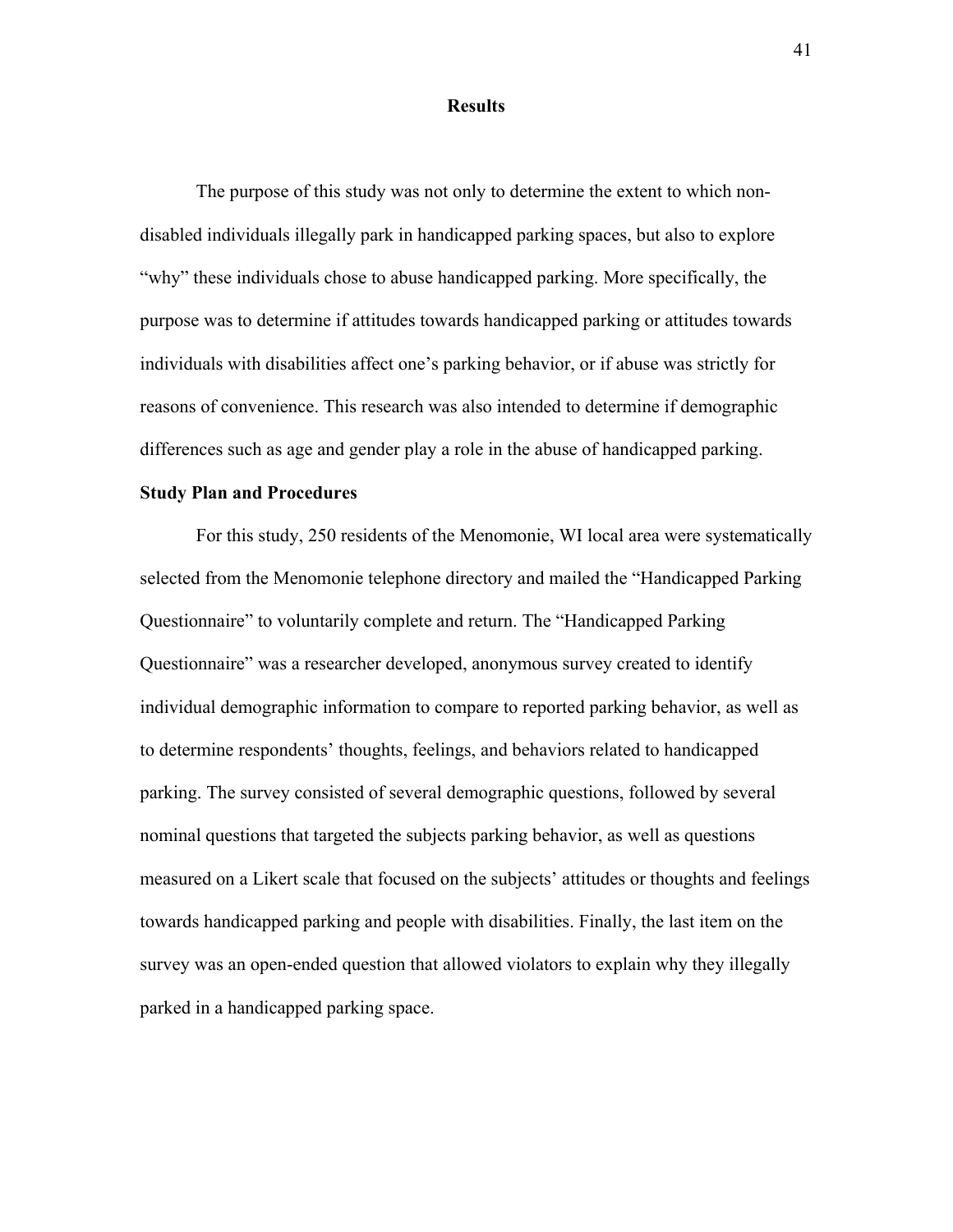Of the 250 residents selected and mailed a survey, 30 surveys were "returned to sender" since individuals identified in the phone directory no longer resided at that address. In addition one person called to explain that he did not drive, and another 82 year-old woman called stating that her vision was too poor to complete the survey (thus precluding driving). Both non-drivers were instructed to disregard the survey.

The total sample size then included 218 residents of Menomonie WI. There were 109 residents out of a possible 218 sampled, who returned surveys resulting in a response rate of 50.0%. Not included in this response rate calculation or in the data presented here were 2 participants who only returned one of the two pages of the survey. There were 4 additional completed surveys that were received too late to be included in the analysis.

Demographics of the Sample. Some data related to personal characteristics of respondents were collected. Specifically age, gender and disability status were addressed on the survey. Characteristics of the sample are reported for comparison purposes. The sample was fairly evenly divided between males and females. There were 57 (52%) males, 51 (47%) females and 1 person who did not respond to this item (see Table **2**). Respondents were not asked their specific ages, but indicated the age bracket they fit by marking the specified age range. Respondents were older with 35 (32%) of the 109 respondents indicating that they were 61 or older, and 97 respondents (89%) indicating that they were over the age of 30 (see Table 1). Each respondent was asked to indicate whether or not they had a disability that required the use of either handicapped license plates and/or a handicapped parking permit. Of the 109 respondents, 10 (9%) responded "Yes" to this question and the other 99 (91%) responded "No" (see Table 1). Individuals responding "Yes" to this question were still included in the total sample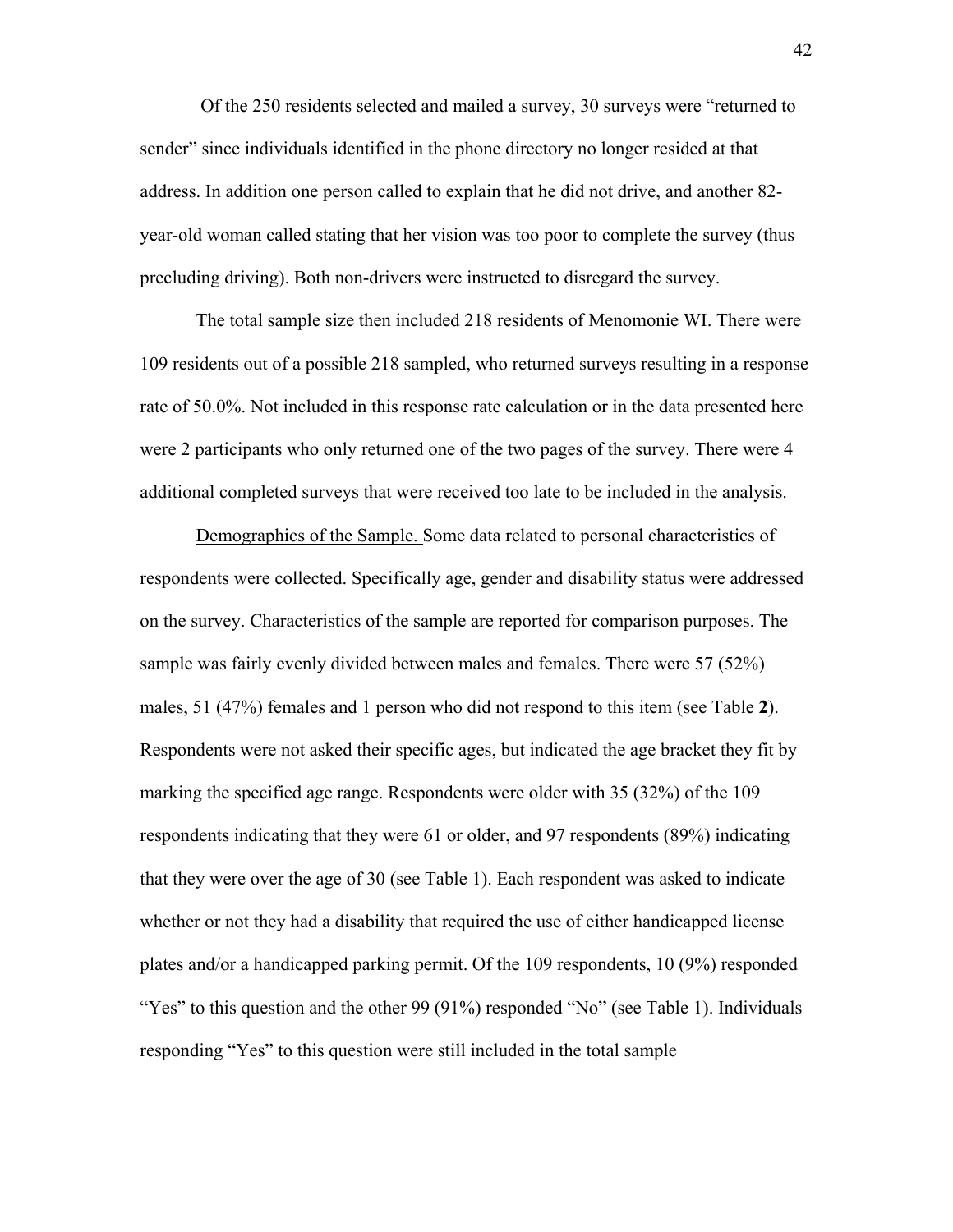Identification of Violators. Next the survey addressed the respondents' behavior regarding handicapped parking. Violating behavior was identified by self-report of illegal handicapped parking ("Have you ever parked in a handicapped parking space other than when you or a person you were transporting had a disability and needed close access?"). Two questions were compared to identify unreported violators, "Do you use either handicapped license plates and/or a handicapped parking permit?" and "Do you have a disability that requires the use of either handicapped license plates and/or a handicapped parking permit?" Comparing the responses of those with no disability who used a permit illegitimately revealed no additional violators. Since no additional violators were identified only the number of persons with disability and those that self-reported violation are included in Table 1.

### **Table 1**

|                  |                | Frequency    | Percent | Valid Percent | <b>Cumulative Percent</b> |
|------------------|----------------|--------------|---------|---------------|---------------------------|
| Handicap Permit  | Yes            | 11           | 10.1    | 10.2          | 10.2                      |
|                  | N <sub>o</sub> | 97           | 89.0    | 89.8          | 100.0                     |
|                  | Missing        | $\mathbf{1}$ | .9      |               |                           |
|                  | Total          | 109          | 100.0   |               |                           |
|                  |                |              |         |               |                           |
| Parked Illegally | Yes            | 6            | 5.5     | 5.5           | 5.5                       |
|                  | No             | 103          | 94.5    | 94.5          | 100.0                     |
|                  | Total          | 109          | 100.0   |               |                           |
|                  |                |              |         |               |                           |
|                  |                |              |         |               |                           |

#### **Identification of Violators**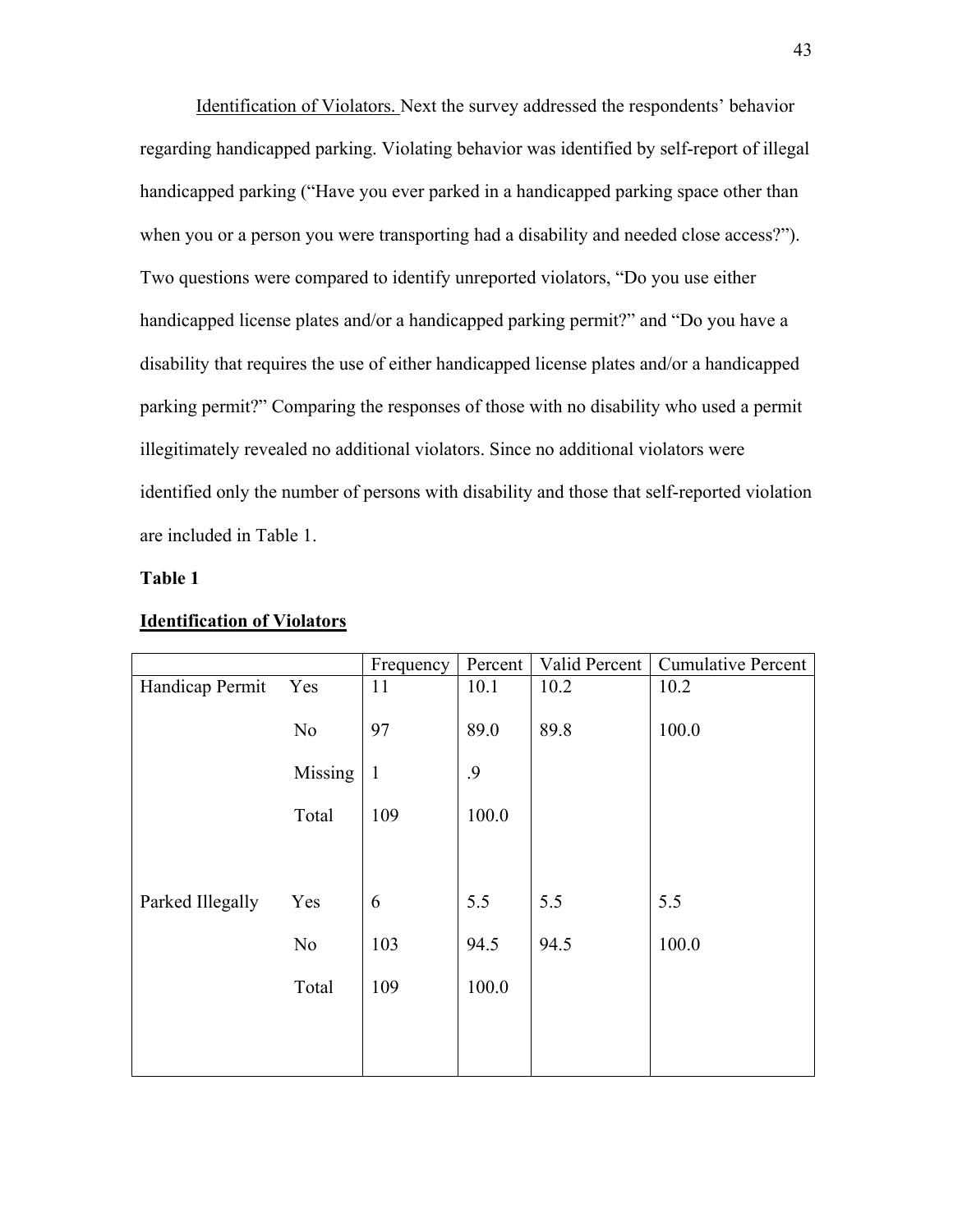As mentioned, one of the ways that violators were identified was by comparing need for parking (disability) to response that the participant had a permit or plates. When comparison was made between those who reported use of a permit and those reporting disability, only one additional respondent was identified as a potential violator. That respondent wrote that she had a permit, but used it only when transporting two sisters with significant disability related mobility impairment. As a result, no additional violators were identified by this method.

There were 6 violators identified using the other violation related survey question, "Have you ever parked in a handicapped parking space other than when you or a person you were transporting had a disability and needed close access?" Out of the 109 respondents, 5 (5.5%) responded "Yes" to having abused handicapped parking and the other 103 (94.5%) responded "No" as can be seen in the preceding table (see Table 2).

It is important to note that 2 of the 6 respondents that reported having parked illegally also reported having a disability that required the use of handicapped parking license plates and/or a handicapped parking permit. The notion that a respondent who, at the time of the survey was a legal handicapped parker but who may have abused handicapped parking before receiving a permit or placard was something that had not originally been considered. As a result the method was changed so that any respondent answering "Yes" to the question "Have you ever parked in a handicapped parking space other than when you or a person you were transporting had a disability and needed close access?" was determined to have abused handicapped parking, and are referred to as handicapped parking "violators" throughout the rest of this paper.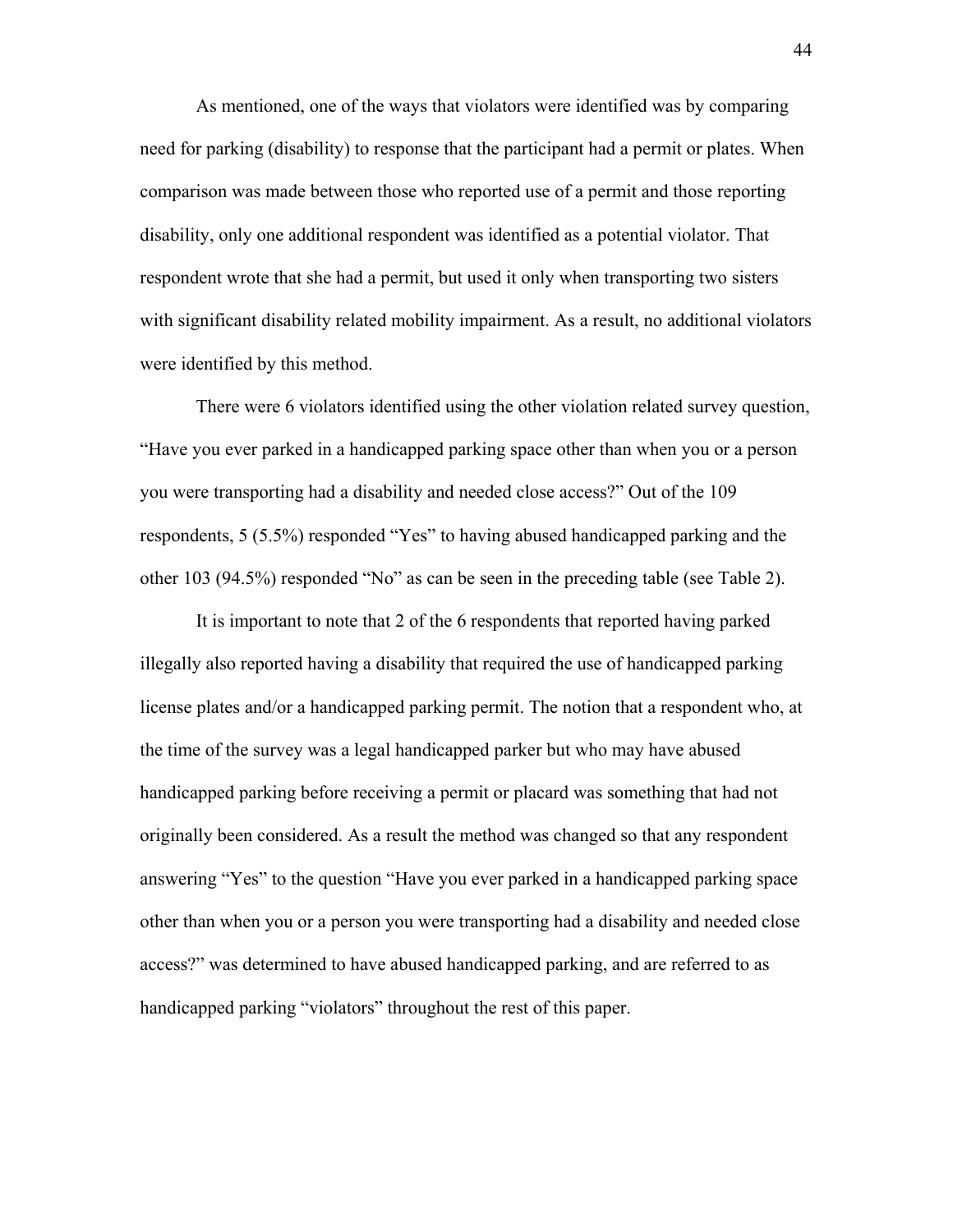# **Evidence related to Research Question 1: Do demographic differences (e.g. age, gender) play a part in the abuse of handicapped parking?**

The purpose of collecting demographic information on the individuals was to compare such information with respondents' reported parking behavior. Information was collected regarding the subjects' gender, age, and whether or not they had a disability that required the use of either handicapped license plates/permit. Total sample demographic information was then compared to violator demographics to determine if the number of violators was higher for a specific gender or age group. Demographic results are given in Table 2.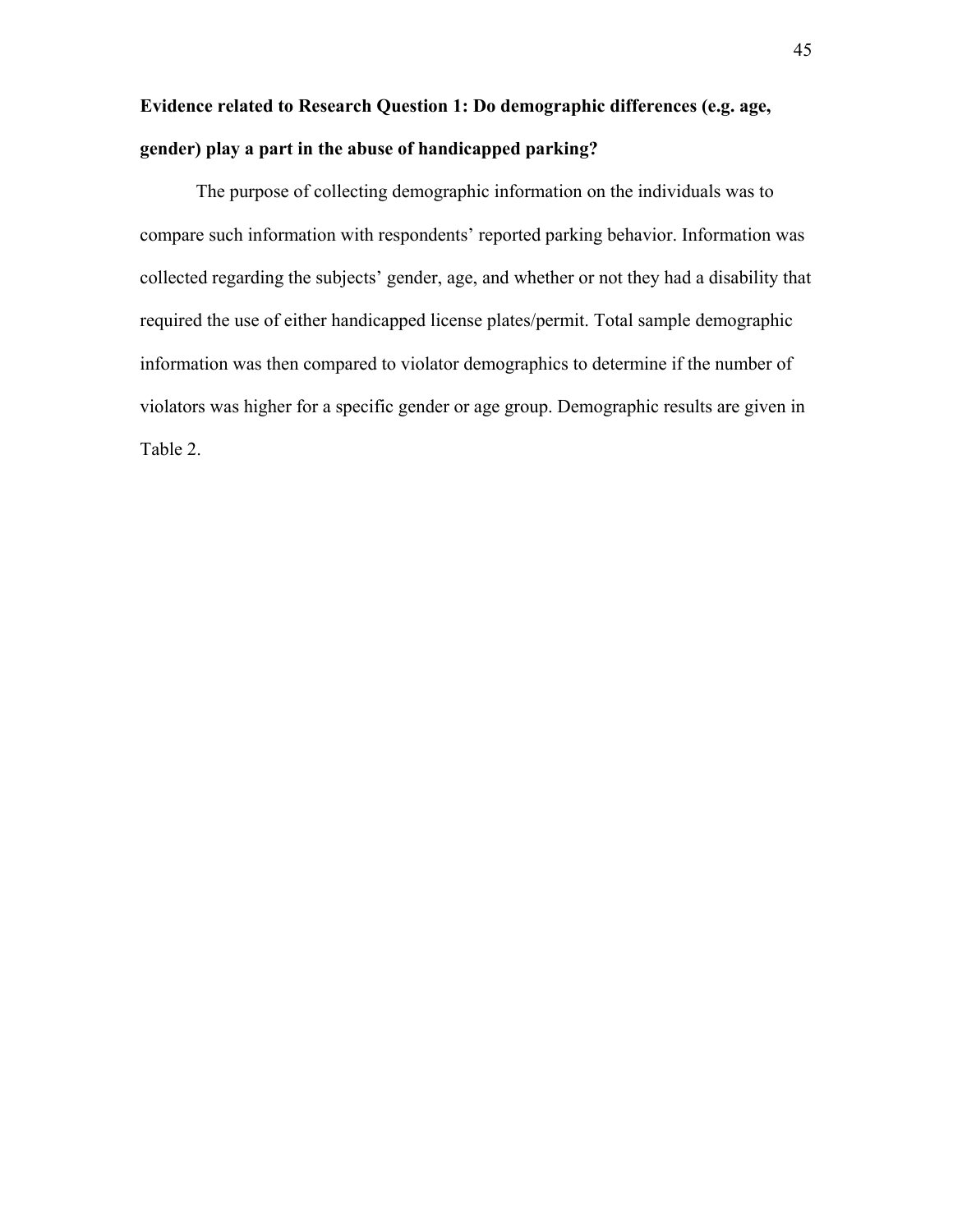# **Table 2. Demographics**

|                     |             | Frequency        |                  | Percent   Valid Percent | <b>Cumulative Percent</b> |
|---------------------|-------------|------------------|------------------|-------------------------|---------------------------|
| <b>Total Sample</b> |             |                  |                  |                         |                           |
| Gender              | Male        | 57               | 52.3             | 52.8                    | 52.8                      |
|                     | Female      | 51               | 46.8             | 47.2                    | 100.0                     |
|                     | Missing     | $\mathbf{1}$     | 9.               |                         |                           |
|                     | Total       | 109              | 100.0            |                         |                           |
| Age                 | 18-21       | 3                | 2.8              | 2.8                     | 2.8                       |
|                     | $22 - 30$   | 9                | 8.3              | 8.3                     | 11.0                      |
|                     | $31 - 45$   | 34               | 31.2             | 31.2                    | 42.2                      |
|                     | 46-60       | 28               | 25.7             | 25.7                    | 67.9                      |
|                     | 61 or older | 35               | 32.1             | 32.1                    | 100.0                     |
|                     | Total       | 109              | 100.0            | 100.0                   |                           |
| Violators           |             |                  |                  |                         |                           |
| Gender              | Male        | 3                | 50.0             | 50.0                    | 50.0                      |
|                     | Female      | 3                | 50.0             | 50.0                    | 100.0                     |
|                     | Total       | 6                | 100.0            |                         |                           |
| $_{\rm Age}$        | 18-21       | 1                | 16.7             | 16.7                    | 16.7                      |
|                     | $22 - 30$   | $\boldsymbol{0}$ | $\boldsymbol{0}$ | $\boldsymbol{0}$        | 16.7                      |
|                     | $31 - 45$   | $\mathbf{1}$     | 16.7             | 16.7                    | 33.4                      |
|                     | $46 - 60$   | $\mathbf{1}$     | 16.7             | 16.7                    | 50.1                      |
|                     | 61 or older | 3                | 50.0             | 50.0                    | 100.0                     |
|                     | Total       | 6                | 100.0            | 100.0                   |                           |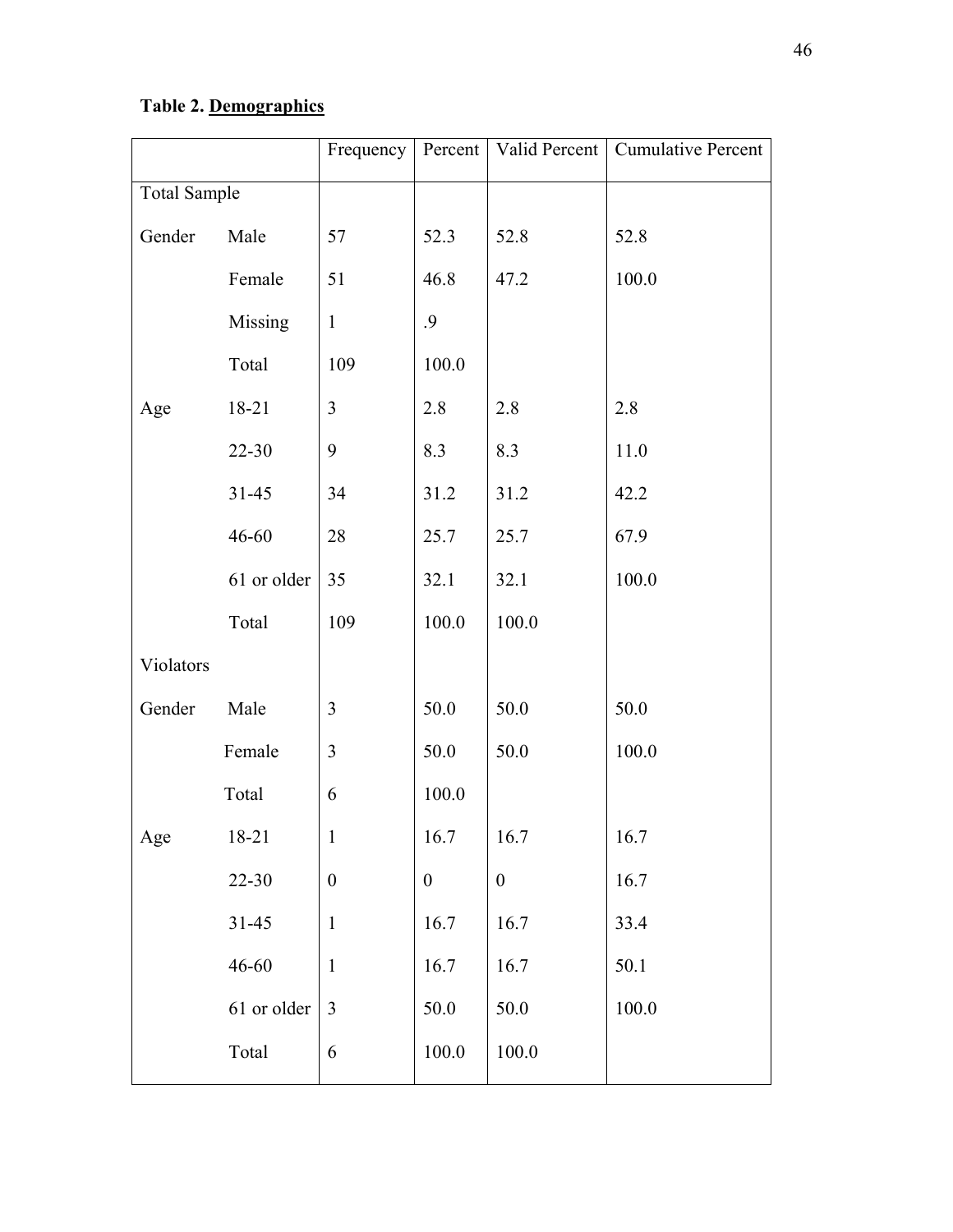# **Demographics Continued**

|                     |                | Frequency      | Percent | Valid Percent | <b>Cumulative Percent</b> |
|---------------------|----------------|----------------|---------|---------------|---------------------------|
| <b>Total Sample</b> |                |                |         |               |                           |
| Disability Yes      |                | 10             | 9.2     | 9.2           | 9.2                       |
|                     | N <sub>0</sub> | 99             | 90.8    | 90.8          | 100.0                     |
|                     | Total          | 109            | 100.0   | 100.0         |                           |
| Violators           |                |                |         |               |                           |
| <b>Disability</b>   | Yes            | $\overline{2}$ | 33.3    | 33.3          | 33.3                      |
|                     | N <sub>0</sub> | $\overline{4}$ | 66.7    | 66.7          | 100.0                     |
|                     | Total          | 6              | 100.0   | 100.0         |                           |
|                     |                |                |         |               |                           |

*Demographics of Reported Violators.* As seen in Table 2, out of the 6 reported handicapped parking violators 3 (50.0%) were male and 3 (50.0%) were female. Similar to the total sample, the bulk of the violators fell into the older age brackets with 5 (83.3%) of the 6 violators surveyed indicating that they were over the age of 30, as compared to a similar 11% (or 12 respondents) from the total sample. There were 3 (50.0%) indicating that they were 61 or older. As previously stated, 2 of the 6 reported violators indicated they had a disability that required the use of either handicapped license plates and/or a parking permit (see Table 1). The evidence related to this research question appears to show similarity between the demographics of the total sample and of violators. More detailed discussion and answer to the research question will be included in the Conclusions.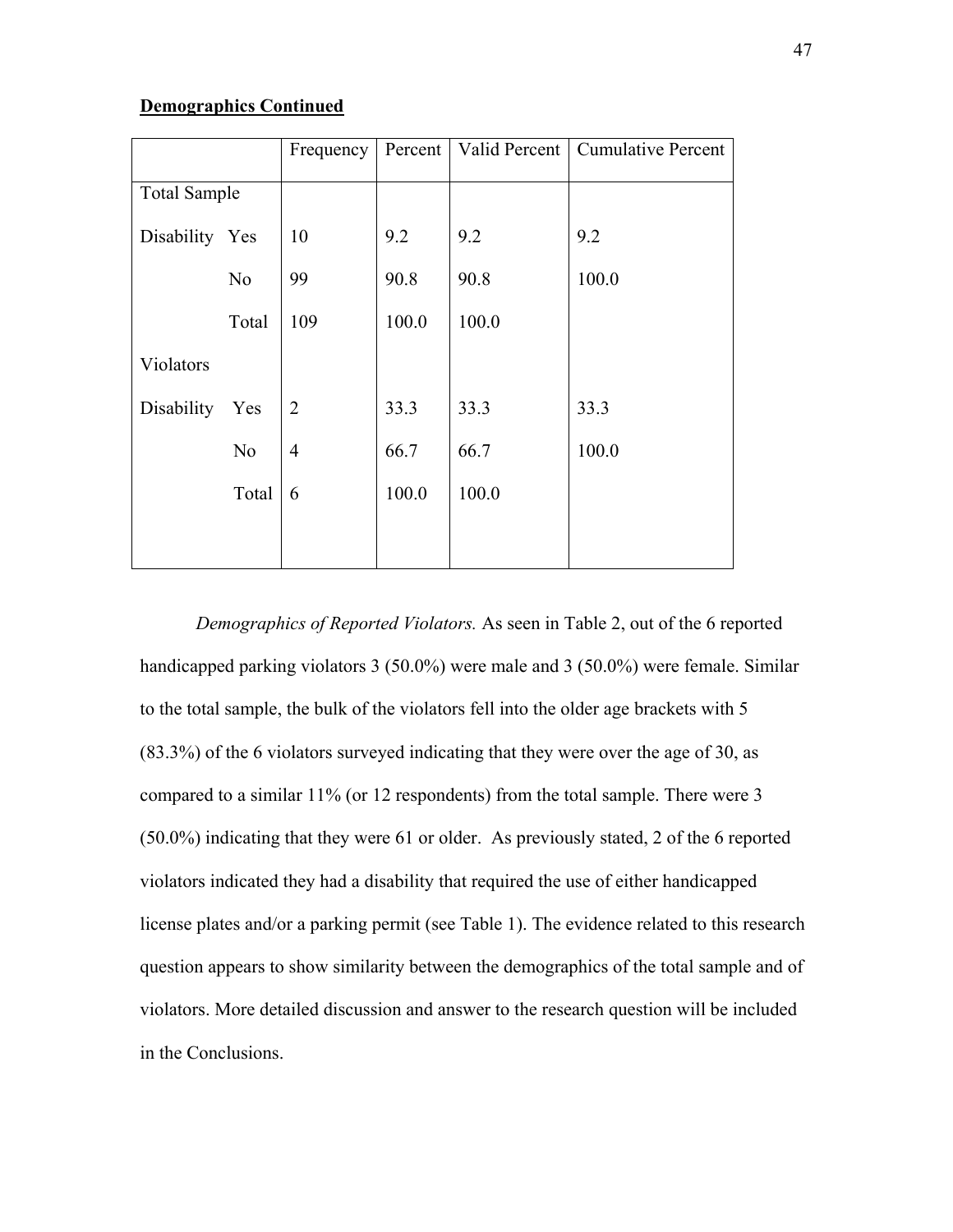In addition to examining demographic influences on parking behavior, a third section of the survey consisted of questions/statements measured on a Likert scale that focused on the subjects' attitudes towards handicapped parking and attitudes towards people with disabilities as well as questions regarding the issue of convenience. Subjects were to respond by circling the number that corresponded with their level of agreement. Subjects were to circle (5) if they "Strongly Agreed", (4) if they "Agreed", (3) if they were "Undecided", (2) if they "Disagreed" and (1) if they "Strongly Disagreed" with the 9 questions/statements on this portion of the survey. Survey questions were created to measure one of three variable**s** (attitudes towards handicapped parking, attitudes towards people with disabilities, and convenience). The questions were targeted to assess the respondents' thoughts and feelings on the issue, since thoughts and feelings are components of attitudes as well. Results of Likert scaled questions/statements are given in Tables 3, 4, and 5. The first of those, Attitudes towards people with disabilities is discussed in the following section, data related to the second research question.

# **Evidence related to Research Question 2: Do attitudes towards individuals with disabilities receiving special privileges influence parking behavior?**

Responses to Likert scaled statements 3 and 4 were used to assess the respondents' attitudes towards people with disabilities. These statements included item (3) "I feel people with disabilities receive too many special privileges" and item (4) "I feel many people who have handicapped parking plates or permits do not really need them". Subjects endorsed their level of agreement with each statement. Frequencies, percentages, means, and standard deviations are included in the following table.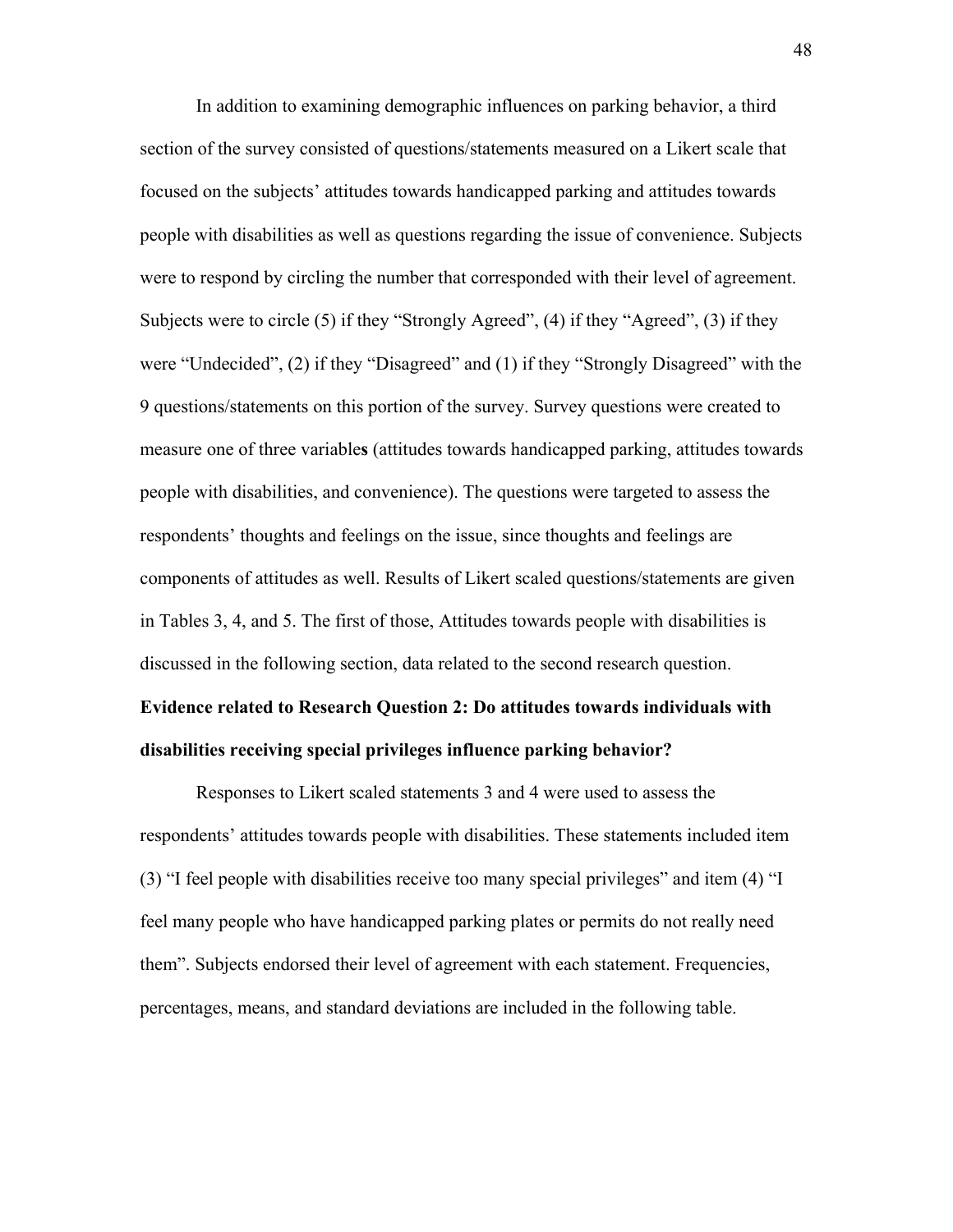# **Table 3**

# **Attitudes Towards People with Disabilities**

|                            | <b>Likert Responses</b> |                |                |                | Missing<br>Valid |     | Mean             | Standard |           |
|----------------------------|-------------------------|----------------|----------------|----------------|------------------|-----|------------------|----------|-----------|
|                            | 5                       | $\overline{4}$ | 3              | $\overline{2}$ | $\mathbf{1}$     |     |                  |          | Deviation |
| <b>Total Sample</b>        |                         |                |                |                |                  |     |                  |          |           |
| Item 3. Many privileges    | $\overline{3}$          | $\overline{4}$ | 8              | 40             | 53               | 108 | $\mathbf{1}$     | 1.74     | .95       |
| Item 4. Many don't need    | 10                      | 30             | 29             | 26             | 13               | 108 | $\mathbf{1}$     | 2.98     | 1.18      |
| <b>Total Variable Mean</b> |                         |                |                |                |                  |     |                  | 2.36     |           |
|                            |                         |                |                |                |                  |     |                  |          |           |
| Violators                  |                         |                |                |                |                  |     |                  |          |           |
| Item 3. Many privileges    | $\theta$                | $\theta$       | $\theta$       | $\overline{2}$ | $\overline{4}$   | 6   | $\boldsymbol{0}$ | 1.33     | .27       |
| Item 4. Many don't need    | $\mathbf{1}$            | $\overline{4}$ | $\overline{0}$ | $\mathbf{0}$   | $\mathbf{1}$     | 6   | $\boldsymbol{0}$ | 3.67     | 1.79      |
| <b>Total Variable Mean</b> |                         |                |                |                |                  |     |                  | 2.50     |           |
|                            |                         |                |                |                |                  |     |                  |          |           |
|                            |                         |                |                |                |                  |     |                  |          |           |

Keep in mind that a score of "5" indicated strong agreement, and a score of "1" indicated strong disagreement. The total sample's mean score for item (3) "I feel people with disabilities receive too many special privileges" was 1.74 and for violators was 1.33. Thus both groups strongly disagreed with the statement about special privileges for people with disabilities. The total sample's mean score for item (4) "I feel many people who have handicapped parking plates or permits do not really need them" was 2.98 and the mean for violators was 3.67 (see Table 3). Again, evidence analyzed related to assumptions about the need of persons with disabilities was similar for both groups. Both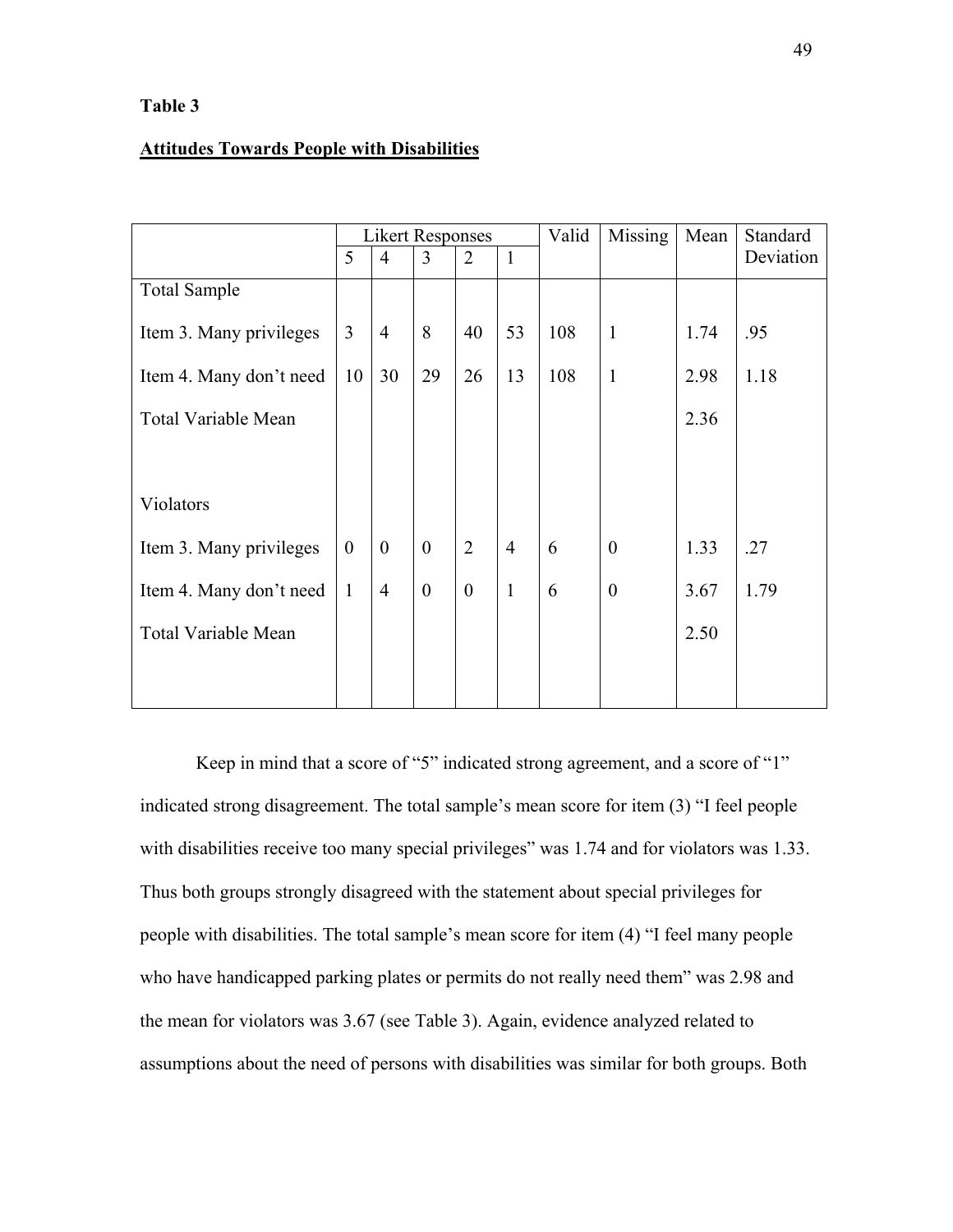groups indicated that they were somewhat undecided on this point. This item had more variation in response with a standard deviation of a full level for the total sample (1.18) and almost two levels for the violators (1.79). Comparison of the total variable mean for attitudes toward people with disabilities demonstrated just how close the full group and the violators were with computed means of 2.36 for the total sample and 2.50 for the violators. Standard deviation scores indicated that there was considerable agreement within each of two groups for item (3) and varied responses within each of the two groups for item (4).

In addition to examining attitudes toward people with disabilities, the survey examined attitudes toward handicapped parking. Evidence related to the third research question is summarized in the next section.

# **Evidence related to Research Question 3: Do attitudes towards handicapped parking in general influence parking behavior?**

Responses to Likert scaled statements 1, 2, 5, and 9 were used to assess the respondents' attitudes towards handicapped parking. These statements included item (1) "I feel handicapped parking is abused by the non-disabled", item (2) "I feel there are too many parking spaces reserved for the handicapped", item (5) "It angers me when I see non-disabled people park in handicapped spaces" and item (9) "I feel it is unethical to park in a handicapped parking space". Survey results related to responses on each of these items are included in Table 4 on the next page.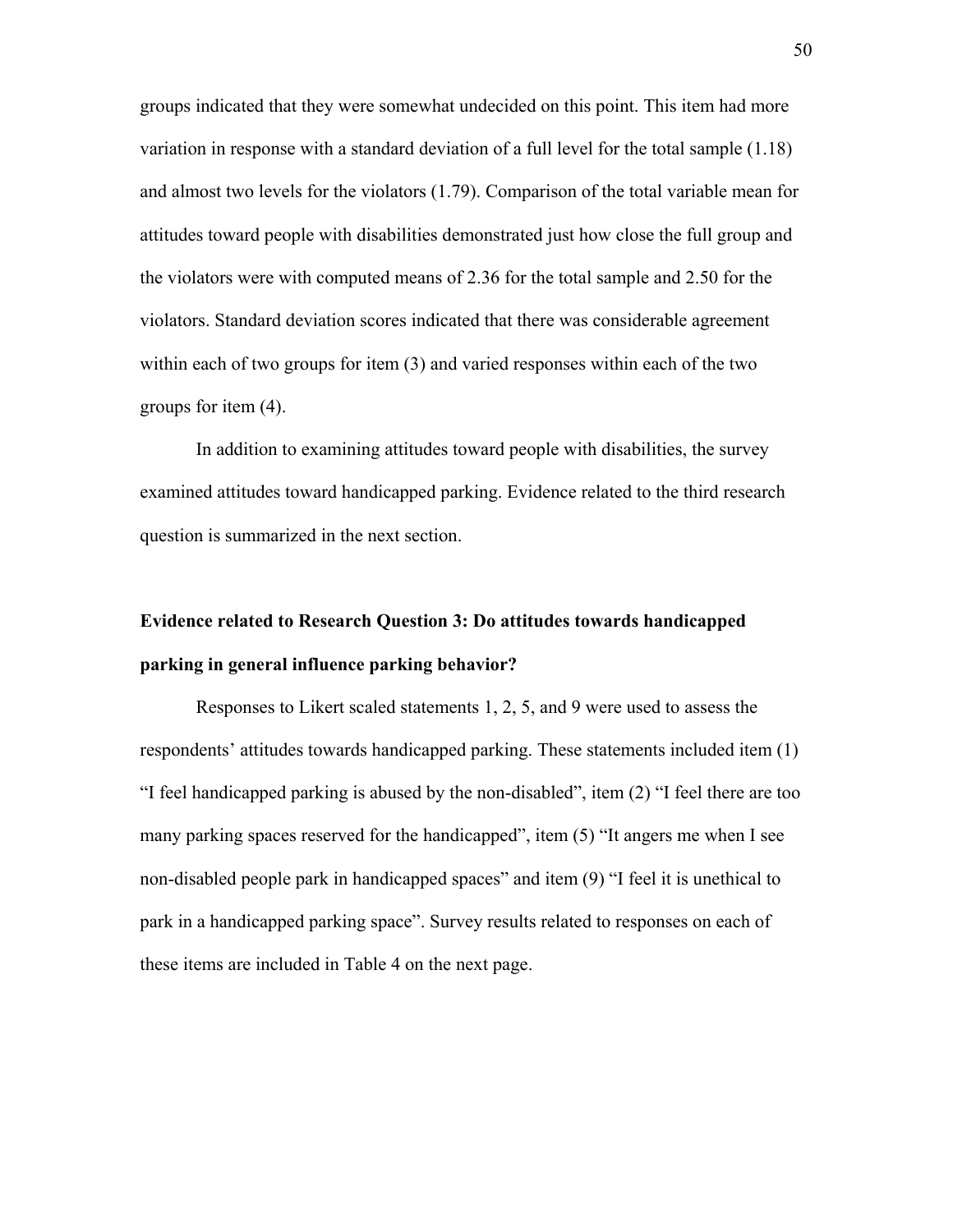# **Table 4**

# **Attitudes Towards Handicapped Parking**

|                            | <b>Likert Responses</b> |                  |                  |                |                  | Valid | Missing        | Mean | Standard  |
|----------------------------|-------------------------|------------------|------------------|----------------|------------------|-------|----------------|------|-----------|
|                            | 5                       | $\overline{4}$   | $\overline{3}$   | $\overline{2}$ | $\mathbf{1}$     |       |                |      | Deviation |
| <b>Total Sample</b>        |                         |                  |                  |                |                  |       |                |      |           |
| Item 1. Parking abused     | 27                      | 40               | 22               | 13             | 5                | 107   | $\overline{2}$ | 3.66 | 1.12      |
| Item 2. Too many spaces    | 6                       | 13               | 13               | 41             | 34               | 107   | $\overline{2}$ | 2.21 | 1.18      |
| Item 5. Angers me to see   | 60                      | 31               | 10               | $\overline{3}$ | $\overline{4}$   | 108   | $\mathbf{1}$   | 4.30 | 1.01      |
| Item 9. Unethical to park  | 67                      | 19               | $\overline{7}$   | 5              | 11               | 109   | $\theta$       | 4.16 | 1.33      |
| <b>Total Variable Mean</b> |                         |                  |                  |                |                  |       |                | 3.98 |           |
|                            |                         |                  |                  |                |                  |       |                |      |           |
| Violators                  |                         |                  |                  |                |                  |       |                |      |           |
| Item 1. Parking abused     | 3                       | $\mathbf{1}$     | $\overline{3}$   | $\theta$       | $\boldsymbol{0}$ | 6     | $\overline{0}$ | 4.17 | .97       |
| Item 2. Too many spaces    | $\boldsymbol{0}$        | $\mathbf{1}$     | $\boldsymbol{0}$ | $\mathbf{1}$   | $\overline{4}$   | 6     | $\overline{0}$ | 1.67 | 1.47      |
| Item 5. Angers me to see   | $\overline{2}$          | $\overline{3}$   | $\boldsymbol{0}$ | $\mathbf{1}$   | $\overline{0}$   | 6     | $\theta$       | 4.00 | 1.20      |
| Item 9. Unethical to park  | $\overline{2}$          | $\boldsymbol{0}$ | $\overline{2}$   | $\mathbf{1}$   | $\mathbf{1}$     | 6     | $\theta$       | 3.17 | 2.57      |
| <b>Total Variable Mean</b> |                         |                  |                  |                |                  |       |                | 3.92 |           |

Again, a score of "5" indicated strong agreement and a score of "1" indicated strong disagreement, the total samples mean score for item (1) "I feel handicapped parking is abused by the non-disabled" was 3.66 and 4.17 for the violators. Thus the total sample was undecided about abuse of handicapped parking, while violators were slightly more apt to agree with the statement. The total sample's mean score for item (2) "I feel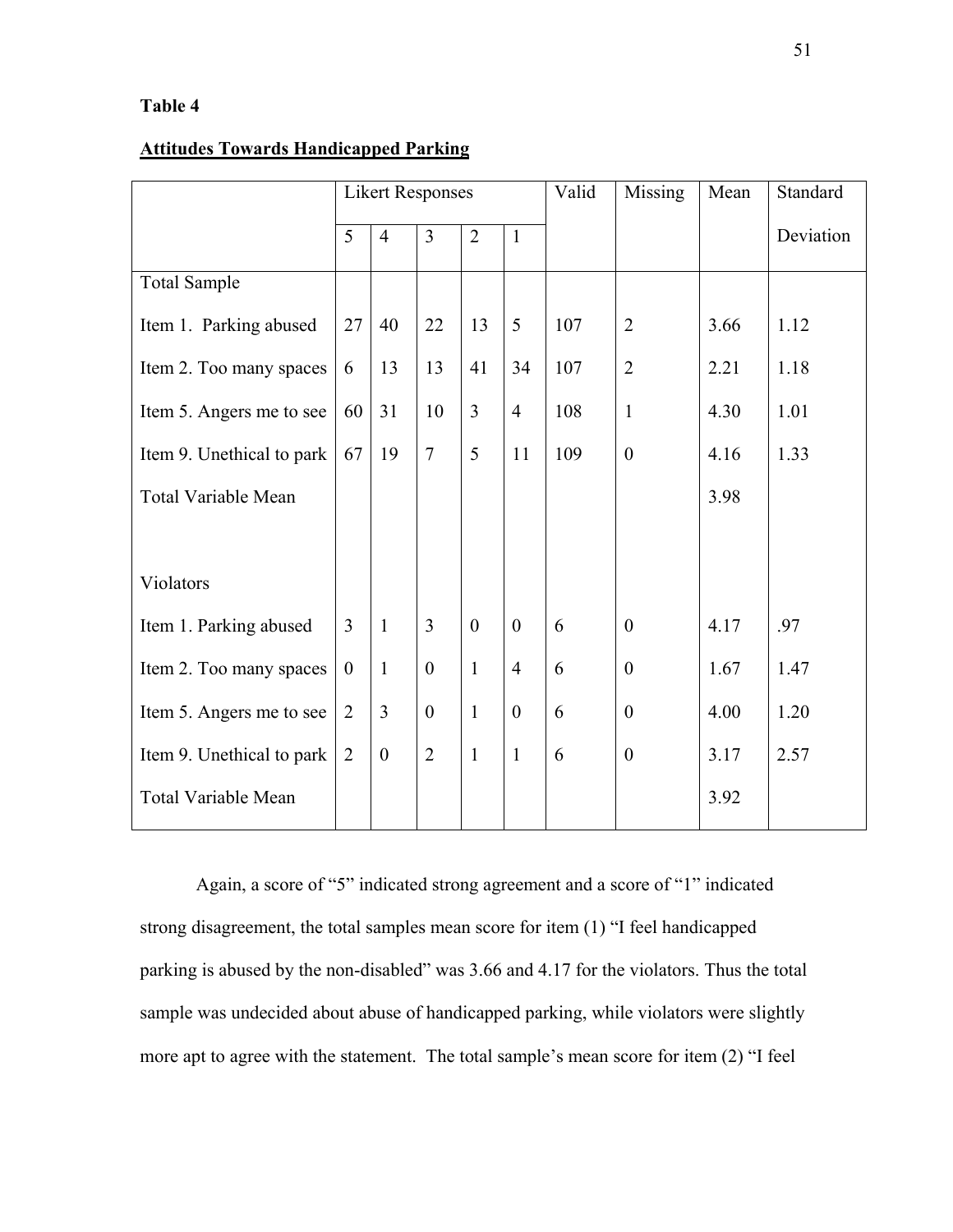there are too many parking spaces reserved for the handicapped" was 2.21 and 1.67 for the violators. Thus violators were slightly more apt to strongly disagree with this statement. The total sample's mean score for item (5) "It angers me when I see nondisabled people park in handicapped spaces" was 4.30 and 4.00 for the violators. Thus both groups agreed with this statement. Items 1, 2, and 5 then were responded to in similar ways by both the violators and the total sample with differences of about a half level (.50) on each item. There was a greater difference between the groups on the ethics question with a full point difference indicating that there was a difference in the level of agreement between the groups. The total sample's mean score for item (9) "I feel it is unethical to park in a handicapped parking space" was 4.16 indicating agreement, while violators were undecided about the ethics of parking illegally with a 3.17 mean score (see Table 4). Comparison of overall variable means shows considerable agreement between the total sample and the violators regarding attitudes toward handicapped parking with means of 3.98 and 3.92 respectively. Standard deviation scores indicated that there were varied responses within each of the two groups for each of the items, but substantially varied responses from the violators for item (9).

The final reason for handicapped parking violation explored in this study was convenience. Evidence related to the convenience question, research question 4, is presented in the next section.

# **Evidence related to Research Question 4: Does the convenience aspect of handicapped parking influence parking behavior?**

Responses to Likert scaled statements 6, 7, and 8 were used to assess the convenience factor. Specifically these questions asked, item (6) "I feel it is okay to park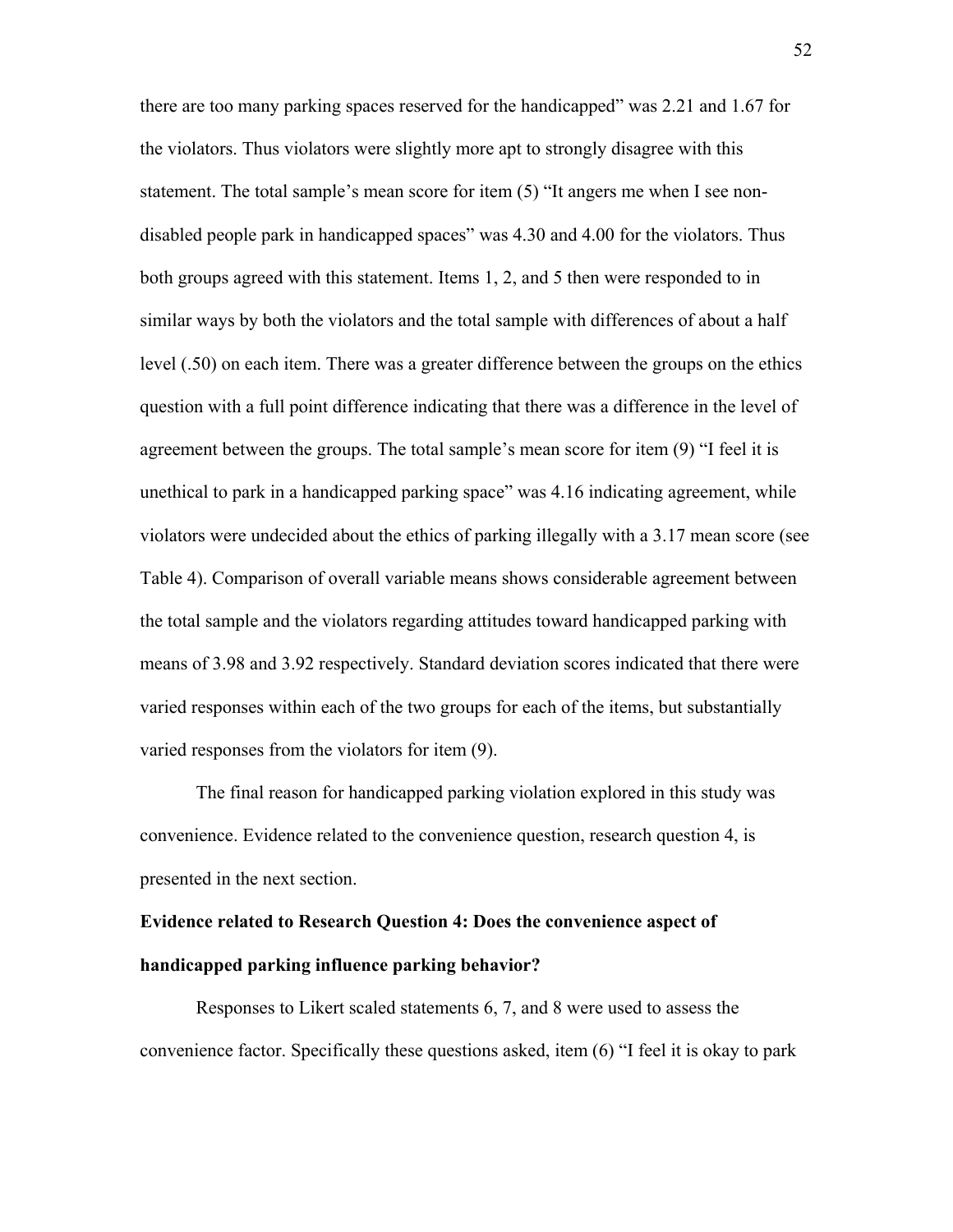in a handicapped space if I am only running into the store for a minute", item (7) "I feel it is okay to park in a handicapped space if there isn't any place near by to park", and item (8) "I feel it is okay to borrow a friend or family member's parking permit".

# **Table 6**

# **Convenience Variable**

|                            | <b>Likert Responses</b> |                |                |                  |                | Valid | Missing          | Mean | Standard  |
|----------------------------|-------------------------|----------------|----------------|------------------|----------------|-------|------------------|------|-----------|
|                            | 5                       | $\overline{4}$ | 3              | $\overline{2}$   | $\mathbf{1}$   |       |                  |      | Deviation |
| <b>Total Sample</b>        |                         |                |                |                  |                |       |                  |      |           |
| Item 6. Park a minute      | $\mathbf{1}$            | $\overline{0}$ | $\overline{4}$ | 24               | 80             | 109   | $\boldsymbol{0}$ | 1.33 | .64       |
| Item 7. Only near spot     | $\overline{3}$          | $\overline{0}$ | $\overline{2}$ | 21               | 83             | 109   | $\overline{0}$   | 1.34 | .77       |
| Item 8. Borrow permit      | $\overline{2}$          | $\overline{2}$ | $\overline{2}$ | 17               | 85             | 108   | $\mathbf{1}$     | 1.32 | .77       |
| <b>Total Variable Mean</b> |                         |                |                |                  |                |       |                  | 1.33 |           |
|                            |                         |                |                |                  |                |       |                  |      |           |
| Violators                  |                         |                |                |                  |                |       |                  |      |           |
| Item 6. Park a minute      | $\overline{0}$          | $\mathbf{0}$   | $\overline{2}$ | $\overline{2}$   | $\overline{2}$ | 6     | $\theta$         | 2.00 | .80       |
| Item 7. Only near spot     | $\overline{0}$          | $\overline{0}$ | $\mathbf{1}$   | $\mathbf{1}$     | $\overline{4}$ | 6     | $\boldsymbol{0}$ | 1.50 | .70       |
| Item 8. Borrow permit      | $\theta$                | $\mathbf{1}$   | $\mathbf{1}$   | $\boldsymbol{0}$ | $\overline{4}$ | 6     | $\overline{0}$   | 1.83 | 1.77      |
| <b>Total Variable Mean</b> |                         |                |                |                  |                |       |                  | 1.78 |           |

Once again keeping in mind a score of "5" indicated strong agreement and a score of "1" indicated strong disagreement, the total sample's mean score for item (6) "I feel it is okay to park in a handicapped space if I am only running into the store for a minute" was 1.33 and 2.00 for the violators. Thus both the total sample and the violators disagreed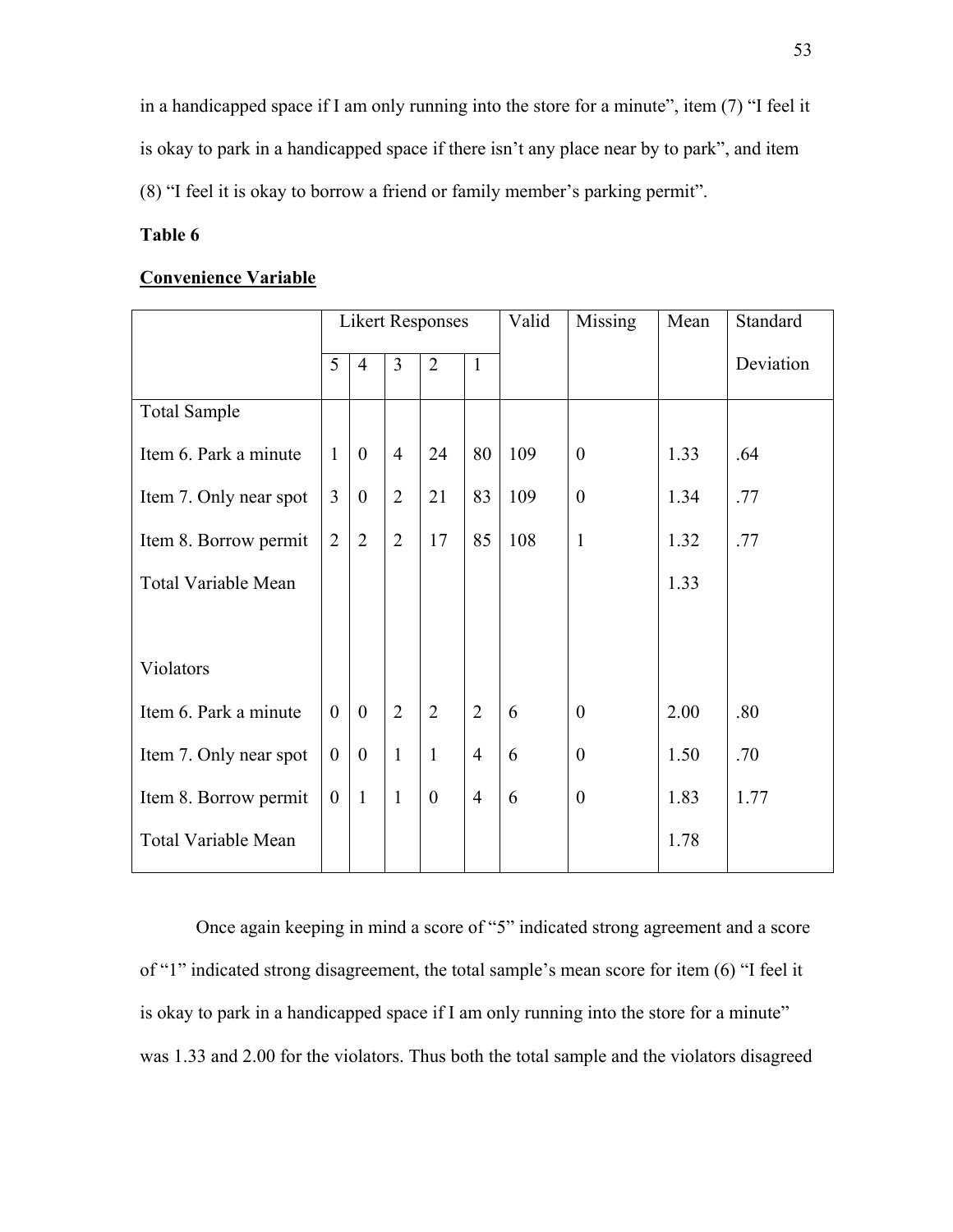with this statement. The total sample's mean score for item (7) "I feel it is okay to park in a handicapped space if there isn't any place near by to park" was 1.34 and 1.50 for the violators. Again there was very little difference between the groups with both violators and the general sample indicating that they strongly disagreed with this statement. Finally, the total samples' mean score for item (8) "I feel it is okay to borrow a friend or family member's parking permit" was 1.32 and 1.83 for the violators (see Table 5). Again, there were minimal differences in responses between the groups, although violators were slightly less strong in their response to borrowing another's permit. Comparison of the total variable means demonstrated this agreement since the total sample (1.33 mean compared to violators 1.78) was only slightly stronger in their rejection of convenience as a justification for handicapped parking. Standard deviation scores indicated considerable agreement within each of the two groups for all items with the exception of the violator's responses to item (8), which indicated, varied responses in regard to whether or not it was okay to borrow a friend or family member's parking permit.

# **Qualitative Evidence related to Questions 2-4: Explanations for Illegally Parking in Handicapped Spaces**

The last item on the survey was a question that allowed respondents to explain why they had illegally parked in a handicapped parking space. Specifically the question was stated, "If you do not have handicapped parking plates or a parking permit but park in handicapped parking spaces, please explain why". Blank lines for a written response followed this open-ended question.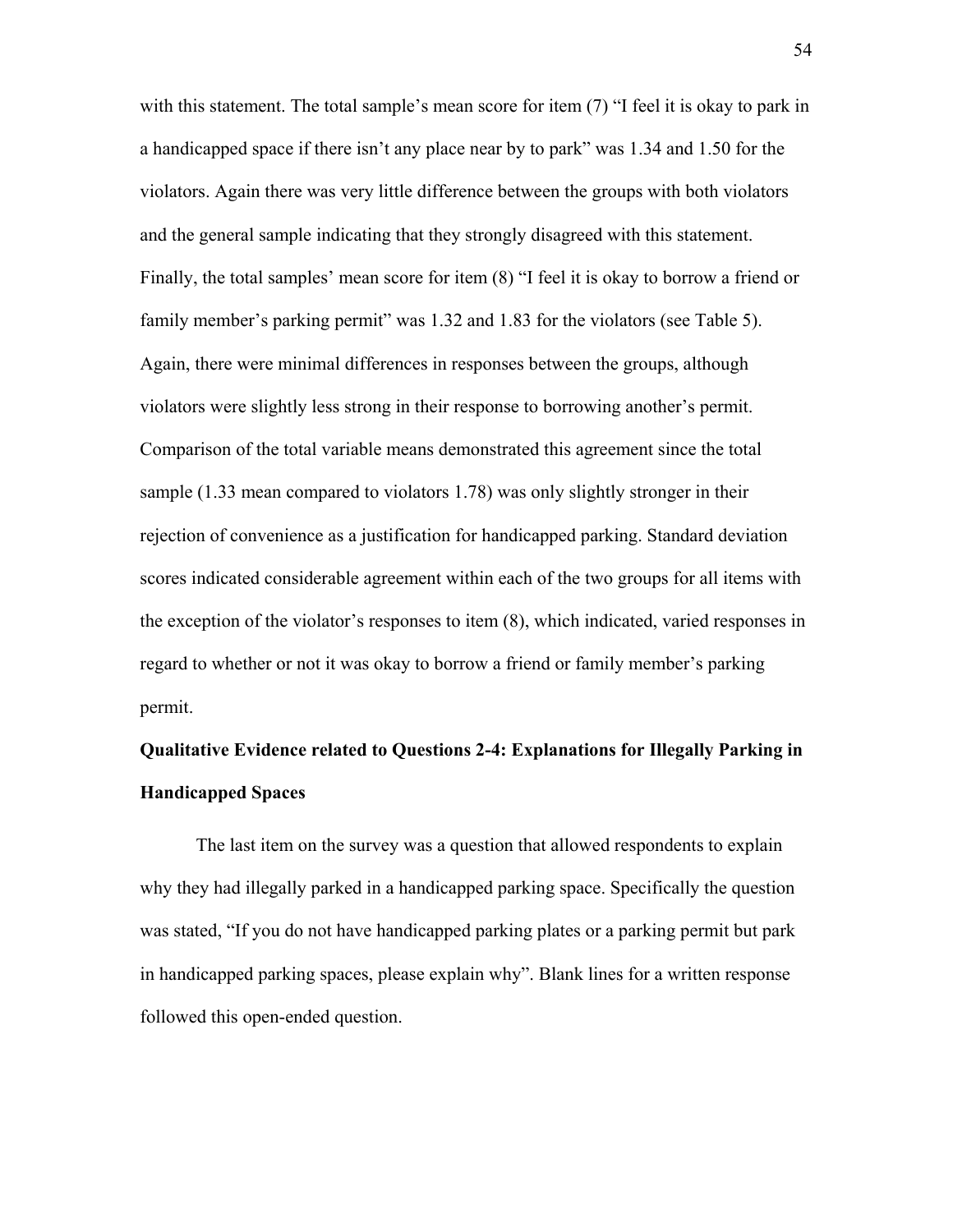Although (as shown in Table 1) six respondents admitted to having parked in a handicapped parking space other than when they or a person they were transporting had a disability and needed close access, only three violators chose to respond to this question on the survey. All of these responses appeared to be related to convenience. The last response also appeared to suggest some negative attitudes toward handicapped parking. The three explanations were as follows:

- (1) Mostly it's done in a matter of convenience, without really stopping to think about the consequences of your actions.
- (2) Stupidity, laziness, when I was severely overweight it was easier access for me.
- (3) The one and only time I did I got a ticket at Leever's parking lot. I worked until 11:00pm and it was 25 below zero. I ran in the store to by a gallon of distilled or clean water for my baby. That's all I got and came out and had a ticket on my car. I felt that there is better things and important jobs than for cops at that time of night monitoring parking lots. By the time my car was warmed up from work it was 11:30pm. Nice job at Menomonie Police Dept!!!"

As mentioned all three of the violators who provided reasons for their behavior cited some aspect of convenience. Many respondents who were not reported violators of handicapped parking chose to use this space for various comments on the issue of handicapped parking. Of these, 6 indicated the question was not applicable to them by writing "N/A", "I don't", or "Never have", 4 indicated they had parked in a handicapped space, but only when they were transporting someone with a disability or when they were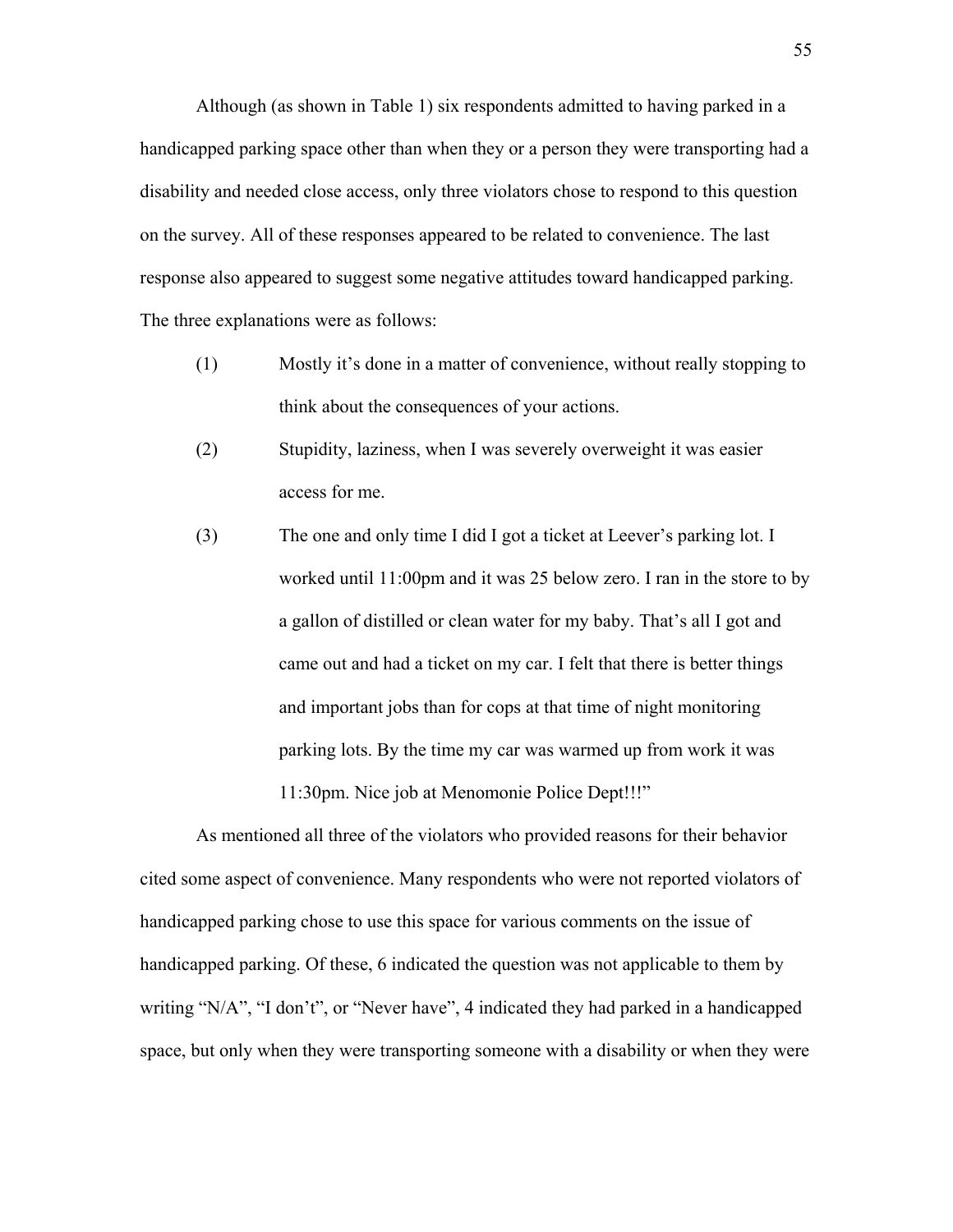temporally disabled themselves, and 1 respondent indicated they did not have a car, but if they had they would not park in a handicapped parking space.

A number of respondents who were not identified as violators responded to the specific content of this question. They provided information about why they did not violate, or described their own assumptions about others' behavior. The additional 10 respondents provided varied comments specific to reasons for parking violation. All of these responses were analyzed and grouped according to common themes. Five themes emerged from this analysis. Each theme reflected a common reason governing handicapped parking behavior. One response did not fit any theme The themes identified included: *sensitivity and awareness* regarding the problem of handicapped parking abuse, *selfishness* meaning that the respondent felt that abuse of handicapped parking was selfish, *sanctions for abuse* meaning that respondents felt sanctions for illegal parking should be strengthened and lastly the *behavior of others* which included respondents' efforts to explain the reasons that others violated handicapped parking laws.

The theme labeled *sensitivity and awareness* included 2 responses as follows: "I don't, but the jerks that do should be in the disabled person's shoes for a while if they are too lazy to walk a few feet", and "I do not, and I think many people feel as I about the subject. I honestly don't think about it much but saying that I respect the slots. I am able to walk and freely by the grace of God. So I park far away and walk. I need the exercise anyway."

The theme labeled *selfishness* also included two comments. These comments were: "I as a person would never do this. It's not right and it's selfish", and "Because someone who really needs to park there could come at anytime."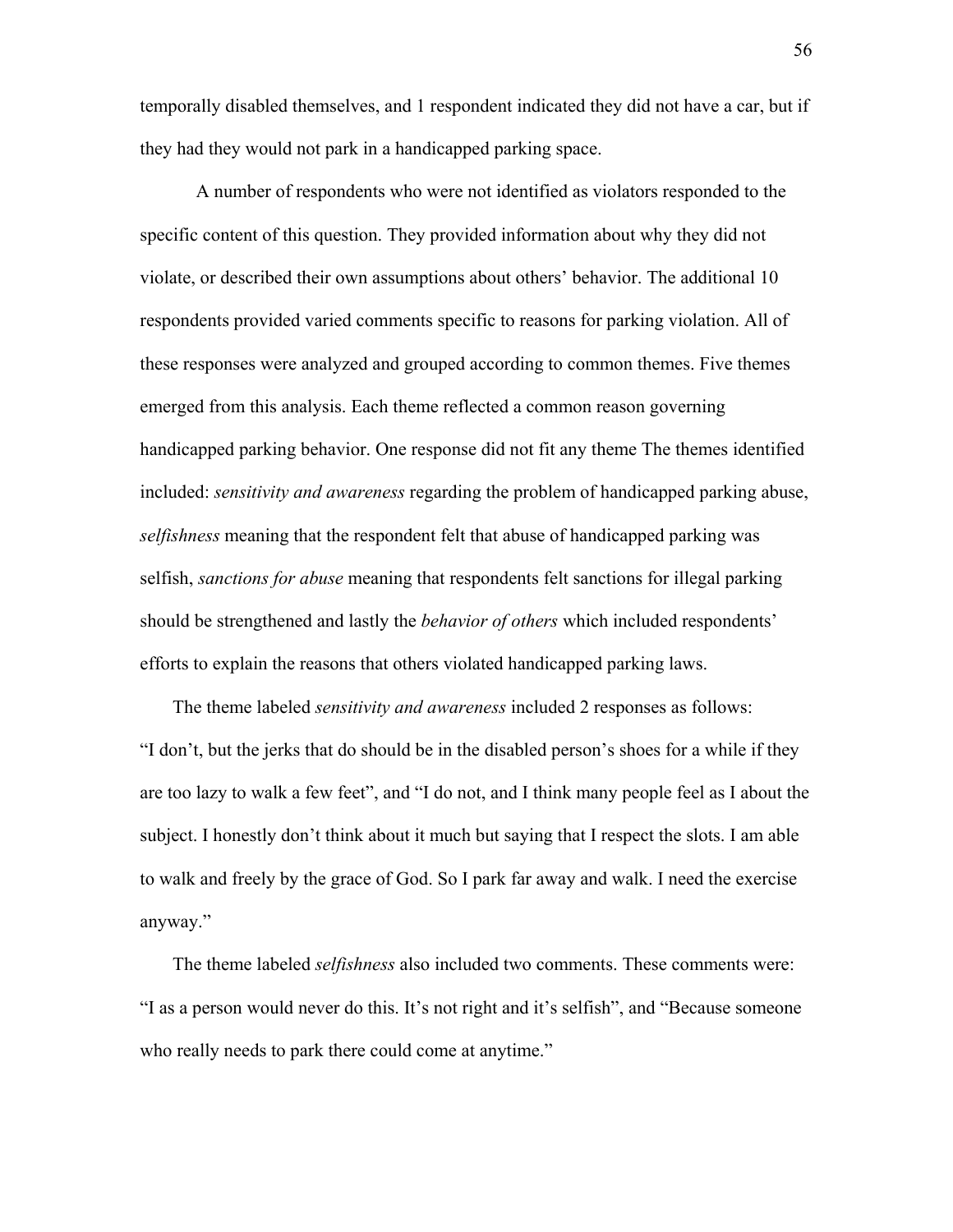There were 3 responses that appeared to fit the theme labeled *sanctions.* Specific sanction related comments were: "We don't! I think there should be a stiff fine for people who use handicapped parking who aren't disabled", "I believe their car should be ticketed and towed away." And "We need better enforcement of the signs by local and University Police. More education of the general public."

Finally, the theme labeled *others* included comments addressing the behavior of others. There were three responses that seemed to fit the *others* theme. Those comments included "I do not and never have parked in handicapped parking spot. I do believe that people abuse it though", "I don't, but 2 of my associates use their non-driving handicapped friends' parking permits and park in spaces all the time, even when the friend isn't with them" and "I never do but I see people with something to hang on their rearview mirror that do not need them. Plus overweight people that have them, it's not my fault they ate too much." This last comment appeared to have some overtones of attitude about persons with disabilities and their need for handicapped parking. It was included in this *other* category because it did describe the behavior of others. If in fact it indicates a lack of education or awareness of the needs of persons with disabilities it could have been placed in the *sensitivity* category.

This section has reported evidence related to each of the research questions. Some of the findings were as expected, however there were some surprises. These surprises or unanticipated findings are discussed in the next section.

### **Unanticipated Findings**

Based on the information gathered through review of the literature, the number of violators was anticipated to be much higher than was found in this study. Observational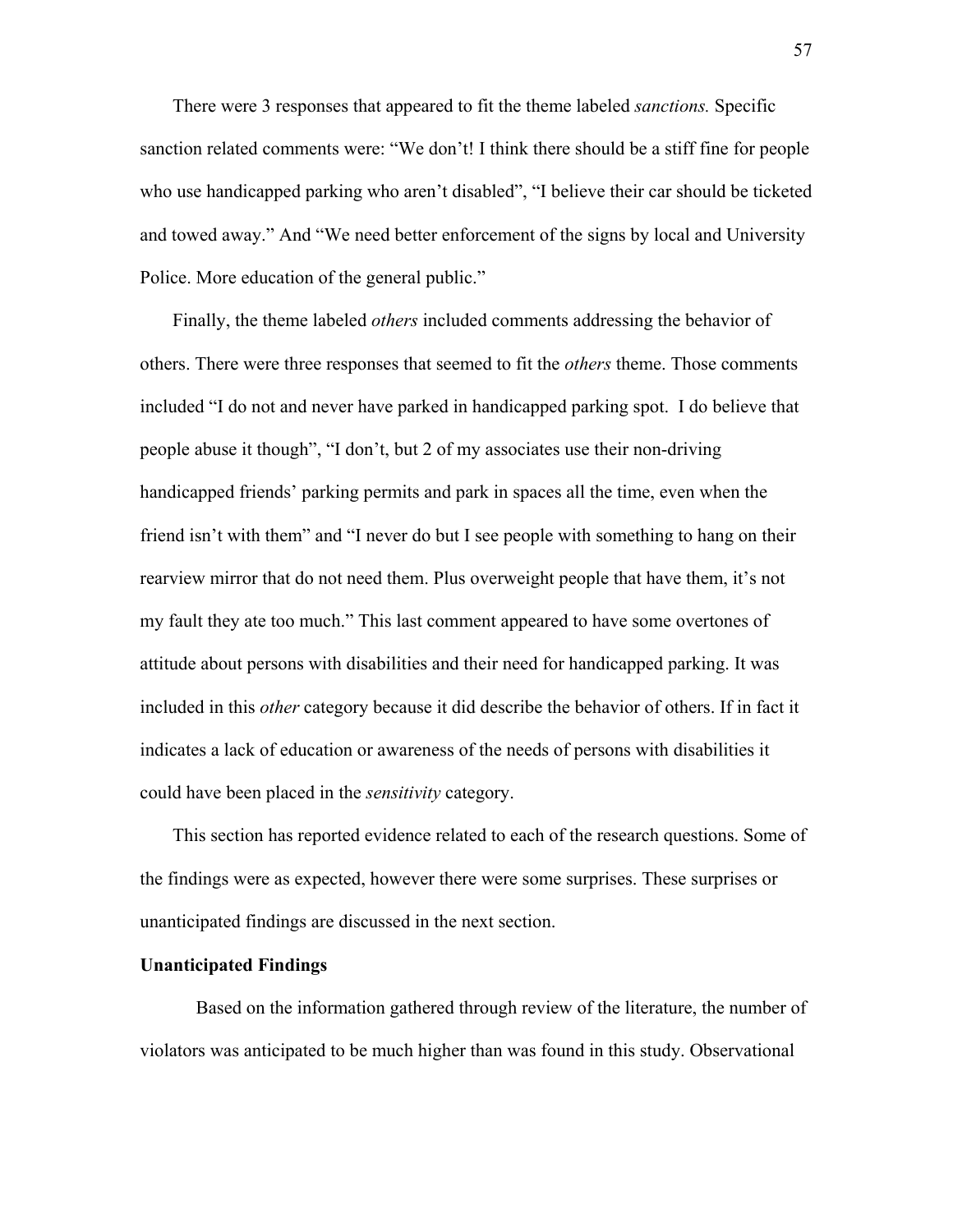studies have shown that violation of parking laws occurs more frequently than legitimate use of handicapped parking. A slightly reduced violator rate compared to past observational based research was expected since this study relied on self-report. Selfreport has been shown to underestimate violation because people fear social sanctions or wish to respond in socially acceptable ways.. Since under-report was expected, a very large pool of respondents was sampled. There were 250 surveys originally mailed. It was therefore expected that the number of reported violators would be large enough to make comparisons with the total sample. Actual report of violation was surprisingly low with only 6 violators identified. This precluded more detailed testing of the statistical hypothesis for each research question.

A second method was used to determine violators who did not report abusing handicapped parking with the addition of the survey question "Do you use either handicapped license plates and/or a handicapped parking permit?" This question was compared to the survey question "Do you have a disability that requires the use of either handicapped license plates and/or a handicapped parking permit?" I f respondents indicated they did not have a disability requiring the permit, but responded "yes" to having a permit, this would suggest those individuals were in possession of a permit that was not theirs and would be considered violators. However, as mentioned there was only one respondent who reported having a permit and not having a disability who then explained the permit was for transporting her two sisters who had disabilities. Since abuse in the form of using a handicapped permit that belongs to someone else is a very common form of abuse, it was surprising that no additional violators were determined through this method.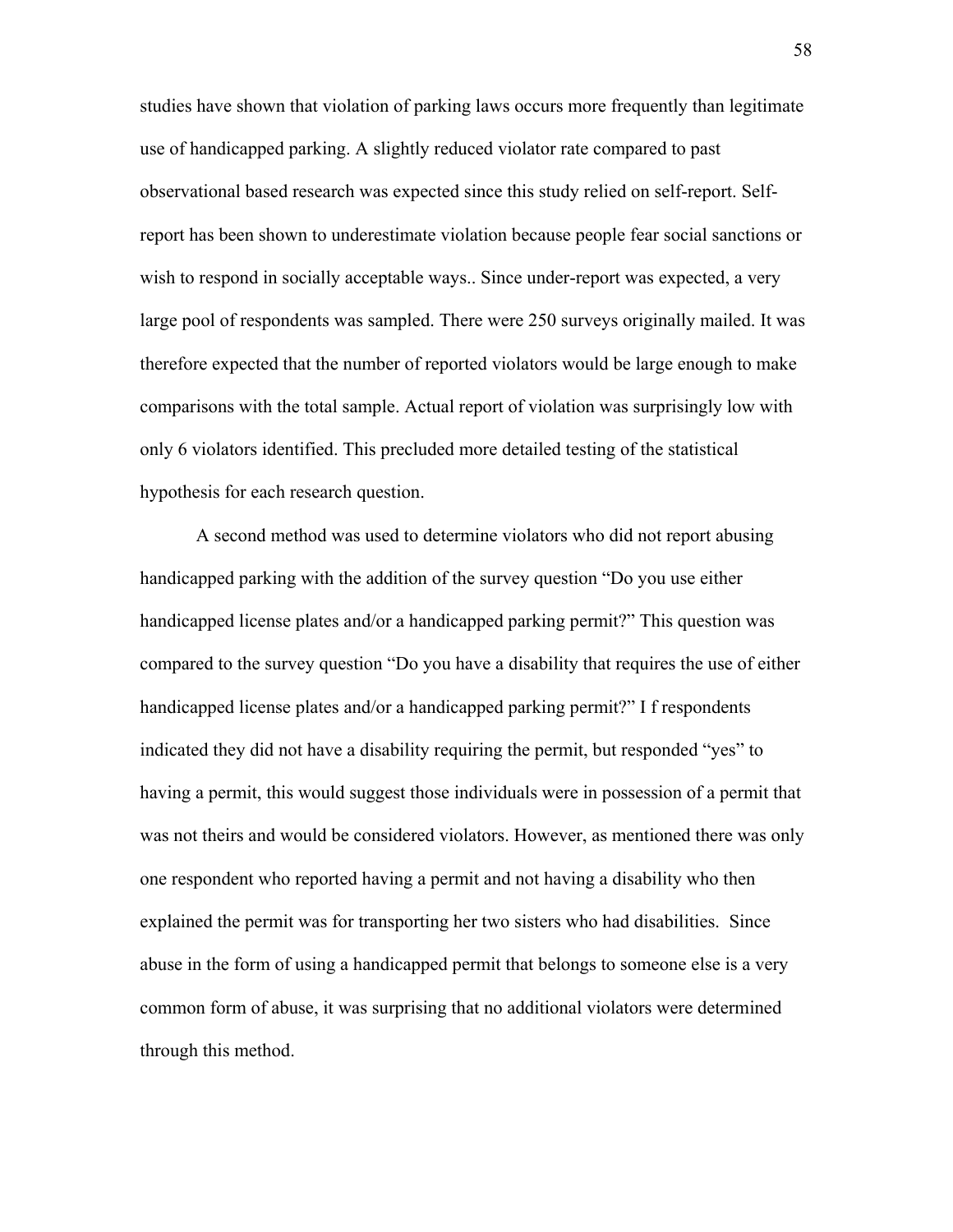As previously mentioned in Chapter 4, it had not initially been considered that an individual could report both having a disability and having abused handicapped parking. It was a surprise to see 2 of the 6 reported violators did indeed indicate both having a disability and having abused handicapped parking. However, the question asked if respondents if they *ever* parked in a handicapped parking space other than when they or a person they were transporting had a disability and needed close access. Therefore it was possible the violators indicating that they had parked illegally before the permit was issued.

The attitudes of the respondents were also consistently much more positive than was anticipated. This was evident in both the general sample and in the responses of violators. The group as a whole responded to the questions/statements on the survey in a positive manner. This was substantiated by the positive response noted to the open-ended survey question. Many non-violators chose to include their own comments expressing their opinions of how wrong it was to abuse handicapped parking.

Another unanticipated finding with the open-ended research question was that all 3 violators who chose to respond to this item cited reasons of convenience in their explanation for parking illegally. Although 1 of the 3 violators' response included overtones of negative attitudes toward handicapped parking as well, convenience was her primary response**.**

### **Summary of Findings**

As for Research Question 1, "Do demographic differences (e.g. age, gender) play a part in the abuse of handicapped parking?" as seen in Table 2, the male/female ratio was pretty evenly split for both the total sample 57 (52.3%) and 51 (46.8%) female, and 3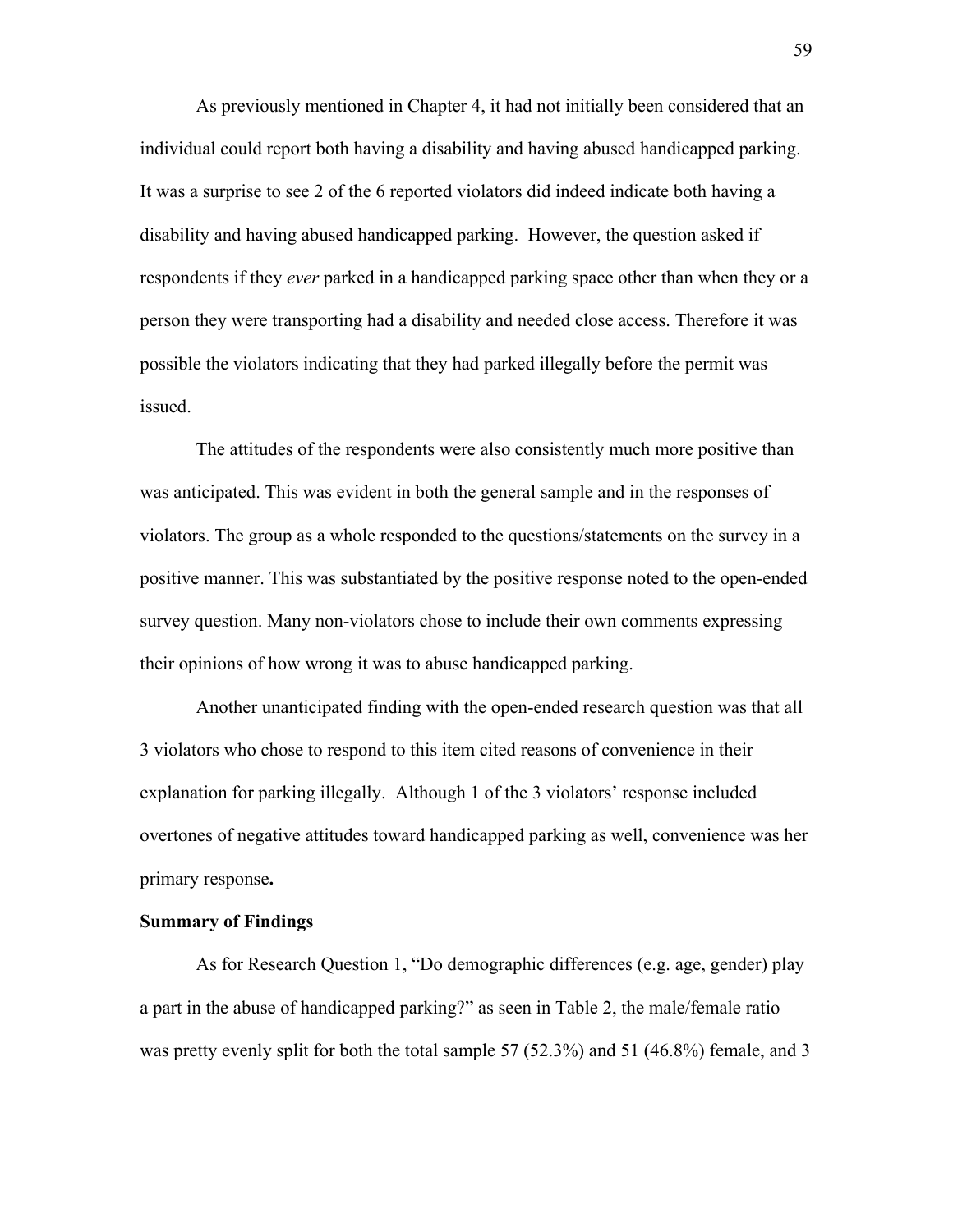(50%) male and 3 (50%) female for the violators. Out of the 6 reported violators, 3 (50%) were in the 61 or older age bracket. However, the largest percentage of the total sample's respondents fell into this age bracket as well. Also, because the number of reported violators was so small, it was impossible to determine if the number of violators was higher for a specific gender or age group.

As for Research Question 2, "Do attitudes towards individuals with disabilities receiving special privileges influence parking behavior?" as seen in Table 3, Attitudes Toward People with Disabilities, the violators tended to disagree more strongly with the statement "I feel people with disabilities receive too many special privileges" than did the total sample. This difference is consistent with the null hypothesis that there would be no relationship between attitudes toward persons with disabilities and parking behavior. There was also evidence that tended to refute the null hypothesis. Violators did agree more strongly with the statement "I feel many people who have handicapped parking plates or permits do not really need them" when compared to the total sample. This would suggest that for the first statement (Item 3), the violators had more positive attitudes than did the total sample and for the second statement (Item 4), the total sample reported more positive attitudes towards people with disabilities than the violators. This data is inconsistent, but because the number of reported violators was so small, there was insufficient data to accurately examine any differences between the two groups.

 As for Research Question 3: "Do attitudes towards handicapped parking in general influence parking behavior?" as seen in Table 4, Attitudes Towards Handicapped Parking, the reported violators tended to agree more strongly with the statement "I feel handicapped parking is abused by the non-disabled" than did the total sample, and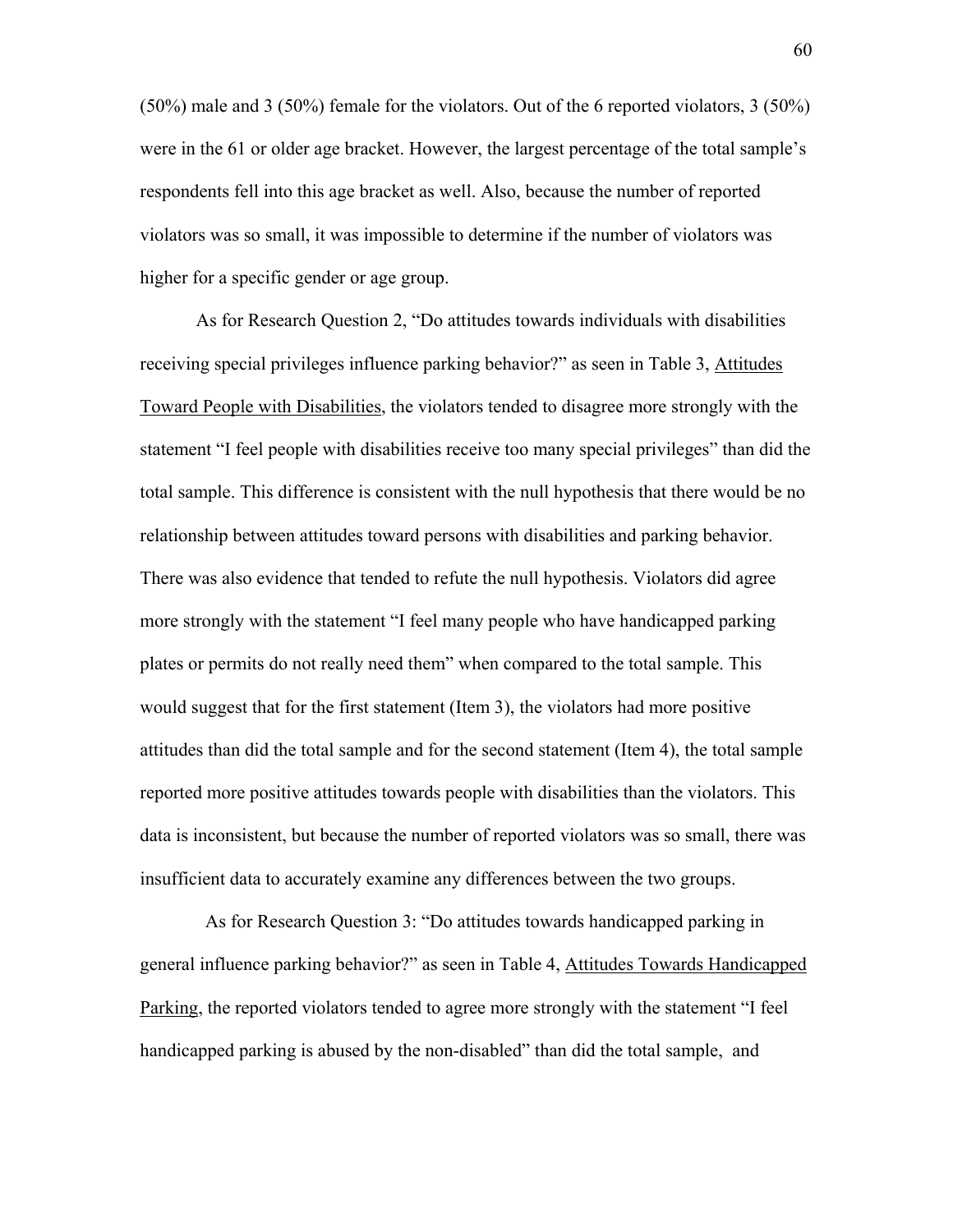agreed slightly less than the total sample with the statements " I feel there are too many parking spaces reserved for the handicapped", "It angers me when I see non-disabled people park in handicapped spaces", and "I feel it is unethical to park in a handicapped parking space". Although this data would suggest that the reported violators' attitudes towards handicapped parking are slightly more negative than the total samples', as previously mentioned, the number of reported violators was too small to make any reliable sub-group comparisons.

As for Research Question 4: "Does the convenience aspect of handicapped parking influence parking behavior?" as seen in Table 5, Convenience Variable, the total sample disagreed slightly more strongly with the statements " I feel it is okay to park in a handicapped space if I am only running into the store for a minute", "I feel it is okay to park in a handicapped space if there isn't any place near by to park" and "I feel it is okay to borrow a friend or family member's parking permit". However, differences in the mean scores were very minimal and once again because the number of reported violators was too small to determine if any differences were just due to chance, the ability to make sub-group comparisons was not possible.

The last item on the survey allowed violators to explain why they had abused handicapped parking. As previously mentioned, only 3 of the 6 reported violators chose to respond to this item. Of the 3 that did, 2 respondents cited reasons of convenience with no negative attitude overtones, and 1 respondent who also cited convenience went on to suggest that police enforcement for handicapped parking was unimportant and a waste of time which implied some negative attitudes towards handicapped parking. However, this was only 1 respondent's opinion. The size of the violator sample precluded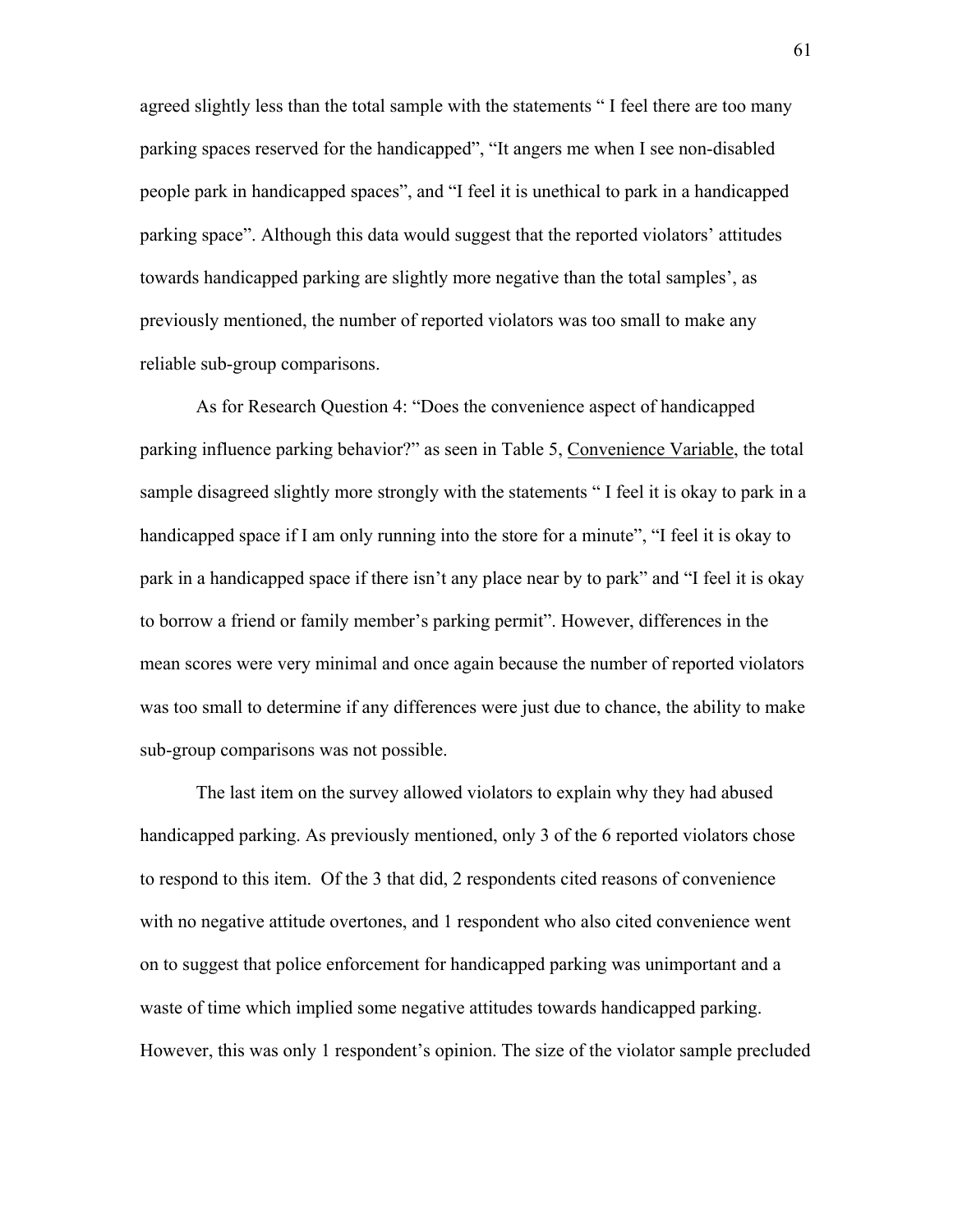comparisons or the ability to determine whether it was representative of others involved in the study, much less the population sampled.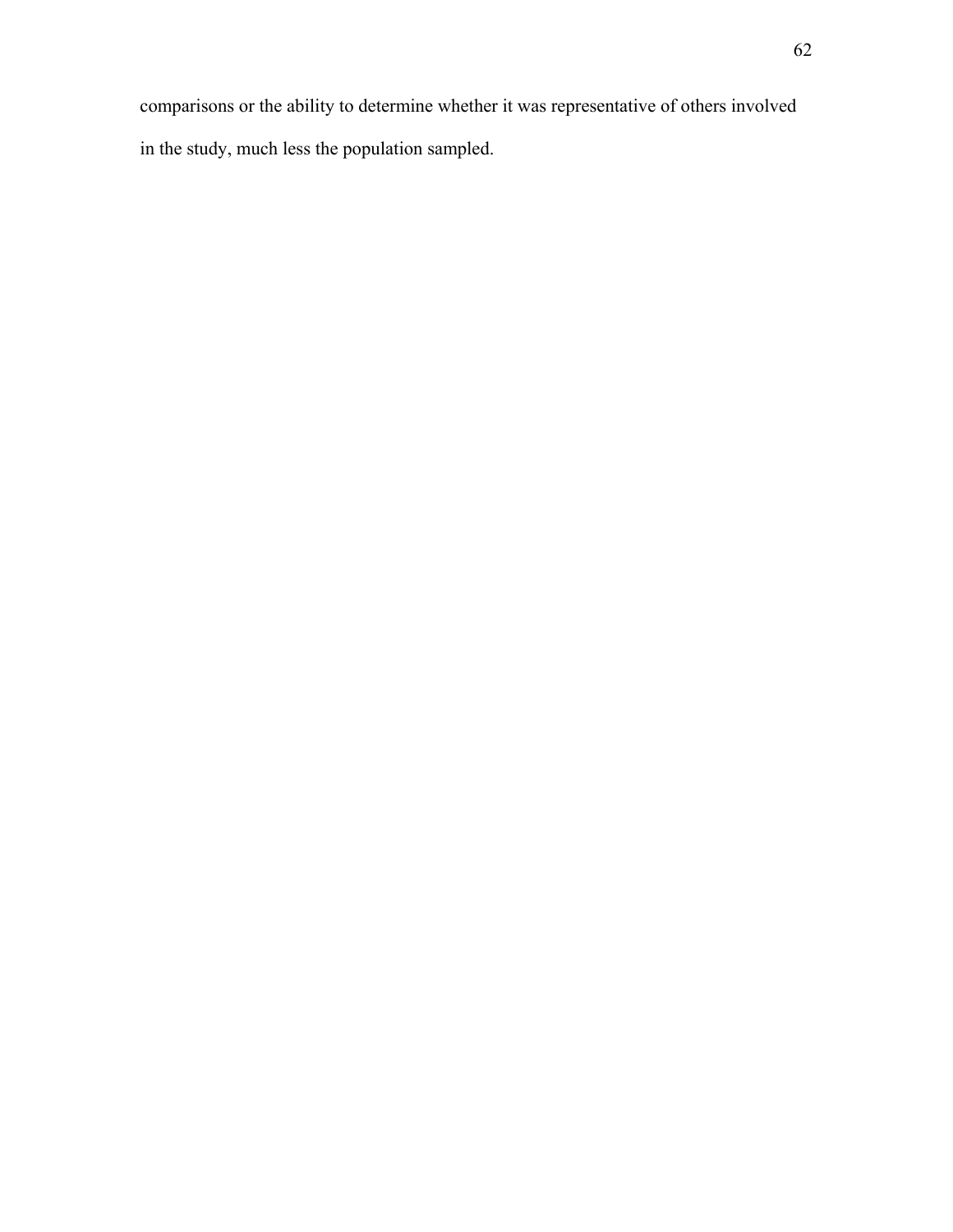### **Conclusions and Recommendations**

### **Conclusions**

The hypothesis that demographic differences such as age and gender would affect abuse of handicapped parking was not supported by the results of this research study. As discussed, the original plan was to complete a T test to compare the responses of the reported handicapped parking violators with the total sample's responses. However, because such a low number of respondents were reported handicapped parking violators, there was insufficient data to complete such analysis. Without such analysis, the null hypothesis could not be rejected. Evidence reported in findings indicated that the demographics of the violators were very similar to the demographics of the total sample. Therefore the answer to the research question is no, demographic differences do not explain handicapped parking violation.

The hypothesis that attitudes toward people with disabilities would affect parking behavior was also not supported by analysis of survey results. Again, the low rate of parking violators resulted in insufficient data to complete sub-group comparisons and statistically test the research hypothesis. Evidence did reveal a slight difference in responses to item (4) "I feel many people who have handicapped parking license plates or permits do not really need them". Both groups indicated they were somewhat undecided with this statement, with the violators' mean response  $(3.67)$  leaning more towards agreement than the total samples' mean response (2.98). Thus the answer to this research question was no, attitudes toward people with disabilities do not affect handicapped paring behavior.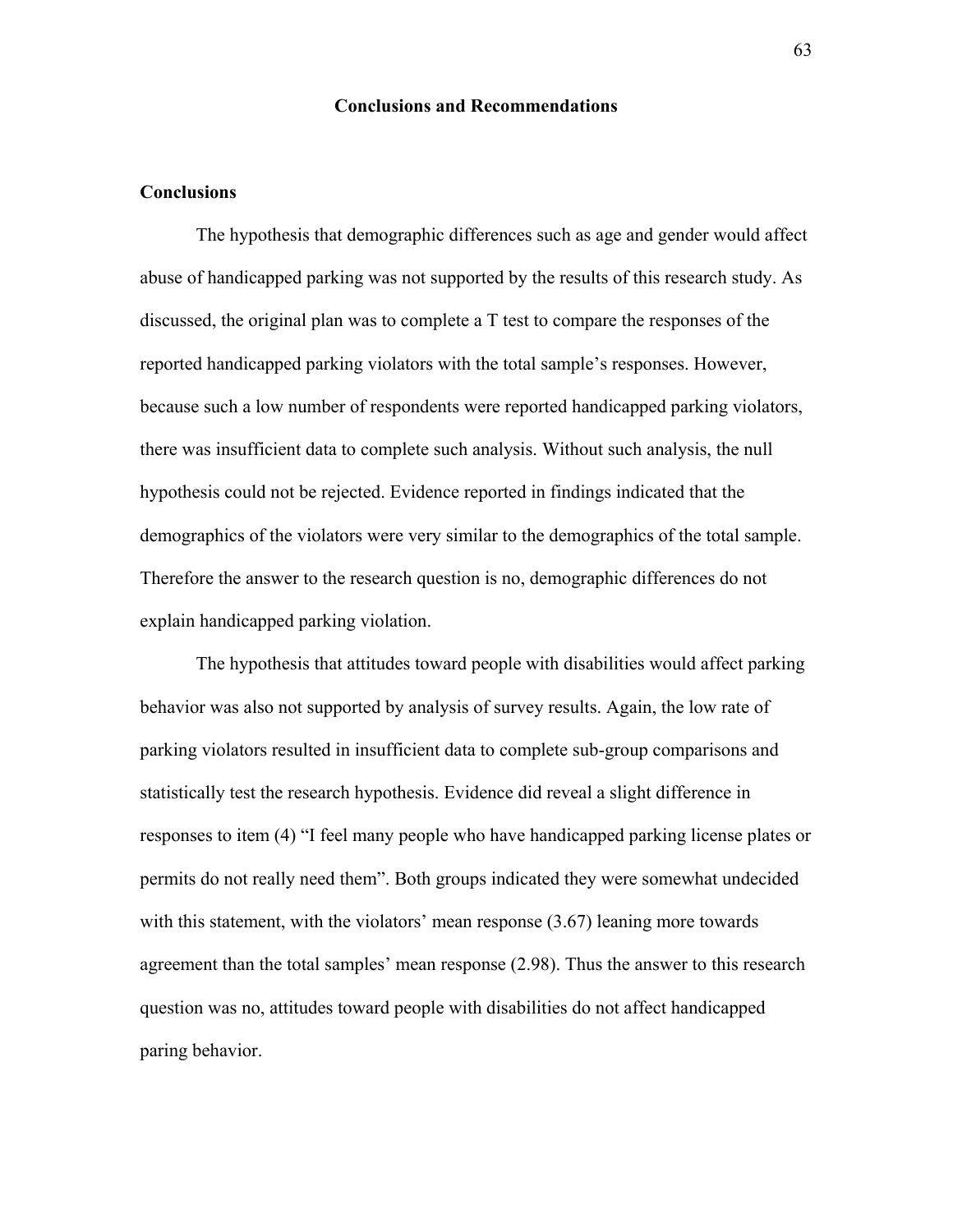The hypothesis that attitudes toward handicapped parking in general would affect parking behavior was also not supported by the results of the study. Evidence did show a difference of agreement with the statement "I feel it is unethical to park in handicapped parking spaces", with the total sample indicating agreement and the violators indicating that they were undecided. Violators were also slightly more apt to strongly disagree with the statement "I feel there are too many parking spaces reserved for the handicapped". The similarities between the groups on all of the handicapped parking attitude items resulted in mean scores for handicapped parking as a variable being almost identical for the two groups (total sample 3.98, violators' sample 3.92.). Thus the answer to this research question was no, attitudes toward handicapped parking did not appear to affect illegal handicapped parking behavior.

The hypothesis that convenience would affect parking behavior was also not supported by the results reported here. There was an observed lack of difference between the responses of the two groups but there was insufficient data to test sub-group differences because of the low number of reported violators. However, qualitative data obtained via the open-ended question asking violators to explain why they had illegally parked showed that all 3 of the 6 respondents who responded to this item indicated convenience as a reason for illegally parking. Thus the answer to this research question is, perhaps convenience affects parking behavior.

*Alternative explanations:* This was an atypical sample. It is difficult to say how this may have affected results. As shown in the findings, only 11% of respondents were under the age of 30. This may have affected results and conclusions since past research showed higher rates of violation among the oldest and youngest parkers. The sample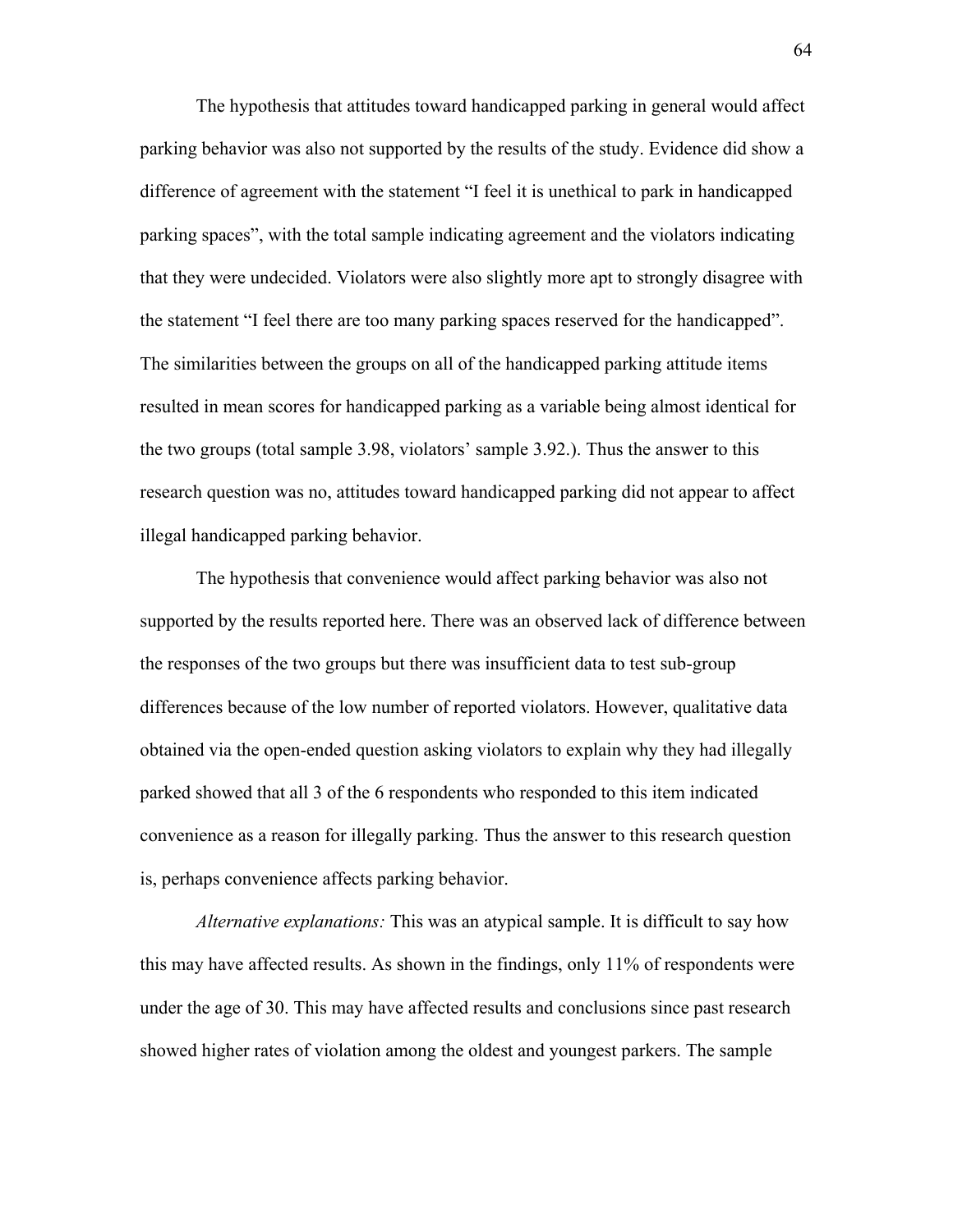tended to fall into the older age brackets listed on the survey with 32% of respondents indicating that they were 61 or older and 89% indicating they were over the age of 30.

 A possible explanation for such a low number of aged 18-30 year old respondents could have to do with the study setting. This study took place in Menomonie, WI. Menomonie is a college town, home of the University of Wisconsin Stout. Individuals were systematically selected using the Menomonie 2000-2001 telephone directory which was the newest available, but the directory was nearing expiration. As mentioned, there were 30 surveys marked "return to sender" since the individuals selected no longer lived at the address listed in the phone book. Many of the 'return to senders' may have been college students aged 18-30 whose addresses listed in the phone book were not their permanent addresses. Another possible explanation could be that individuals in the older age brackets may have been retired, thus allowing them more time to complete the survey. Individuals in the older age brackets may have just placed more importance on completing and returning the survey.

As previously discussed, there were a very low number of reported handicapped parking violators (6 out of 109). There are several possible alternative explanations for this surprising finding. One possible explanation could be that selected subjects who did not return the survey were handicapped parking violators who did not wish to respond in a socially unacceptable way. Also since handicapped parking violation is illegal, violators may have feared legal sanctions despite anonymity assurances. This explanation is less plausible because of the overall positive responses observed in this study. Participants also had a very positive response to the last item on the survey, which, because of its open-ended nature provided freedom for people to make numerous comments in support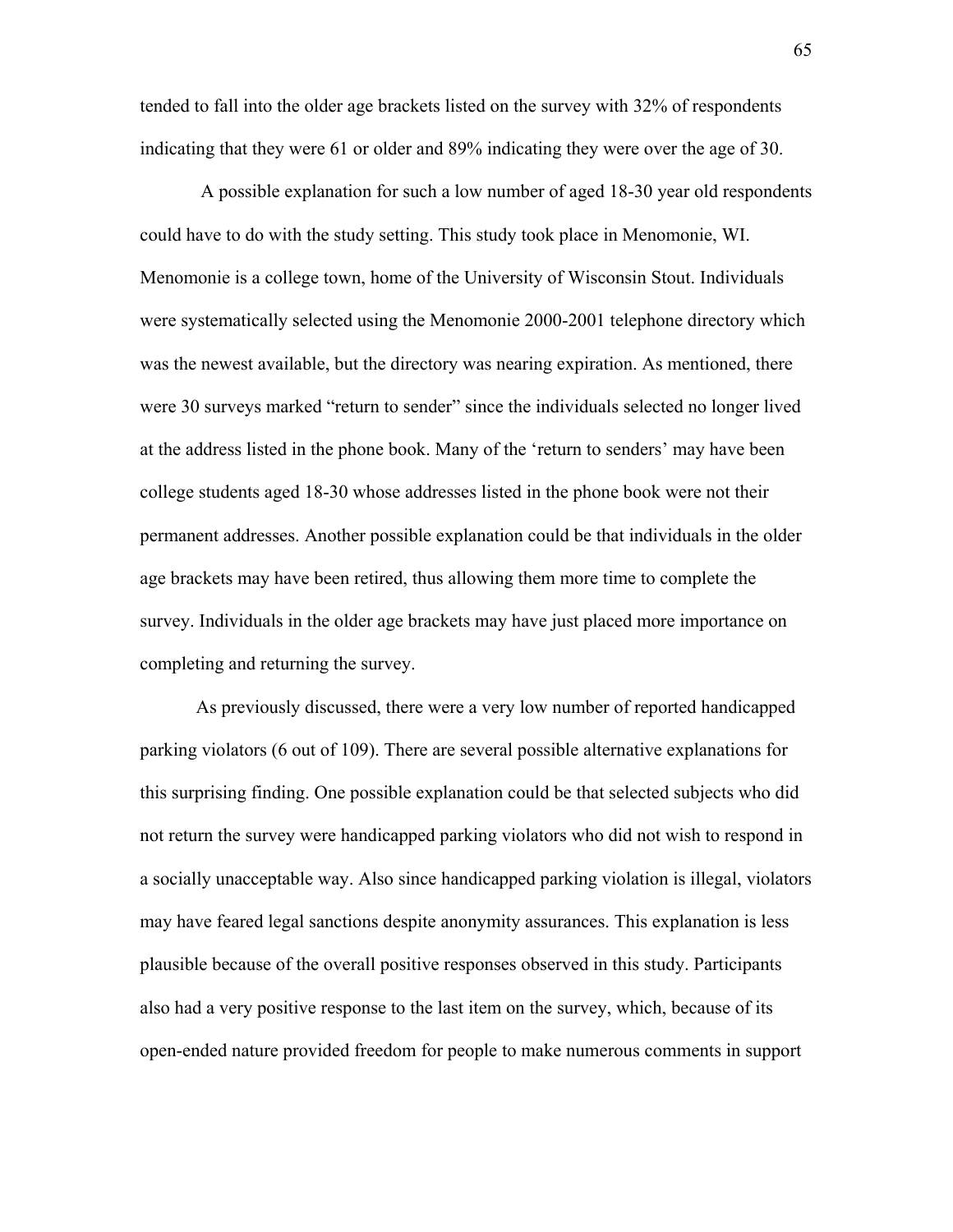of handicapped parking. This evidence suggests that individuals took the survey seriously and so would be less apt to censor their comments (respond in a socially acceptable way).

Cognitive dissonance theory is one alternative explanation for such positive responses to the survey questions by violators. As explained in the introduction, cognitive dissonance occurs when behavior conflicts with attitudes resulting in an uncomfortable state of tension. If one is able to rationalize their behavior this conflict and tension is eliminated or avoided. If one is unable to explain their behavior, the person may change their attitude so that it is in harmony with their behavior. The violators' responses to most attitudes toward handicapped parking items were in close in agreement with the total sample indicating overall positive attitudes toward handicapped parking. There was one item on which ratings diverged. As seen in Table 4, the total sample agreed with the statement "I feel it is unethical to park in a handicapped parking space" while the violator mean indicated that group was undecided on the ethics involved.

 Cognitive dissonance theory would suggest that for violators to say that violation was unethical would imply that they were unethical. This would result in an uncomfortable state of tension so violators would be less apt to agree with the statement that to park illegally was unethical. It might be expected that the people who needed handicapped parking would see violation as unethical. Examination of individual violator responses showed that one person with disability strongly disagreed and one strongly agreed with this statement. It is possible that the person with disability who strongly disagreed was a person who illegally parked because of mobility restrictions but before they received a permit. That person would then not see their own violating behavior as unethical. The other person with disability did strongly agree that violation was unethical.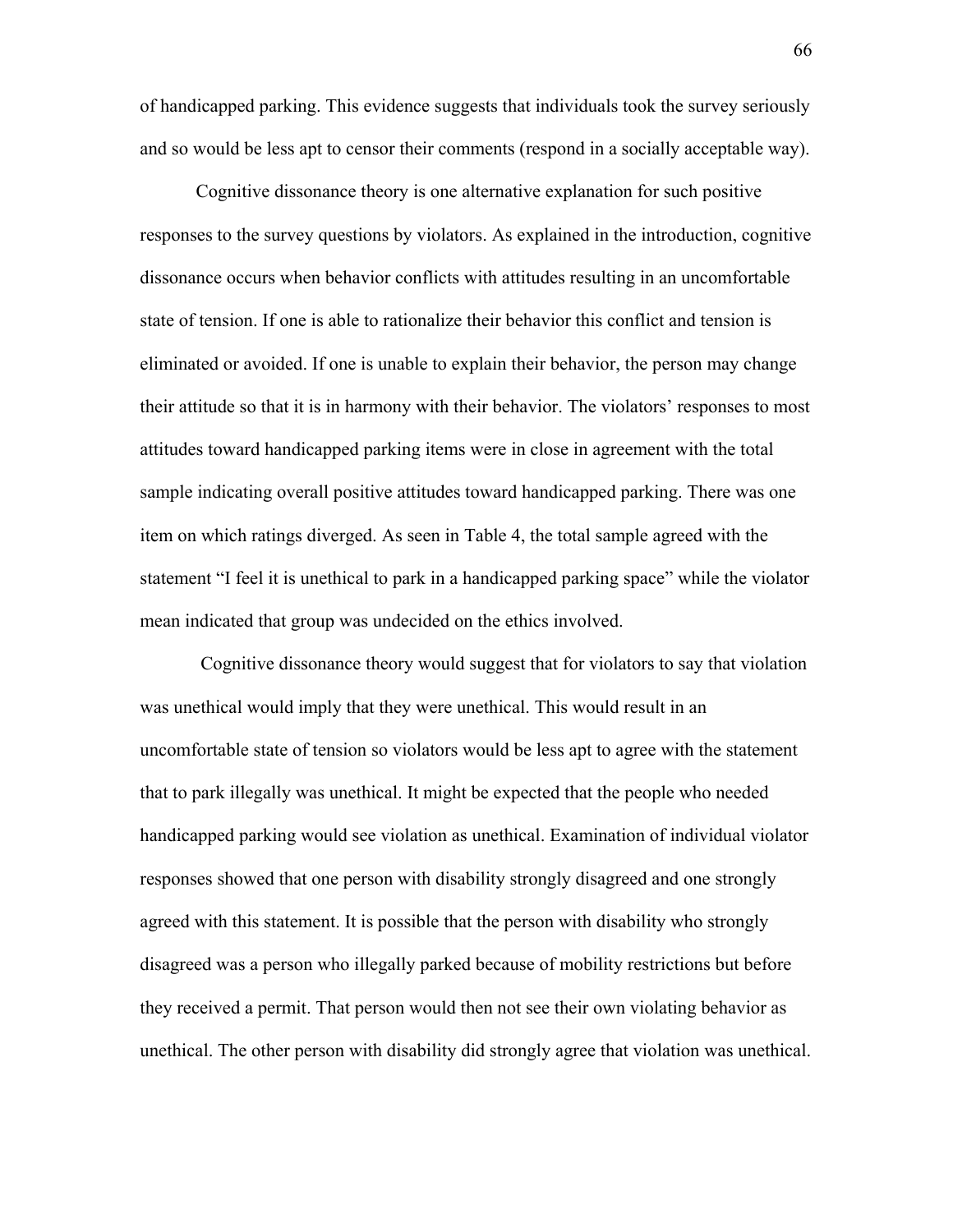Other violator responses were mixed with 1 violator strongly agreeing and 1 violator disagreeing that handicapped parking violation was unethical. There were 2 additional violators who indicated that they were unsure. It is interesting to note that the overall undecided mean score for the group could indicate a fairly high level of honesty in response by violators. If cognitive dissonance was in operation, the fact that not all violators said they felt it was ethical to illegally park could be an indication that rather than answer in a self-serving manner, respondents chose to indicate they were uncertain.

 The number of violators was expected to be higher was because violation rates in the observational based literature were much higher. However, much of the literature reports studies done in the 19990s. Lower than expected violation rates in 2001 could reflect a more educated, disability sensitive population. There is another plausible explanation related to this being a very recent study. One past study (Little  $\&$  Marini, 1995) showed that people aged 70-80 committed the most parking violations. Perhaps at the time of that study some of those older violators could have been eligible for handicapped parking permits but were more unaware of their rights than individuals in the same situation are today. In contrast, another study discussed in Chapter 2 (Cope  $\&$ Allred, 1990) indicated that the number of violators was higher for individuals under the age of 25. Therefore, a possible reason for such a low number of violators could be that there were so few respondents under the age of 25.

The final possible explanation for such a low number of reported violators could be due to the study setting. The total number of phone book listings in Menomonie and surrounding smaller towns was 17,648. Menomonie is by no means an urban location. According to one study (Taylor, 1998), the number of handicapped violators was

67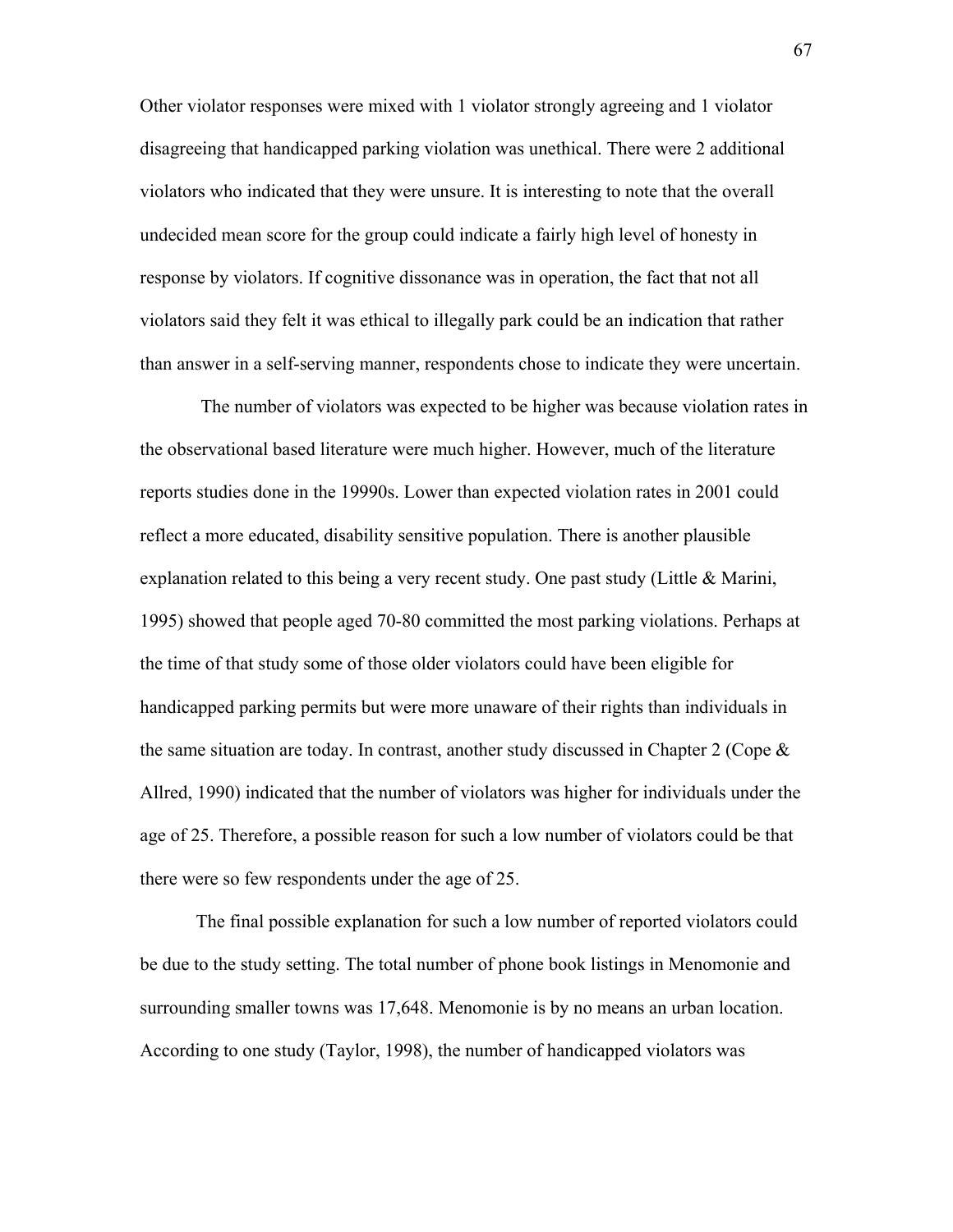significantly lower (44%) for town locations that for urban locations (76.63). Thus, because Menomonie is a small town, low reported violation rates may be representative of small town parking behavior. As a check on this assumption, data was gathered from the Menomonie Police Department regarding the number of tickets issued for handicapped parking violations for the year 2001.

According to Police Department records, a total of 86 tickets were issued to illegal handicapped parkers in the year 2001. The literature suggested that weather may affect violation rates. According to one study (Cope  $\&$  Allred, 1990) the number of handicapped parking violations was higher when it rained because a close parking space was even more convenient in poor weather conditions. Therefore, the numbers of handicapped parking citations were examined by month for the year 2001. The numbers of citations per month are as follows: January-9, February-5, March-3, April-9, May-5, June-8, July-4, August-4, September-20, October-10, November-5, and December-4. It is interesting to note that winter weather months did not show the highest violations. This data is not consistent enough to support the theory that the number of violations is higher during poor weather months. Highest violation rates appeared to coincide with the university school calendar. Rates were higher at the start of school terms in January June and September. This may suggest violation when students who are unfamiliar with the town, become so desperate for parking spaces that they choose to park in handicapped designated spaces. Rates tended to drop when school was not in session December, March (Spring Break), May, July and August. There is limited past research with which to compare these violation rates. Certainly these rates are much lower than studies reported in the literature that suggest violation is very prevalent. Although this data does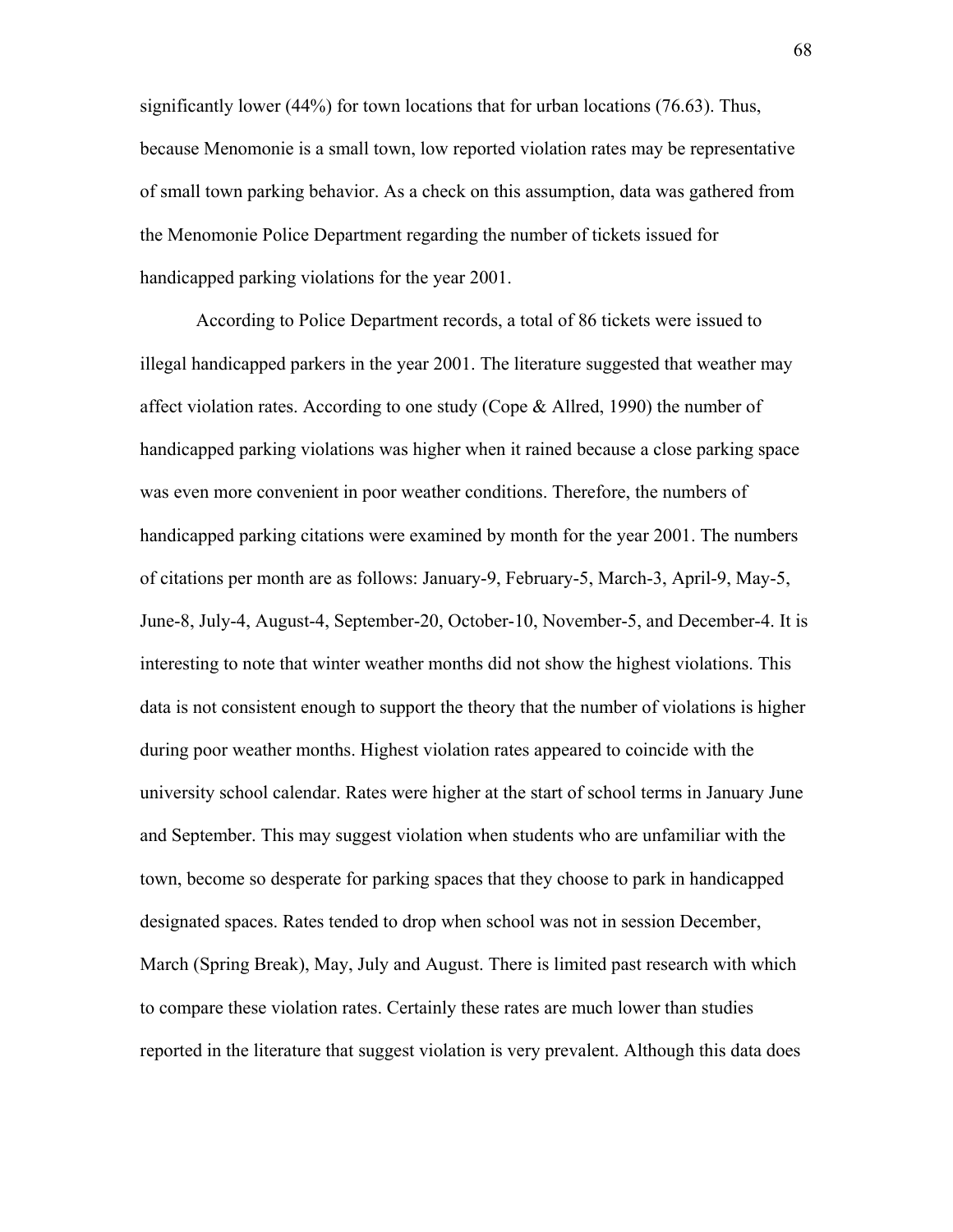seem to give credence to the low number of violators reported in this study, the consistency of police enforcement is an unknown variable.

#### **Implications**

If one thing can be learned from this study, it is to not make assumptions. It was originally thought that the public had negative attitudes toward the civil rights of individuals with disabilities, and that this resulted in lack of respect for handicapped parking. Analysis of data certainly seems to refute this. What was found was just the contrary; overall the residents of the Menomonie area had very positive attitudes toward handicapped parking and toward people with disabilities.

Even though several studies identified in review of the literature reported rampant abuse of handicapped parking, this study found very low rates of abuse (5.5%). To aid in understanding the discrepancy in this finding, data was obtained from the Menomonie police department regarding the number of handicapped parking citations issued for the year 2001. There were only 86 citations issued for abuse of handicapped parking for the entire year, a figure that supports the low rates of violation reported in this study. In addition, both violators and the total sample disagreed with the statement "I feel there are too many parking spaces reserved for the handicapped". This would suggest that there is both broad public respect for handicapped parking and a possible need for more handicapped parking spaces at least in the local area**.** 

An important implication derived from this study is that the public is in support of handicapped parking law. Therefore, if individuals are experiencing problems with finding available parking, it is more likely do to the fact that only 2% of the available parking is required to be reserved for those with disabilities when the number of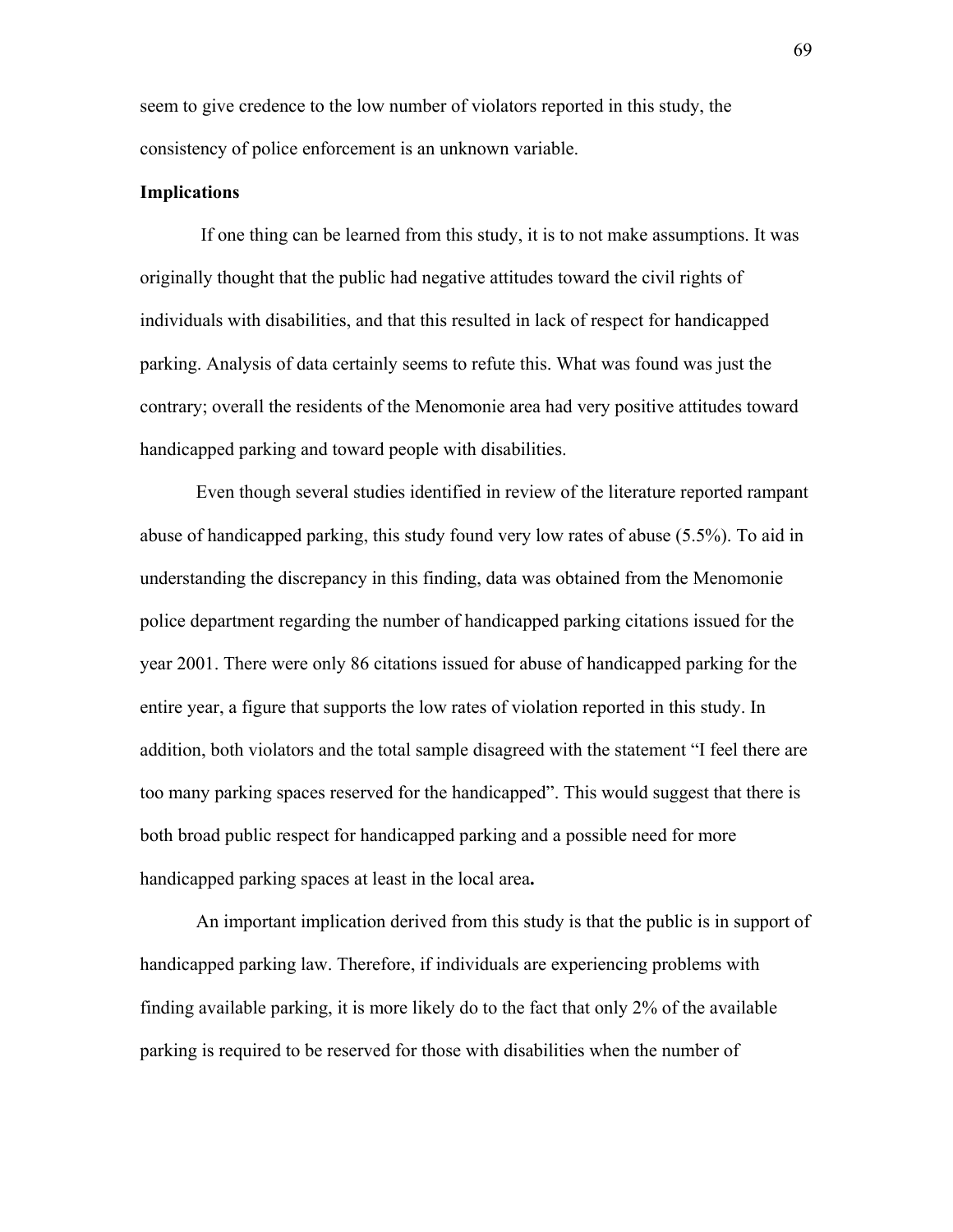individuals requiring accessible parking is well over 2% of the population. Rehabilitation professionals should be taking advantage of such broad public support and leading the way by advocating for more reserved parking and better enforcement of the spaces already available.

#### **Recommendations**

As described above, responses throughout this study were very positive and supportive of handicapped parking. The only variable reported by violators as a reason for their decision to violate handicapped parking law was convenience. Efforts to change public parking behavior should capitalize on this finding. Publicity and educational efforts should be aimed at spreading the message that handicapped parking is not an issue of convenience for persons with disabilities. Since even violators were shown to have positive attitudes toward persons with disabilities, violations should be reduced when the public understands the implications of placing convenience ahead of access for people who truly need it.

Two other access related issues were discovered as a result of analysis of data. The first of those access issues relates to past studies that found high violation rates among elders. In this study it is possible that elders were more educated about parking permits for access. The second emerged in comments from violators, specifically the animosity expressed by the parent who ran into the store in the middle of the night to get formula for her baby. The store she described has since reserved spaces adjacent to handicapped parking for elders and parents with small children. Such parking spaces are not prescribed by law, but reflect proactive business decisions that may also help to explain the low parking violations found in this study. Other businesses and communities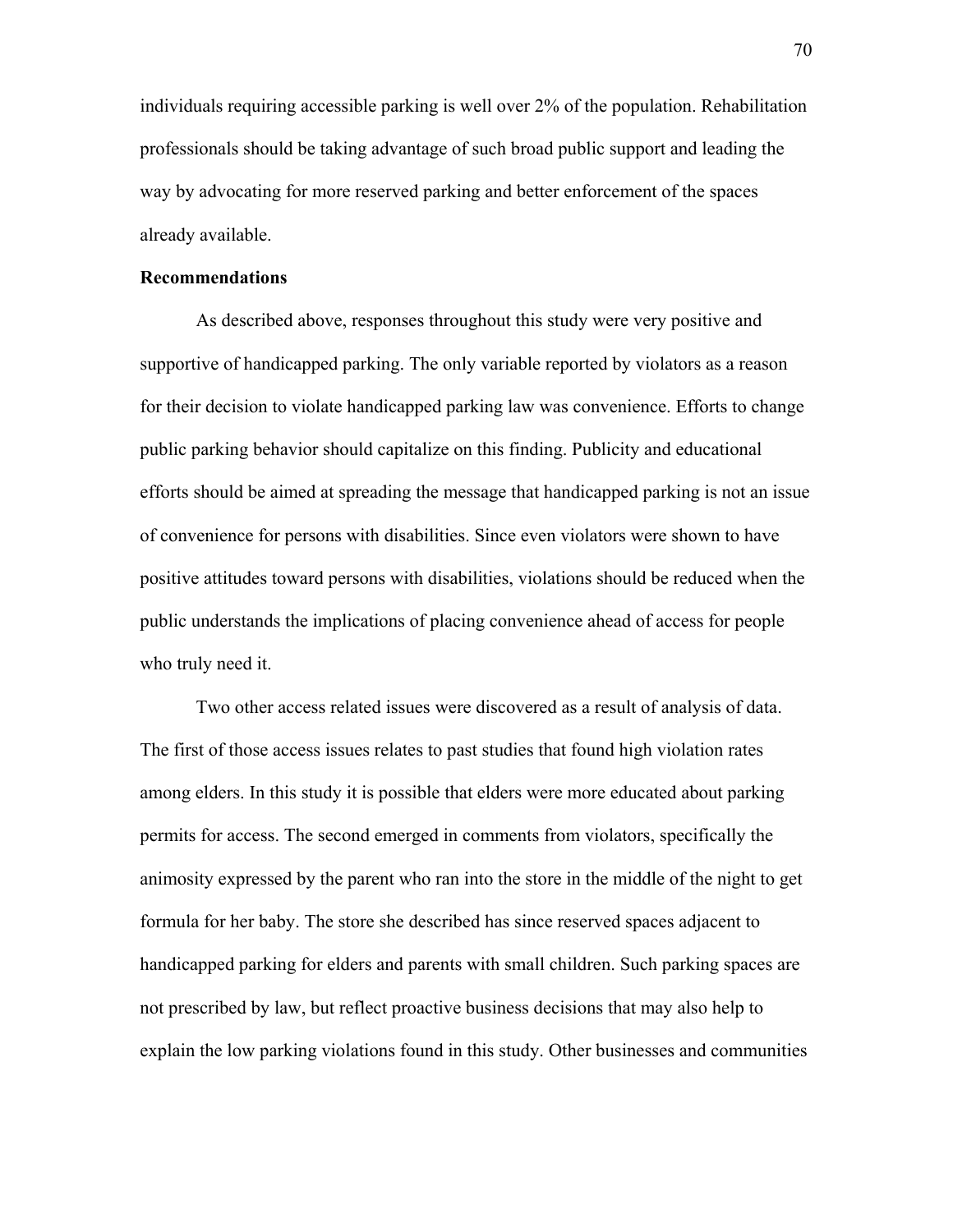may wish to follow Menomonie's lead in addressing such access issues and making their communities more customer and resident friendly. This in turn could enhance compliance with handicapped parking law and make these spaces more available.

Handicapped parking space availability is another area that should be addressed by policy makers, communities and professionals. Respondents in this study advocated for stricter enforcement of existing spaces and indicated that there is insufficient handicapped parking available. As previously mentioned, access throughout the community is critical in the lives of persons with disabilities and in the vitality of the community. Professionals, consumers and members of the community as a whole should band together to ensure that handicapped parking is always available.

Another important recommendation relates to the need to do outreach and education with elders. It was conjectured that lower rates of violation in this study could reflect more awareness of rights and handicapped parking permit availability within the older population. It was conjectured that such awareness could account for lower rates of reported violation. If this is in fact an historic effect, it means that efforts to reach elders within the last 10 years have been successful. Physicians, family members, professionals who serve elders should all continue to spread the word that parking permits are available for those with mobility impairments.

There are also a variety of recommendations for researchers. In this study responses from the total sample were compared to the responses of the reported violators to determine differences in the tested variables. However, the responses of the violators were included in the total sample along with the non-reported violators. Since observed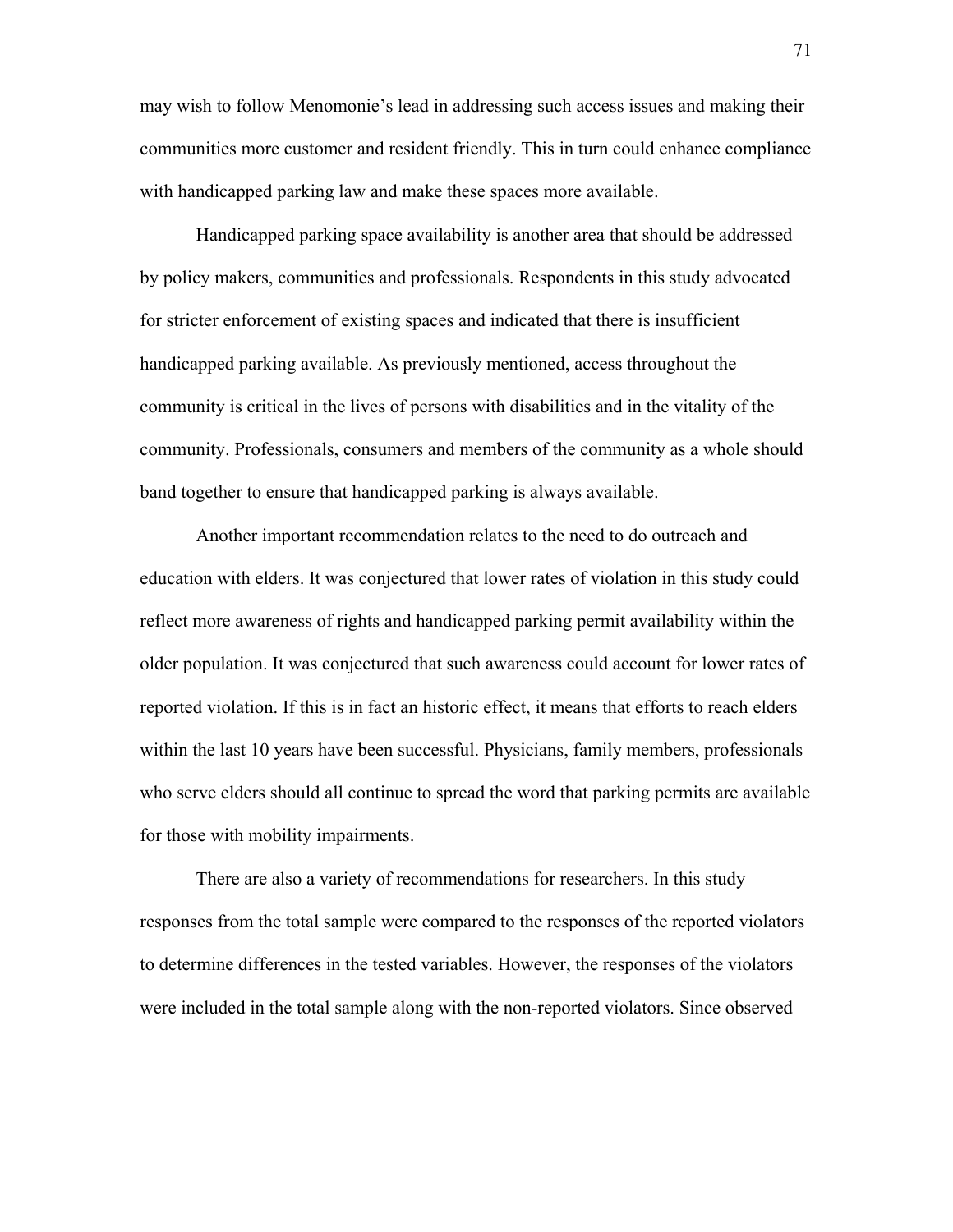differences were so small, future research should exclude the violator responses in the total sample to detect any small but important variations.

It had been originally planned to exclude the responses of those indicting they had a disability that required handicapped parking based on the assumption that these individuals would have more positive attitudes about handicapped parking. There was a concern that including their responses would skew results. However, analysis of data for those with disabilities showed attitudes very similar to those of the general public. As previously mentioned, 2 of the 10 individuals with disability indicated that they had abused handicapped parking. Therefore, a recommendation for future research would be to include individuals with disabilities in the total sample, but also incorporate procedures to identify that subgroup.

Although the response rate for this mailed, self-report survey was quite high, a recommendation for future research would be to initiate data collection when the newest edition of the phone book was available. This would increase the likelihood that individuals selected for the study would still be residing at the listed address.

Even though, the survey response rate was quite high and a large sample size (250) was used, the reported violation rate was too low to test the significance of differences between the groups. Differences between groups was small so future researchers must ensure they have sufficient power to identify differences between the groups that may actually exist. In order to collect enough data to allow more detailed T test comparisons, a recommendation for future research would be to begin with a much larger sample size than the 250 used in this study.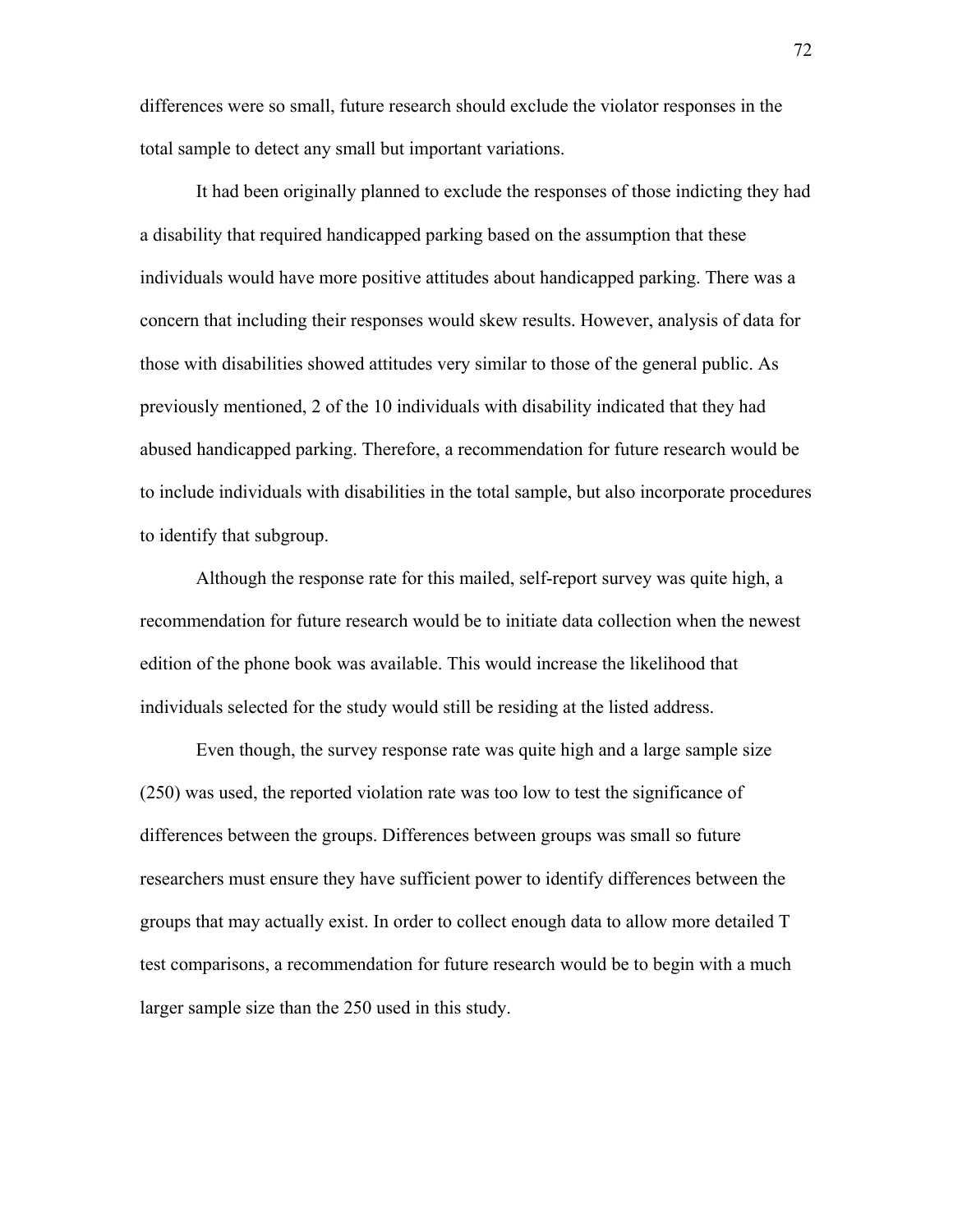Finally, future research should more closely examine the influence of municipality size on parking behavior. In this small town, people appeared to violate handicapped parking at a very low rate. Additional research could examine urban locations to determine if the number of reported violators would be higher in more populated areas. Research should also be done in small towns to see if findings related to parking compliance are similar. If small towns have better compliance then more research to disseminate what small towns are doing right would be highly advisable.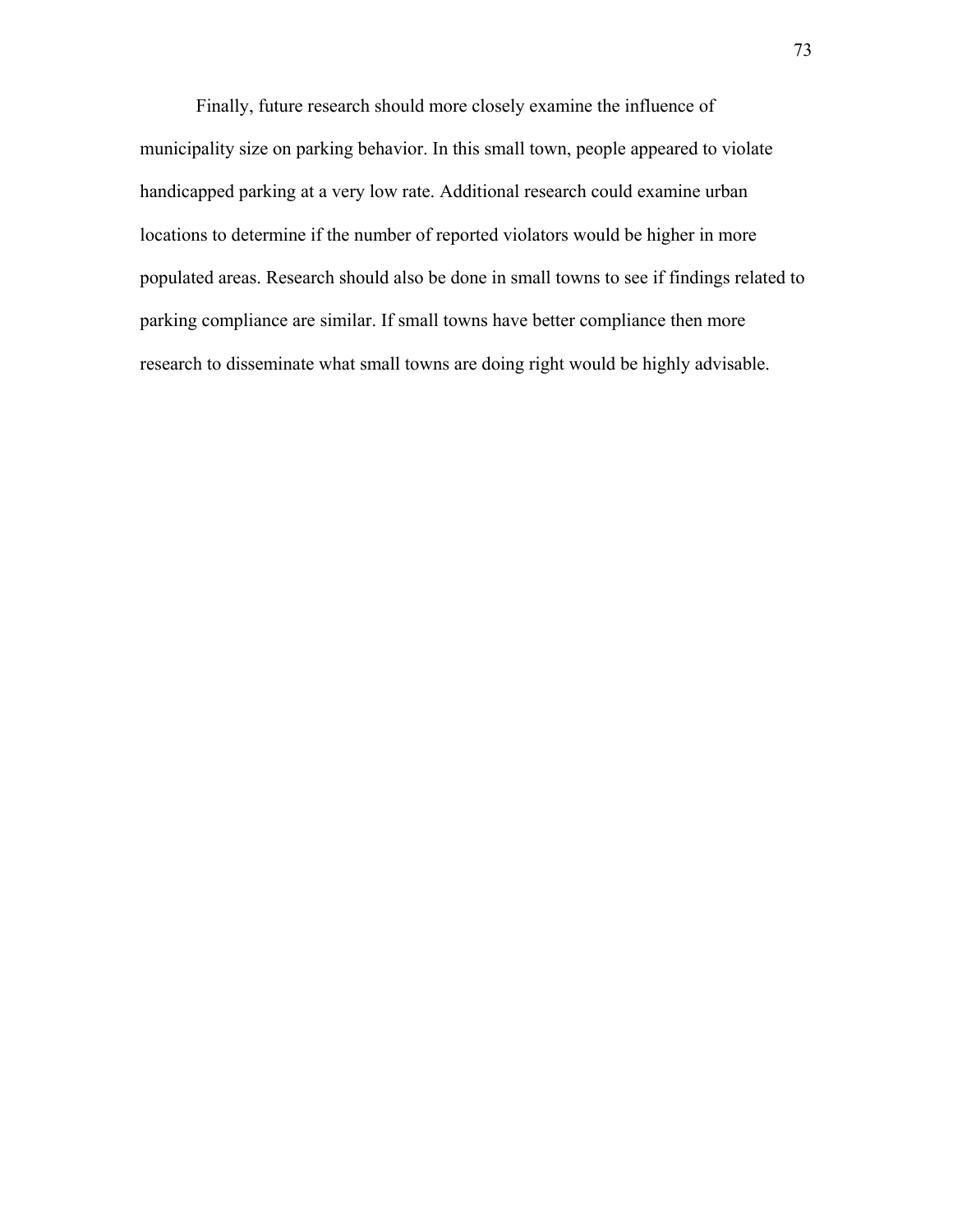#### **References**

Antonak, R.F., & Livneh, H. (2000). Measurement of attitudes towards persons with disabilities. Disability and Rehabilitation, 22, 211-224.

Cope, J.G. & Allred, L.J. (1990). Illegal parking in handicapped zones: demographic observations and review of the literature. Rehabilitation Psychology, 35, 249-257.

Cope, J. G., Lanier, T.M., & Allred, L.J. (1995). Controlling illegal parking in spaces reserved for the physically disabled. Environment & Behavior,27, 317-327.

Danek, M.M., Conyers, L.M., Enright, M.S., Muns, M., Brodwin, M., Hanley-Maxwell, C., & Gugerty, J. (1996). Work and disability: issues and strategies in career development and job placement. TX: PRO-ED, Inc.

Fletcher, D. (1997). The effect of the presence of a person in a wheelchair or the presence of an adjacent "reserved for police cars only" parking space on the illegal use of parking spaces reserved for people with disabilities. Rehabilitation Psychology, 42, 317- 324.

Hernandez, B., Keys, C., Balcazar, F., & Drum, C. (1998). Construction and validation of the disabilities rights attitude scale: assessing attitudes toward the Americans wit disabilities act Rehabilitation Psychology, 43, 203-217.

Hockenbury, D.H., & Hockenbury, S.E. (1997). Psychology. New York: Worth Publishers.

Huffman, K. Vernoy, M. & Vernoy, J. (2000). Psychology in action ( $5<sup>th</sup>$  ed.). New York: John Wiley & Sons, Inc.

Illegally parking in handicapped spaces could bring heftier fines. (1999, July 5). Hudson Valley Business Journal, p.36.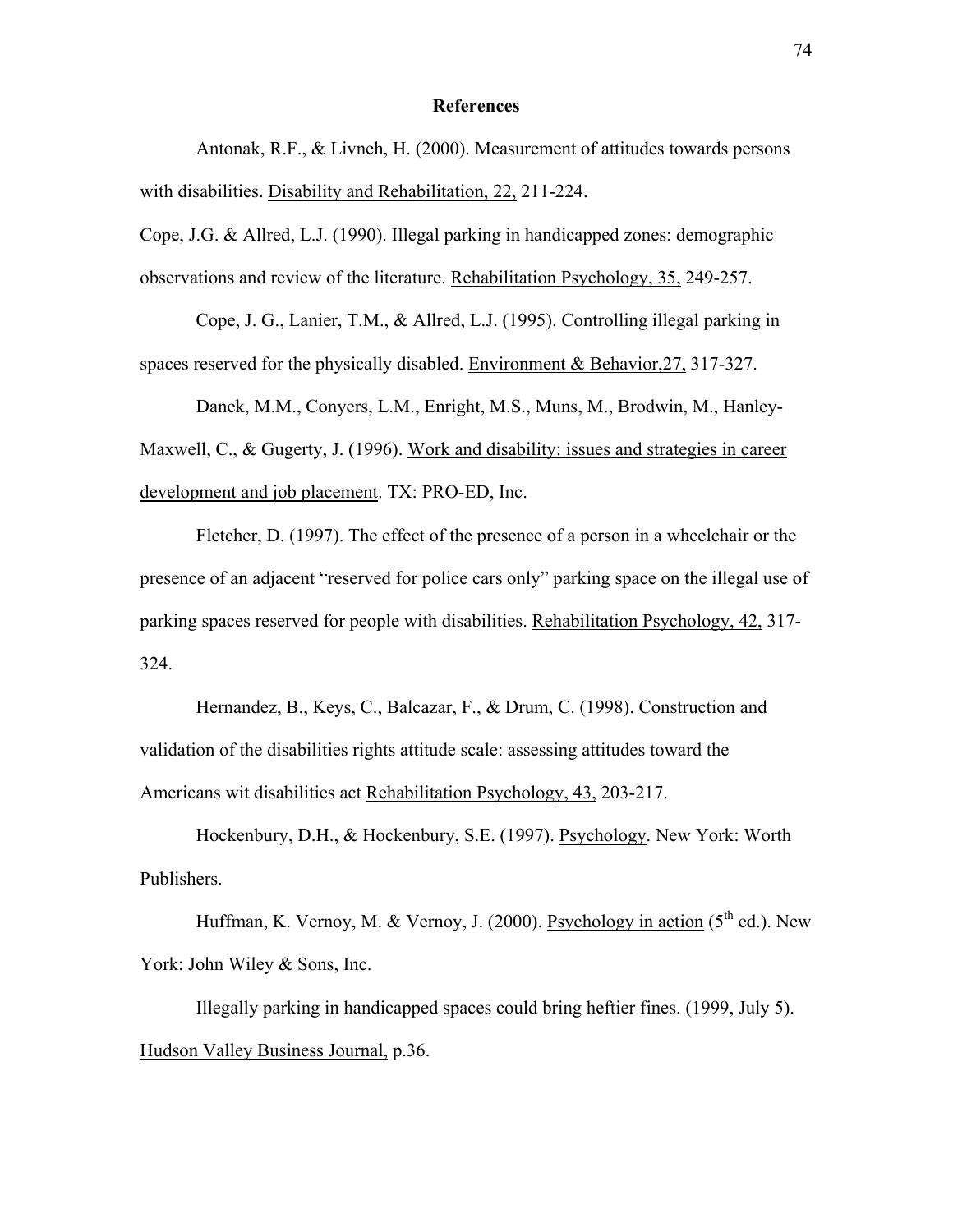Jenkins, W.M., Patterson, J.B., & Szymanski, E.M. (1998). Rehabilitation counseling: basics and beyond  $(3<sup>rd</sup>$  ed.). TX: PRO-ED, Inc.

Little, V.M. & Marini, I. (1995). Abuses of handicapped parking. Journal of Applied Rehabilitation Counseling, 26, 51-53.

Moore, P. (2000). Handicapped parkers get  $2<sup>nd</sup>$  look. Denver Business Journal, 51,  $3 - 5.$ 

Patterson, J.B. & McKenzie, B. (1995). Creating accessible groups for individuals with disabilities. Journal for Specialists in Group Work, 20, 76-82.

Rausch, P. (1996). Some doctors too quick to certify disabilities. Business

Journal: Serving Jacksonville & Northeast Florida, 11, 34.

Rovner, J. (1990). Congress clears sweeping bill to guard rights of disabled.

Congressional Quarterly Weekly Report, 48, 2227-2229.

Smart, J. (2001). Disability, society, and the individual. MD: Aspen Publishers,

Inc.

State tightens regulations on illegal 'handicapped' parkers. (1999, September 27).

Hudson Valley Business Journal, p.24.

Stothers, W.G., (1997). Parking envy parking rage. Mainstream, 22, 46.

Szymanski, E.M., Ryan, C., Merz, M.A., Trevino, B., & Johnston-Rodriguez, S.,

(1996). Work and disability: issues and strategies in career development and job placement. TX: PRO-ED, Inc.

Taylor, C.J., (1998). Factors affecting behavior toward people with disabilities. Journal of Social Psychology, 138, 766-772.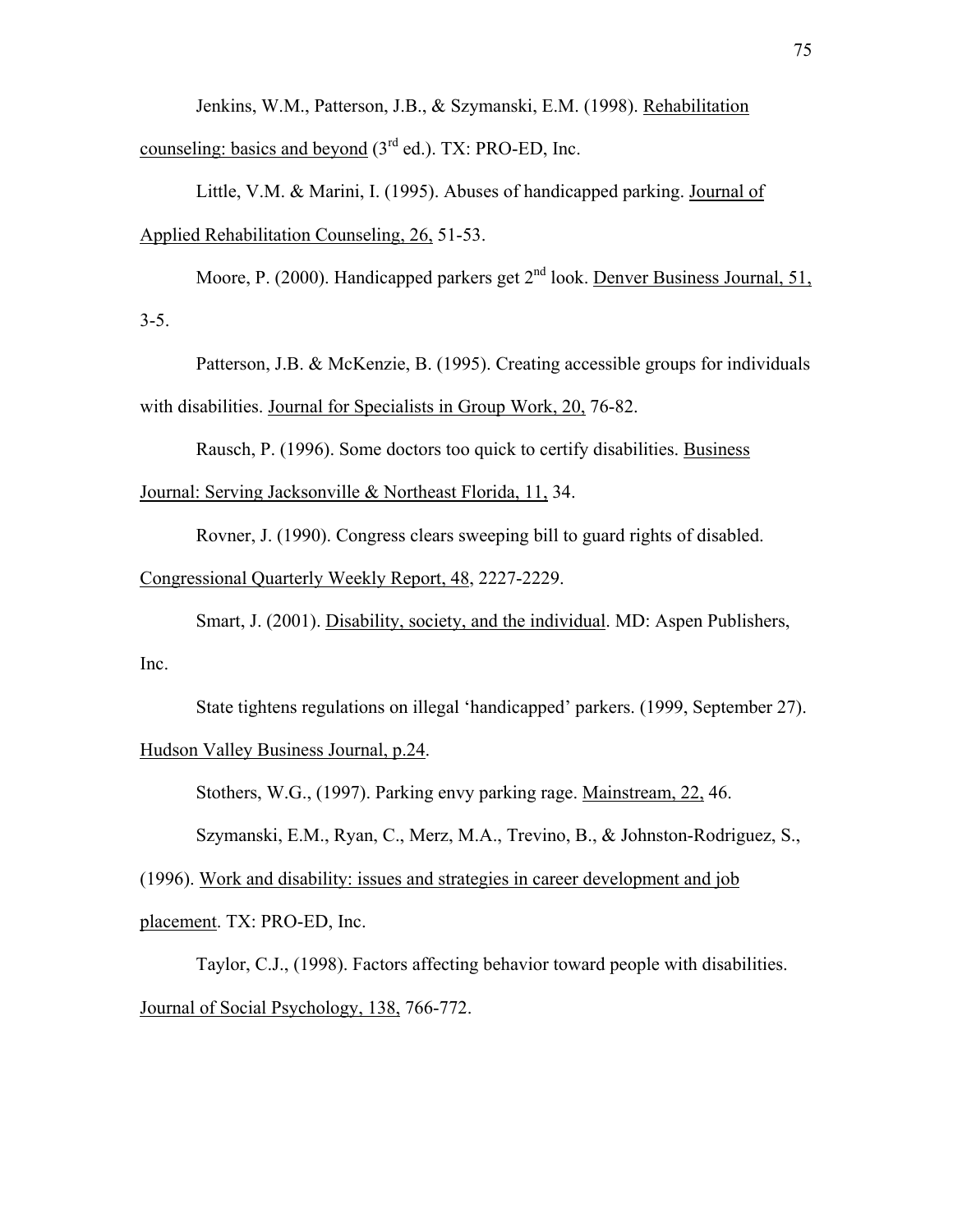Tucker, B., (19990. Police are poised to levy heavy fines. Crain's Cleveland **Business**, 20, 10.

U.S. Department of Justice. ADA design guide-restriping parking lots. Retrieved January 9, 2002, from http://www.dot.state.wi.us/dmv/displate.html

WisDOT Division of Motor Vehicles. Disabled Parking License Plates. Retrieved January 9, 2002, from http://www.usdoj.gov/crt/ada/restripe.htm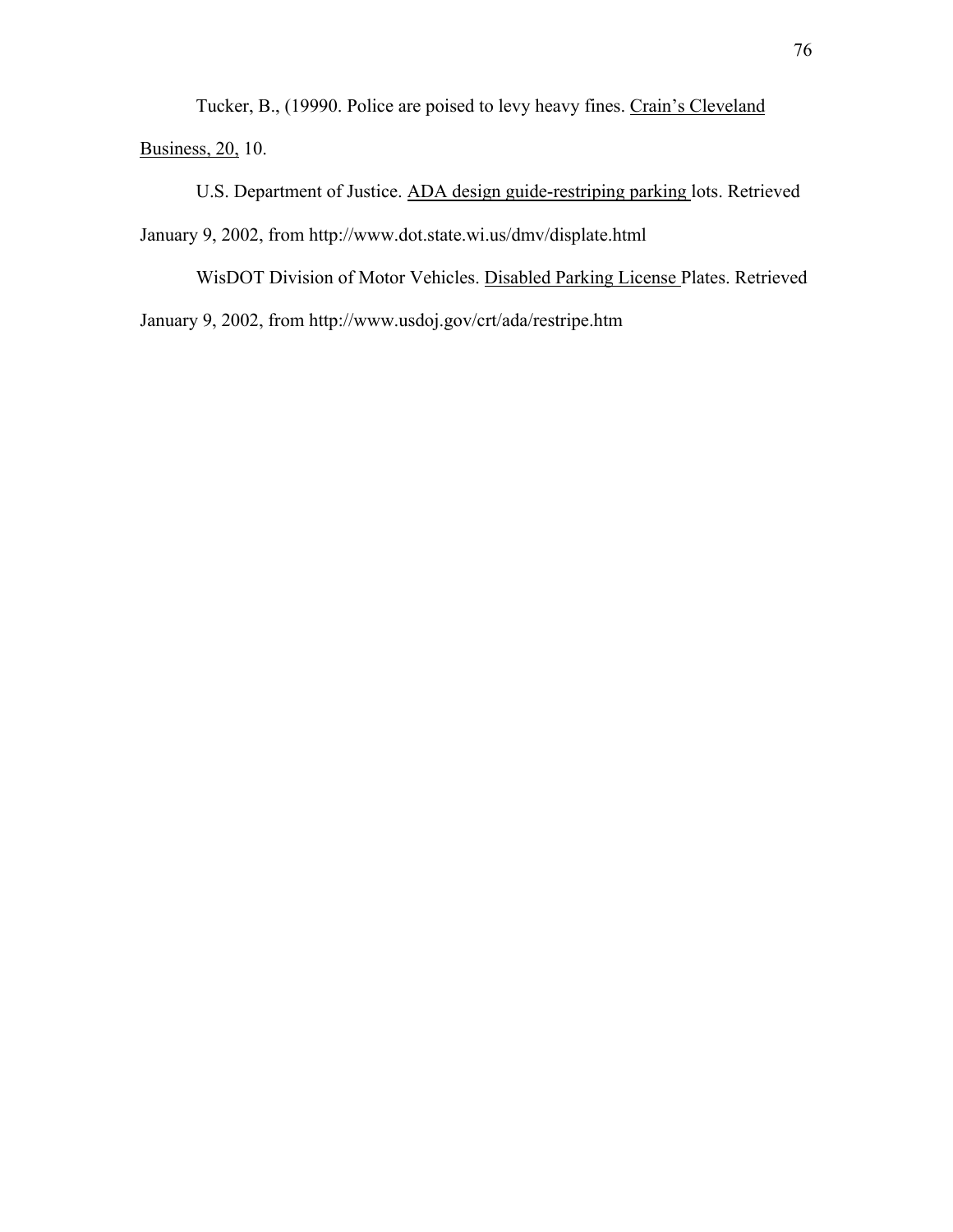Anna Tierney 420 24th Street NE Menomonie, WI 54751

Dear Local Area Resident:

Hello, my name is Anna Tierney and I am a graduate student at the University of Wisconsin Stout working towards my Master's Degree in Vocational Rehabilitation. In order to fulfill my thesis requirement, I am conducting a study on handicapped parking. It has been determined that many people park illegally in handicapped parking spaces, but there is little research on the reasons why this is happening.

The population I am interested in is the population of Menomonie and surrounding towns. Your name was chosen by chance from the Menomonie phone book to participate in this anonymous mail survey. I am asking you to please take five minutes of your time to answer the questions on the following two pages that will assist me in my research. There are no risks or benefits to you in completing this voluntary survey except that maybe it will help to understand parking behavior and perhaps promote better use of handicapped parking spaces. Once again this is an anonymous survey so there is no need to include your name or address with the returned survey.

After completion of the survey, please return the survey in the self addressed, stamped envelope provided, by November 19, 2001. Thank you very much for your time and efforts to help make this study successful.

Sincerely,

Anna Tierney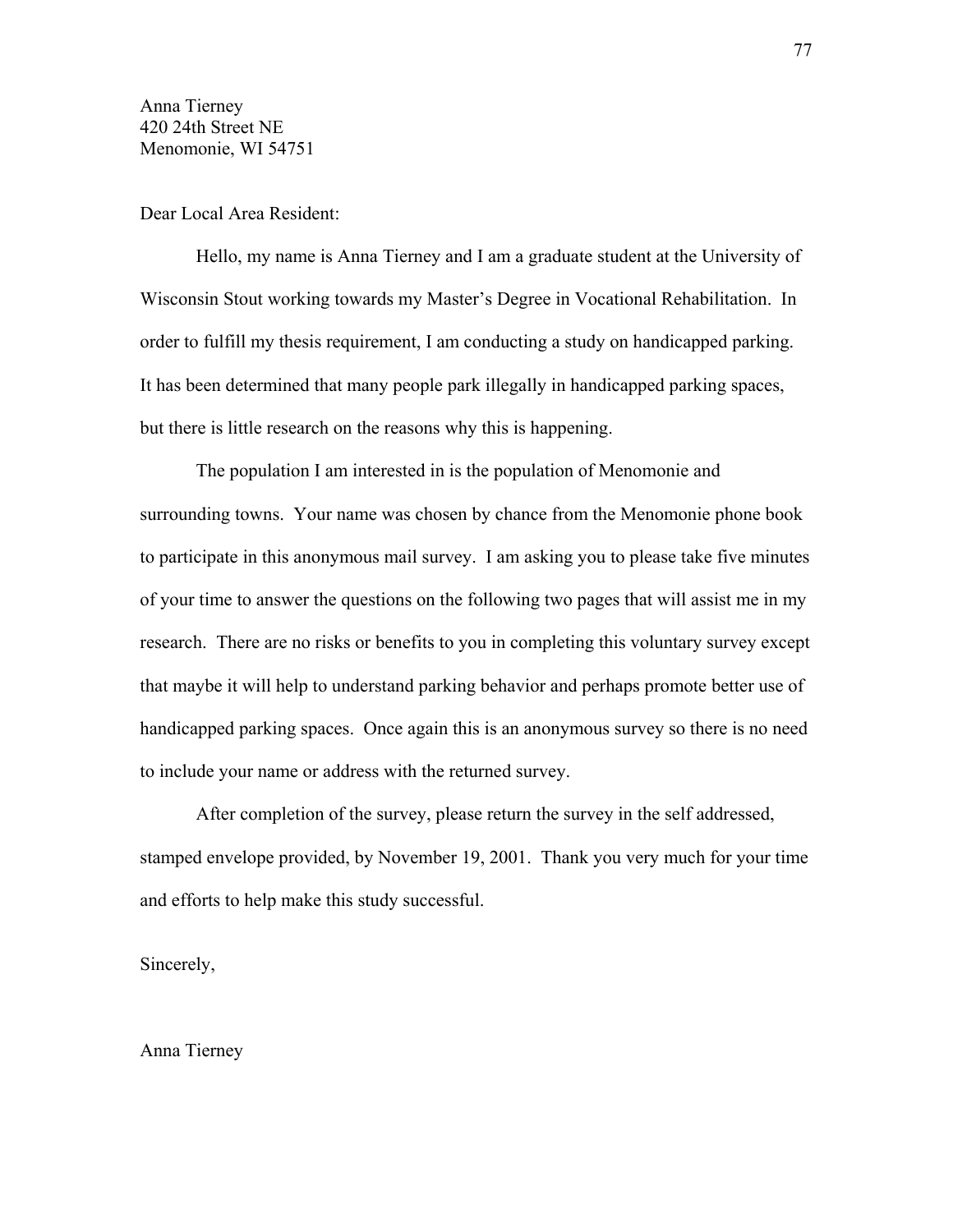By returning this survey I am volunteering to participate in this research study. Following the completion and return of this survey I will have completed my participation and will not be asked for any further assistance. I understand that the purpose of this study is for the completion of a graduate level thesis designed to explore parking behavior. I understand that my responses are confidential and that no one, not even the researcher will be able to identify me or my individual survey responses and that only group data will be reported. I further understand that there are no risks or benefits to me for participating, but that my responses may increase understanding of handicapped parking practices. If you have any questions or concerns regarding this survey or research study please feel free to anonymously call this researcher, Anna Tierney at (715) 235-2646, or this researcher's advisor, Suzie Eberhard at (715) 232-1442.

# **Handicapped Parking Questionnaire**

**Sex:** 

\_\_\_Male

\_\_\_Female

**Age:** 

\_\_\_18-21

\_\_\_22-30

- \_\_\_31-45
- \_\_\_46-60
- \_\_\_61 years or older

**Do you have a disability that requires the use of either handicapped license plates and/or a handicapped parking permit?** 

\_\_\_Yes

\_\_\_No

**Do you use either handicapped license plates and/or a handicapped parking permit?** 

 $-Y$ es

\_\_\_No

**Have you ever parked in a handicapped parking space other than when you or a person you were transporting had a disability and needed close access?**

\_\_\_Yes \_\_\_No